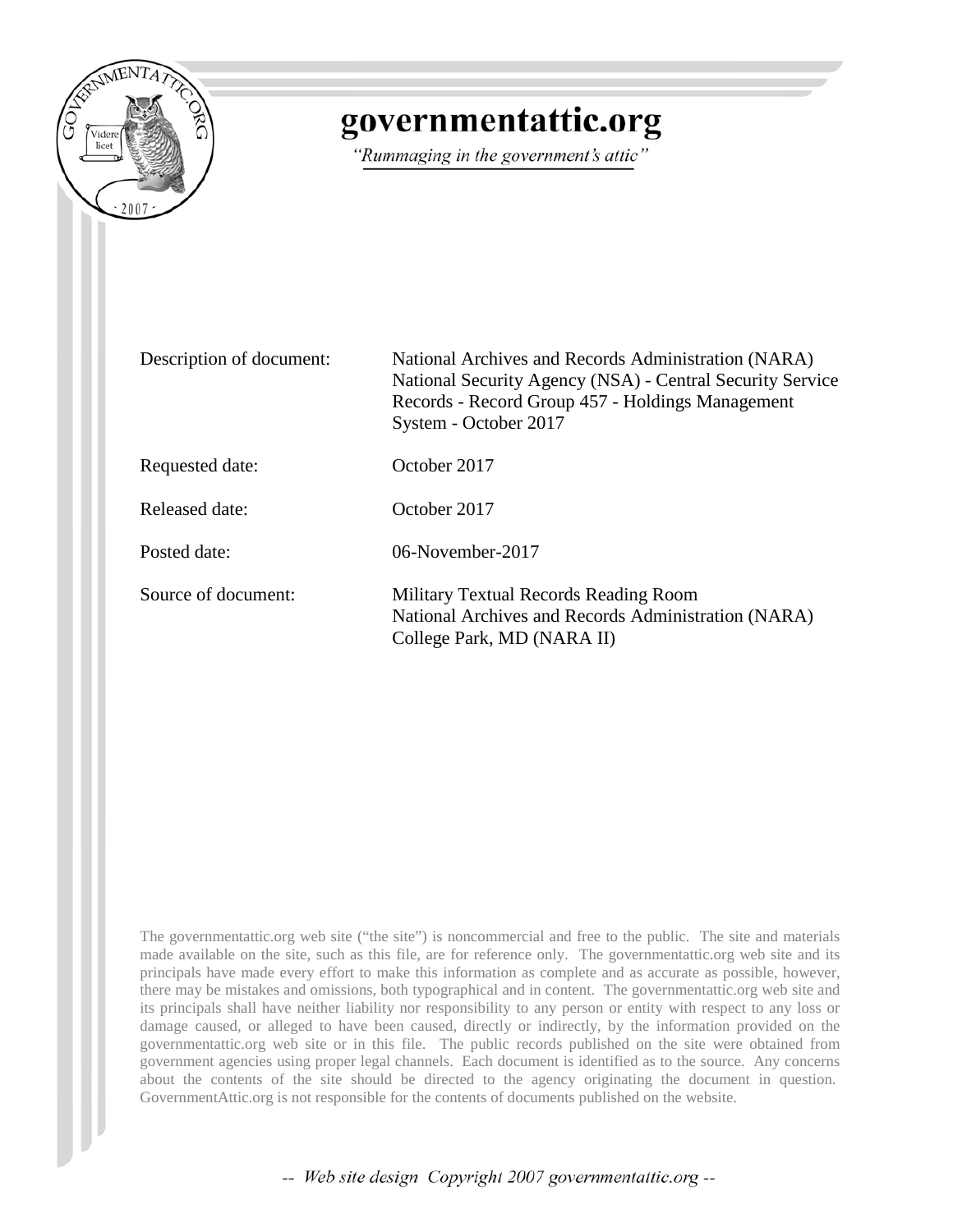## **Hierarchical Reference Report by Record Group**

| <b>RECORD GROUP : 0457 National Security Agency/Central Security Service</b>                                                                                                               |                |            |                           |                                |                  |
|--------------------------------------------------------------------------------------------------------------------------------------------------------------------------------------------|----------------|------------|---------------------------|--------------------------------|------------------|
| <b>FINDING AID:</b>                                                                                                                                                                        | ENTRY#:        |            | <b>SEC CLASS:</b>         | Classified                     | ARC ID#:         |
| <b>TITLE: NND 81609</b><br><b>CONTEXT INFORMATION:</b>                                                                                                                                     |                |            |                           |                                |                  |
| A2: 0630A: 021/001 /00 - 021/001 /00<br>Legal Archives Box, Standard $(15\ 5/8 \times 5\ 1/4 \times 10\ 5/8)$<br>7                                                                         |                |            |                           | CONTAINER #s: 1 - 7            |                  |
| A2: 0630A: 021/002 /00 - 021/002 /00<br>Legal Archives Box, Standard (15 $5/8 \times 5$ 1/4 $\times$ 10 $5/8$ )<br>7                                                                       |                |            |                           | <b>CONTAINER #s: 8 - 25</b>    |                  |
| A2: 0630A: 021/003 /00 - 021/003 /00<br>Legal Archives Box, Standard $(15\,5/8 \times 5\,1/4 \times 10\,5/8)$<br>6                                                                         |                |            |                           | <b>CONTAINER #s: 26 - 31</b>   |                  |
| $\mathbf 1$<br>Legal Archives Box Narrow (15 $5/8 \times 2$ 5/8 $\times$ 10 5/8)                                                                                                           |                |            |                           | <b>CONTAINER #s: 32 - 32</b>   |                  |
| <b>TOTAL CUBIC FEET:</b><br>10.332                                                                                                                                                         |                |            | TOTAL LINEAR FEET:        | 8.96875                        |                  |
| Related Record Entry: UD15D 19; P 16;                                                                                                                                                      |                |            |                           |                                |                  |
| <b>FINDING AID:</b><br>TITLE: JFK Collection: National Security Agency/ Central Security Service 1964 1993<br><b>CONTEXT INFORMATION:</b>                                                  | <b>ENTRY#:</b> |            | <b>SEC CLASS:</b>         | Unclassified                   | ARC ID#:         |
| A2: 650L1: 068/011 /03 - 068/011 /04<br>Legal Archives Box, Standard $(15\ 5/8 \times 5\ 1/4 \times 10\ 5/8)$<br>3                                                                         |                |            |                           | <b>CONTAINER #s: 1 - 3</b>     |                  |
| <b>TOTAL CUBIC FEET:</b><br>1.512<br><b>COMMENTS: Records are in controlled access area. Contact Special Access/FOIA Division for reference</b>                                            |                |            | <b>TOTAL LINEAR FEET:</b> | 1.3125                         |                  |
| <b>FINDING AID: A1</b><br>TITLE: {Study Of The} "Historical Background Of The Signal Service (1776-1939)" 10/1944 04/1948<br><b>CONTEXT INFORMATION:</b>                                   | <b>ENTRY#:</b> | 9000       | <b>SEC CLASS:</b>         | Declassified in Full           | ARC ID#: 5952548 |
| A2: 00190: 036/009 /01 - 036/009 /01<br>Letter Archives Box, Standard (12 $5/8 \times 5$ 1/4 $\times$ 10 $5/8$ )<br>1                                                                      |                |            |                           | <b>CONTAINER #s: 1 - 1</b>     |                  |
| A2: 00190: 036/011 /02 - 036/011 /02<br>Letter Archives Box, Standard (12 $5/8 \times 5$ 1/4 $\times$ 10 $5/8$ )<br>2                                                                      |                |            |                           | <b>CONTAINER #s: 1 - 2</b>     |                  |
| <b>TOTAL CUBIC FEET:</b><br>1.02<br><b>COMMENTS: Partially duplicated in UD 9000. Vol.3 on microfilm; see ZZ entry 5</b>                                                                   |                |            | <b>TOTAL LINEAR FEET:</b> | 1.3125                         |                  |
| Transactions: NC3-457-77-1; NND 947022                                                                                                                                                     |                |            |                           |                                |                  |
| <b>FINDING AID: A1</b><br>TITLE: Summaries Of Intercepted Japanese Messages ("Magic" Far East Summaries), February 1944 - October 1945 02/1944 10/1945<br><b>CONTEXT INFORMATION:</b>      | ENTRY#:        | 9001       | <b>SEC CLASS:</b>         | Declassified in Full           | ARC ID#: 5952551 |
| A2: 00190: 036/013 /04 - 036/013 /05<br>Legal Archives Box, Standard (15 5/8 x 5 1/4 x 10 5/8)                                                                                             |                |            |                           | <b>CONTAINER #s: 1 - 7</b>     |                  |
| <b>TOTAL CUBIC FEET:</b><br>3.528<br><b>COMMENTS:</b> See also A1 9000 A, UD 9001 and UD 9001 A.                                                                                           |                |            | TOTAL LINEAR FEET:        | 3.0625                         |                  |
| Transactions: NND 947022<br>Related Record Entry: A1 9001A;<br><b>Relocation ID:RL1-139959551</b>                                                                                          |                |            |                           |                                |                  |
| <b>FINDING AID: A1</b><br>TITLE: Summaries Of Intercepted Japanese Messages ("Magic" Far East Summaries), March 20, 1942 - July 31, 1942 03/1942 07/31/1942<br><b>CONTEXT INFORMATION:</b> | <b>ENTRY#:</b> | $9001 - A$ | <b>SEC CLASS:</b>         | Declassified in Full           | ARC ID#: 5952551 |
| A2: 00190: 036/013 /05 - 036/013 /05<br>Legal Archives Box, Standard $(15\ 5/8 \times 5\ 1/4 \times 10\ 5/8)$<br>4                                                                         |                |            |                           | <b>CONTAINER #s: 1 - 4</b>     |                  |
| <b>TOTAL CUBIC FEET:</b><br>2.016<br><b>COMMENTS:</b> This series was formerly part of A1 9001. See also UD 9001 and UD 9001 A                                                             |                |            | TOTAL LINEAR FEET:        | 1.75                           |                  |
| Transactions: NND 947022<br>Related Record Entry: A1 9001;                                                                                                                                 |                |            |                           |                                |                  |
| <b>FINDING AID: A1</b>                                                                                                                                                                     | ENTRY#:        | 9002       | <b>SEC CLASS:</b>         | Declassified in Full           | ARC ID#: 5952556 |
| TITLE: Studies on Cryptology 1917 1977<br><b>CONTEXT INFORMATION: National Security Agency</b>                                                                                             |                |            |                           |                                |                  |
| A2: 00190: 036/008 /06 - 036/011 /02<br>Legal Archives Box, 4.6 inch (15 1/8 x 4 5/8 x 10 5/8)<br>1                                                                                        |                |            |                           | <b>CONTAINER #s: 104 - 104</b> |                  |
| Legal Archives Box, Standard (15 5/8 x 5 1/4 x 10 5/8)<br>67                                                                                                                               |                |            |                           | <b>CONTAINER #s: 1 - 103</b>   |                  |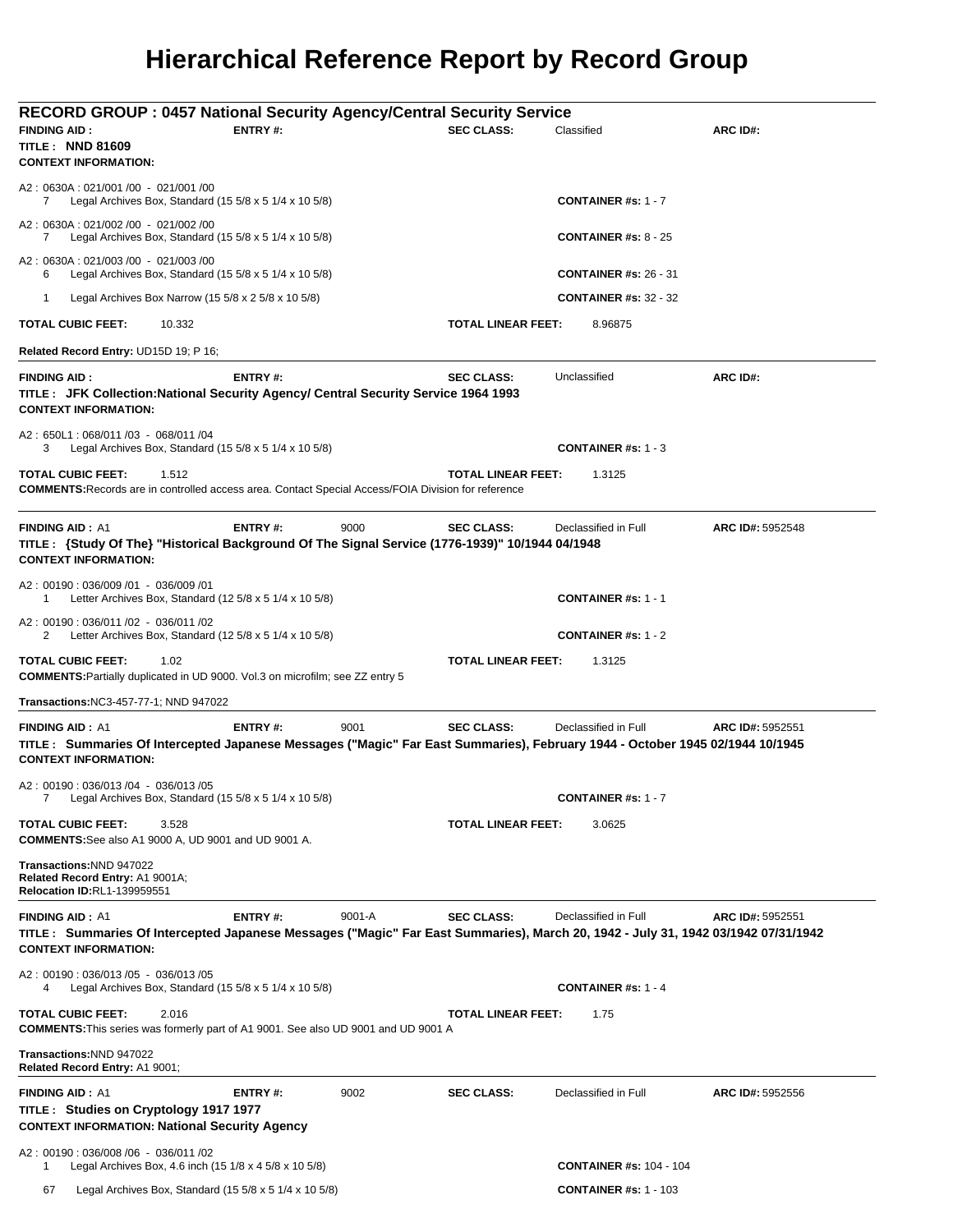| Letter Archives Box, Standard $(125/8 \times 51/4 \times 105/8)$<br>38                                                                                                                                                                                                                                                                                                                                                                                                                                                                                                                                                                                                                                                                                                                                      |            |      |                           | <b>CONTAINER #s: 1 - 102</b>   |                                                                                                                                                                                  |
|-------------------------------------------------------------------------------------------------------------------------------------------------------------------------------------------------------------------------------------------------------------------------------------------------------------------------------------------------------------------------------------------------------------------------------------------------------------------------------------------------------------------------------------------------------------------------------------------------------------------------------------------------------------------------------------------------------------------------------------------------------------------------------------------------------------|------------|------|---------------------------|--------------------------------|----------------------------------------------------------------------------------------------------------------------------------------------------------------------------------|
| $\mathbf{1}$<br>Letter Archives Box, Narrow 2.5 inch (12 5/8 x 2 5/8 x 10 5/8)                                                                                                                                                                                                                                                                                                                                                                                                                                                                                                                                                                                                                                                                                                                              |            |      |                           | <b>CONTAINER #s: 1 - 1</b>     |                                                                                                                                                                                  |
| A2: 00190: 036/009 /01 - 036/009 /07<br>Letter Archives Box, Narrow 2.5 inch (12 5/8 x 2 5/8 x 10 5/8)<br>1                                                                                                                                                                                                                                                                                                                                                                                                                                                                                                                                                                                                                                                                                                 |            |      |                           | <b>CONTAINER #s: 48D - 48D</b> |                                                                                                                                                                                  |
| 3<br>Legal Archives Box, Standard $(15\ 5/8 \times 5\ 1/4 \times 10\ 5/8)$                                                                                                                                                                                                                                                                                                                                                                                                                                                                                                                                                                                                                                                                                                                                  |            |      |                           | <b>CONTAINER #s: 1 - 48B</b>   |                                                                                                                                                                                  |
| Legal Archives Box Narrow (15 $5/8 \times 2$ 5/8 $\times$ 10 5/8)<br>$\mathbf{1}$                                                                                                                                                                                                                                                                                                                                                                                                                                                                                                                                                                                                                                                                                                                           |            |      |                           | <b>CONTAINER #s: 25A - 25A</b> |                                                                                                                                                                                  |
| 3<br>Letter Archives Box, Standard $(12 5/8 x 5 1/4 x 10 5/8)$                                                                                                                                                                                                                                                                                                                                                                                                                                                                                                                                                                                                                                                                                                                                              |            |      |                           | <b>CONTAINER #s: 1 - 48C</b>   |                                                                                                                                                                                  |
| A2: 00190: 036/010 /02 - 036/010 /06<br>Letter Archives Box, Narrow 2.5 inch (12 5/8 x 2 5/8 x 10 5/8)<br>1                                                                                                                                                                                                                                                                                                                                                                                                                                                                                                                                                                                                                                                                                                 |            |      |                           | <b>CONTAINER #s: 85A - 85A</b> |                                                                                                                                                                                  |
| 2<br>Letter Archives Box, Standard (12 $5/8 \times 5$ 1/4 $\times$ 10 $5/8$ )                                                                                                                                                                                                                                                                                                                                                                                                                                                                                                                                                                                                                                                                                                                               |            |      |                           | <b>CONTAINER #s: 65A - 87A</b> |                                                                                                                                                                                  |
| Suit Box, Small (Pizza Box) (18 3/8 x 18 3/8 x 4 1/4)<br>$\mathbf{1}$                                                                                                                                                                                                                                                                                                                                                                                                                                                                                                                                                                                                                                                                                                                                       |            |      |                           | <b>CONTAINER #s: 67A - 67A</b> |                                                                                                                                                                                  |
| A2: 00190: 036/011/02 - 036/011/02<br>Legal Archives Box, Standard (15 5/8 x 5 1/4 x 10 5/8)<br>1                                                                                                                                                                                                                                                                                                                                                                                                                                                                                                                                                                                                                                                                                                           |            |      |                           | <b>CONTAINER #s: 95A - 95A</b> |                                                                                                                                                                                  |
| TOTAL CUBIC FEET:<br>55.315932<br><b>COMMENTS:</b> See notes.                                                                                                                                                                                                                                                                                                                                                                                                                                                                                                                                                                                                                                                                                                                                               |            |      | TOTAL LINEAR FEET:        | 52.6666667                     |                                                                                                                                                                                  |
| Transactions:NW 37612; NW 32832; E.O. 13526; NN3-457-11-001; NN3-457-12-001; NN3-457-13-002; LTI-0457-2015-0001; NW45006; NND 947022; NN3-457-95-000<br>Related Record Entry: P 1; P 11; UD14D 1; UD15D 71; A1 9002;<br>Notes: Since 2011, unredacted copies of the SRH reports have been accessioned by the National Archives. As original copies are accessioned, they have been interfiled in this<br>record entry. Where the document that had been in this series was a non-record copy, and the original has been accessioned, the original has replaced the non-record<br>copy. [Formerly shared boxes with A1 entry 9000, (box 1); A1 entry 9007 (box 13); A1, entry 9008 (box 9); and A1 entry 9010 (boxes 13 and 14); for partial duplicates see ZZ<br>entries 1 and 6.<br><b>FINDING AID: A1</b> | ENTRY#:    | 9003 | <b>SEC CLASS:</b>         | Declassified in Full           | ARC ID#: 5952558                                                                                                                                                                 |
| TITLE: German Navy Reports Of Intercepted Radio Messages (B./X.B.) Berichte 09/08/1939 03/23/1945<br><b>CONTEXT INFORMATION:</b>                                                                                                                                                                                                                                                                                                                                                                                                                                                                                                                                                                                                                                                                            |            |      |                           |                                |                                                                                                                                                                                  |
| A2: 00190: 036/032 /05 - 036/032 /07<br>Legal Archives Box, Standard $(155/8 \times 51/4 \times 105/8)$<br>12                                                                                                                                                                                                                                                                                                                                                                                                                                                                                                                                                                                                                                                                                               |            |      |                           | <b>CONTAINER #s: 1 - 9</b>     |                                                                                                                                                                                  |
| 3                                                                                                                                                                                                                                                                                                                                                                                                                                                                                                                                                                                                                                                                                                                                                                                                           |            |      |                           | <b>CONTAINER #s: 1 - 3</b>     |                                                                                                                                                                                  |
| Microfilm Box, Multiple Reels $(13\frac{3}{8} \times 4\frac{1}{2} \times 4\frac{1}{2})$                                                                                                                                                                                                                                                                                                                                                                                                                                                                                                                                                                                                                                                                                                                     |            |      |                           |                                |                                                                                                                                                                                  |
| $\mathbf{1}$<br>Suit Box, Small (Pizza Box) (18 3/8 x 18 3/8 x 4 1/4)                                                                                                                                                                                                                                                                                                                                                                                                                                                                                                                                                                                                                                                                                                                                       |            |      |                           | <b>CONTAINER #s: 10 - 10</b>   |                                                                                                                                                                                  |
| TOTAL CUBIC FEET:<br>7.349<br><b>COMMENTS:</b> Boxes are numbered 1-3, 1-10, and 1-3. Series includes 375 neg. Microfiche. Some of these records are unavailable to researchers.<br><b>REPRODUCED IN MICROFORM?:Y</b><br>Transactions:NND 947022                                                                                                                                                                                                                                                                                                                                                                                                                                                                                                                                                            | Microform: |      | <b>TOTAL LINEAR FEET:</b> | 7.90625                        |                                                                                                                                                                                  |
| <b>FINDING AID: A1</b><br>TITLE: Japanese Army Attache Messages Translations {Translation Reports Of Intercepted Japanese Army Attache Messages} 08/25/1941<br>08/1945<br><b>CONTEXT INFORMATION:</b>                                                                                                                                                                                                                                                                                                                                                                                                                                                                                                                                                                                                       | ENTRY#:    | 9004 | <b>SEC CLASS:</b>         | Declassified in Full           | ARC ID#: 5952559                                                                                                                                                                 |
| A2: 00190: 036/011 /03 - 036/011 /06<br>Legal Archives Box, Standard (15 5/8 x 5 1/4 x 10 5/8)<br>24                                                                                                                                                                                                                                                                                                                                                                                                                                                                                                                                                                                                                                                                                                        |            |      |                           | <b>CONTAINER #s: 1 - 24</b>    |                                                                                                                                                                                  |
| TOTAL CUBIC FEET:<br>12.096                                                                                                                                                                                                                                                                                                                                                                                                                                                                                                                                                                                                                                                                                                                                                                                 |            |      | <b>TOTAL LINEAR FEET:</b> | 10.5                           |                                                                                                                                                                                  |
| Transactions: NND 947022; NC3-457-79-002; NC3-45-79-014                                                                                                                                                                                                                                                                                                                                                                                                                                                                                                                                                                                                                                                                                                                                                     |            |      |                           |                                |                                                                                                                                                                                  |
| <b>FINDING AID: A1</b><br>TITLE: Translation Reports Of Intercepted Japanese Army Messages 1942 1945<br><b>CONTEXT INFORMATION:</b>                                                                                                                                                                                                                                                                                                                                                                                                                                                                                                                                                                                                                                                                         | ENTRY#:    | 9005 | <b>SEC CLASS:</b>         | Declassified in Full           | ARC ID#: 5952560                                                                                                                                                                 |
| A2: 00190: 036/013/07 - 036/017/03<br>Legal Archives Box, Standard $(15\ 5/8 \times 5\ 1/4 \times 10\ 5/8)$<br>168                                                                                                                                                                                                                                                                                                                                                                                                                                                                                                                                                                                                                                                                                          |            |      |                           | <b>CONTAINER #s: 1 - 168</b>   |                                                                                                                                                                                  |
| TOTAL CUBIC FEET:<br>84.672<br><b>COMMENTS:</b> For partial duplicates see ZZ entries 2 and 7                                                                                                                                                                                                                                                                                                                                                                                                                                                                                                                                                                                                                                                                                                               |            |      | <b>TOTAL LINEAR FEET:</b> | 73.5                           |                                                                                                                                                                                  |
| NND 947022                                                                                                                                                                                                                                                                                                                                                                                                                                                                                                                                                                                                                                                                                                                                                                                                  |            |      |                           |                                | Transactions:NC3-457-78-005; NN3-457-79-001; NN3-457-79-007; NN3-457-79-009; NN3-457-79-008; NN3-457-79-010; NN3-457-79-015; NN3-457-79-021; NN3-457-79-0223;                    |
| <b>FINDING AID: A1</b>                                                                                                                                                                                                                                                                                                                                                                                                                                                                                                                                                                                                                                                                                                                                                                                      |            |      |                           |                                |                                                                                                                                                                                  |
| TITLE : "Magic" Diplomatic Summaries, Jan. 1, 1943 - Nov. 3, 1945 {Redacted Electrostatic Reference Copy}<br><b>CONTEXT INFORMATION:</b>                                                                                                                                                                                                                                                                                                                                                                                                                                                                                                                                                                                                                                                                    | ENTRY#:    | 9006 | <b>SEC CLASS:</b>         | Declassified in Full           | ARC ID#: 636254                                                                                                                                                                  |
| A2: 00190: 036/017 /03 - 036/017 /06<br>Legal Archives Box, Standard $(15\ 5/8 \times 5\ 1/4 \times 10\ 5/8)$<br>19                                                                                                                                                                                                                                                                                                                                                                                                                                                                                                                                                                                                                                                                                         |            |      |                           | <b>CONTAINER #s: 1 - 19</b>    |                                                                                                                                                                                  |
| <b>TOTAL CUBIC FEET:</b><br>9.576<br>Aug.16,1945-Nov.3,1945 should be provided to researchers. Full text unredacted original documents are in AI entry 9030. ARC ID 636254 was created to describe the full text<br>original documents in A1 9030.                                                                                                                                                                                                                                                                                                                                                                                                                                                                                                                                                          |            |      | <b>TOTAL LINEAR FEET:</b> | 8.3125                         |                                                                                                                                                                                  |
| Transactions:NND 947022                                                                                                                                                                                                                                                                                                                                                                                                                                                                                                                                                                                                                                                                                                                                                                                     |            |      |                           |                                | COMMENTS: For partial duplicates on microfilm see ZZ entry 8; for redacted security copy see UD entry 9006; for full original records see A-1 entry 9030. Only the documents for |

| TITLE : Special Collection Of Japanese Diplomatic Messages 07/14/1938 01/1945 |  |  |  |  |  |
|-------------------------------------------------------------------------------|--|--|--|--|--|
|-------------------------------------------------------------------------------|--|--|--|--|--|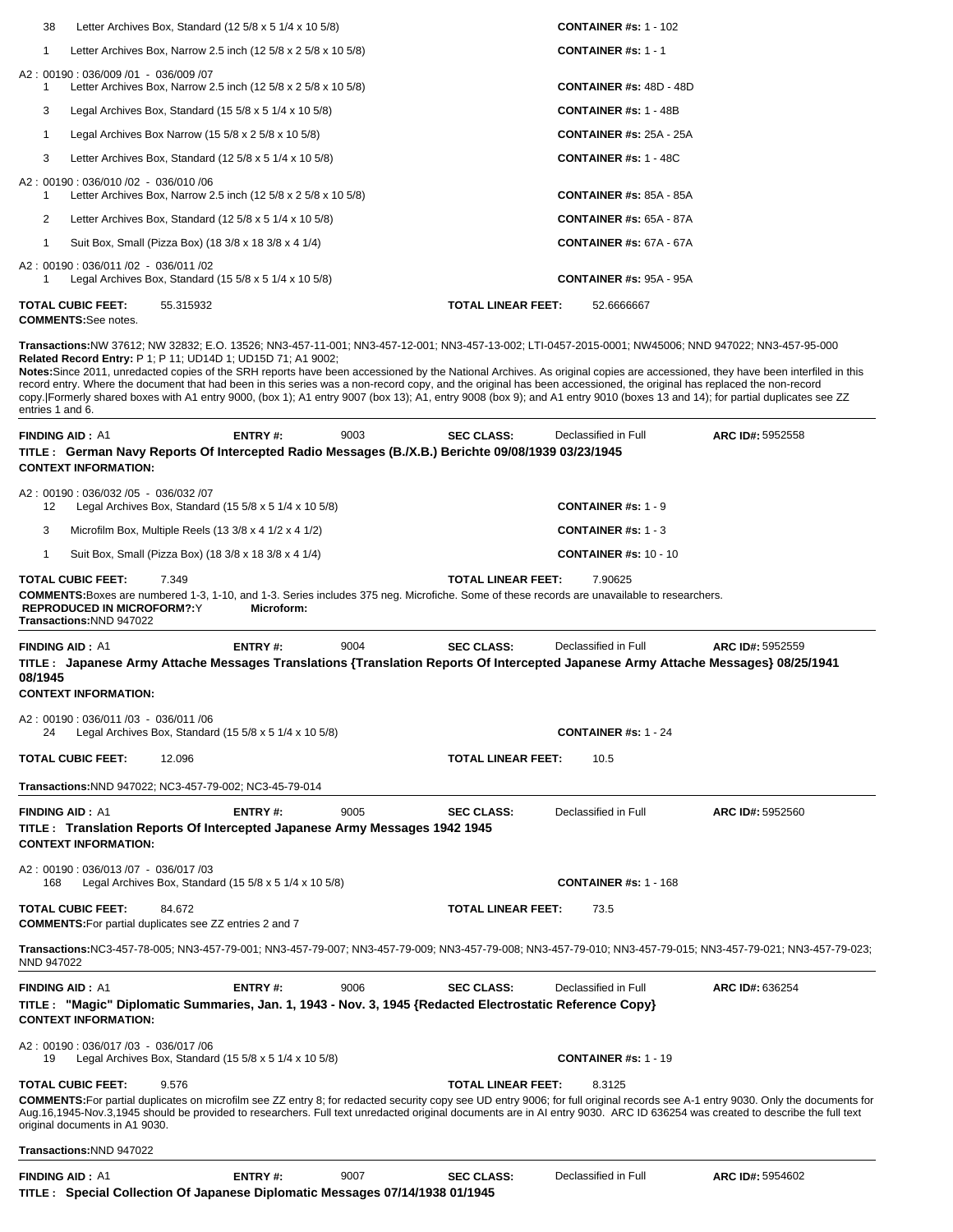| A2: 00190: 036/009 /01 - 036/009 /01<br>Legal Archives Box, Standard (15 $5/8 \times 5$ 1/4 $\times$ 10 $5/8$ )                                     |                |        |                                   | <b>CONTAINER #s: 1 - 1</b>   |                  |
|-----------------------------------------------------------------------------------------------------------------------------------------------------|----------------|--------|-----------------------------------|------------------------------|------------------|
| A2: 00190: 036/011 /02 - 036/011 /02<br>Letter Archives Box, Narrow 2.5 inch $(12 5/8 x 2 5/8 x 10 5/8)$<br>1                                       |                |        | <b>CONTAINER #s: 1 - 1</b>        |                              |                  |
| A2: 00190: 036/011 /03 - 036/011 /03<br>Letter Archives Box, Narrow 2.5 inch (12 5/8 x 2 5/8 x 10 5/8)<br>1                                         |                |        | <b>CONTAINER #s: 1 - 1</b>        |                              |                  |
| 0.43976400000000004<br><b>TOTAL CUBIC FEET:</b><br><b>COMMENTS:</b> Formerly shared box 13 with part of A1 entries 9002 and 9010                    |                |        | <b>TOTAL LINEAR FEET:</b>         | 0.875                        |                  |
| Transactions: NND 947022; NC3-457-78-026                                                                                                            |                |        |                                   |                              |                  |
| <b>FINDING AID: A1</b><br>TITLE: Records Relating To Controlled German Agents, 1944 - 1945<br><b>CONTEXT INFORMATION:</b>                           | ENTRY#:        | 9008   | <b>SEC CLASS:</b>                 | Declassified in Full         | ARC ID#: 5954603 |
| A2: 00190: 036/009 /02 - 036/009 /02<br>Letter Archives Box, Standard $(125/8 \times 51/4 \times 105/8)$<br>1                                       |                |        |                                   | <b>CONTAINER #s: 1 - 1</b>   |                  |
| A2: 00190: 036/011 /02 - 036/011 /02<br>Letter Archives Box, Standard (12 $5/8 \times 5$ 1/4 $\times$ 10 $5/8$ )<br>1                               |                |        |                                   | <b>CONTAINER #s: 1 - 1</b>   |                  |
| <b>TOTAL CUBIC FEET:</b><br>0.612<br><b>COMMENTS:</b> Formerly shared box 9 with part of A1 entry 9002.                                             |                |        | <b>TOTAL LINEAR FEET:</b>         | 0.875                        |                  |
| Transactions: NC3-457-79-001; NND 947022                                                                                                            |                |        |                                   |                              |                  |
| <b>FINDING AID: A1</b><br>TITLE : {Publication On The} Japanese Romanizations Of Worldwide Placenames, {1945}<br><b>CONTEXT INFORMATION:</b>        | <b>ENTRY#:</b> | 9009   | <b>SEC CLASS:</b>                 | Declassified in Full         | ARC ID#: 5954604 |
| A2: 00190: 036/011 /06 - 036/011 /06<br>Letter Archives Box, Standard (12 $5/8 \times 5$ 1/4 $\times$ 10 $5/8$ )<br>1                               |                |        |                                   | <b>CONTAINER #s: 1 - 1</b>   |                  |
| <b>TOTAL CUBIC FEET:</b><br>0.408                                                                                                                   |                |        | <b>TOTAL LINEAR FEET:</b>         | 0.4375                       |                  |
| Transactions: NC3-457-79-006; NND 947022                                                                                                            |                |        |                                   |                              |                  |
| <b>FINDING AID: A1</b><br>TITLE: National Security Agency Selected Records Relating To Herbert O. Yardley, 1917-1933<br><b>CONTEXT INFORMATION:</b> | ENTRY#:        | 9010   | <b>SEC CLASS:</b>                 | Declassified in Full         | ARC ID#: 6003978 |
| A2: 00190: 036/009 /01 - 036/009 /01<br>Legal Archives Box, Standard $(15\ 5/8 \times 5\ 1/4 \times 10\ 5/8)$<br>1                                  |                |        |                                   | <b>CONTAINER #s: 1 - 1</b>   |                  |
| A2: 00190: 036/009 /02 - 036/011 /02<br>Legal Archives Box, Standard $(15\ 5/8 \times 5\ 1/4 \times 10\ 5/8)$<br>1                                  |                |        |                                   | <b>CONTAINER #s: 11 - 11</b> |                  |
| Letter Archives Box, Narrow 2.5 inch (12 5/8 x 2 5/8 x 10 5/8)<br>1                                                                                 |                |        |                                   | <b>CONTAINER #s: 1 - 1</b>   |                  |
| A2: 00190: 036/011 /03 - 036/011 /03<br>Legal Archives Box Narrow (15 5/8 x 2 5/8 x 10 5/8)<br>1                                                    |                |        |                                   | <b>CONTAINER #s: 1 - 1</b>   |                  |
| <b>TOTAL CUBIC FEET:</b><br>0.739764<br><b>COMMENTS:</b> Shared boxes 13 and 14 with part of A1 entry 9002                                          |                |        | <b>TOTAL LINEAR FEET:</b>         | 1.3125                       |                  |
| Transactions: NND 947022; NN3-457-80-012; NC3-457-80-001                                                                                            |                |        |                                   |                              |                  |
| <b>FINDING AID: A1</b><br>TITLE : Japanese - German Diplomatic Messages (SRDG) 1940 1942<br><b>CONTEXT INFORMATION:</b>                             | <b>ENTRY#:</b> | 9011-A | <b>SEC CLASS:</b>                 | Declassified in Full         | ARC ID#: 5954605 |
| A2: 00190: 036/018 /01 - 036/018 /07<br>Legal Archives Box, Standard (15 5/8 x 5 1/4 x 10 5/8)<br>40                                                |                |        |                                   | <b>CONTAINER #s: 1 - 40</b>  |                  |
| <b>TOTAL CUBIC FEET:</b><br>20.16<br><b>COMMENTS:</b> For partial duplicates, see ZZ entry 3                                                        |                |        | <b>TOTAL LINEAR FEET:</b><br>17.5 |                              |                  |
| Transactions: NND 947022; NC3-457-80-002; NC3-457-80-004<br>Related Record Entry: A1 9011B;<br>Relocation ID:RL1-128551332                          |                |        |                                   |                              |                  |
| <b>FINDING AID: A1</b><br>TITLE : Japanese - German Diplomatic Messages (SRDJ) 1940 1942<br><b>CONTEXT INFORMATION:</b>                             | <b>ENTRY#:</b> | 9011-B | <b>SEC CLASS:</b>                 | Declassified in Full         | ARC ID#: 5954605 |
| A2: 00190: 036/018 /07 - 036/022 /01<br>Legal Archives Box, Standard $(15\ 5/8 \times 5\ 1/4 \times 10\ 5/8)$<br>156                                |                |        |                                   | <b>CONTAINER #s: 1 - 156</b> |                  |
| <b>TOTAL CUBIC FEET:</b><br>78.624<br><b>COMMENTS:</b> For partial duplicates, see ZZ entry 3                                                       |                |        | <b>TOTAL LINEAR FEET:</b>         | 68.25                        |                  |
| Transactions: NC3-457-80-004; NND 947022; NC3-457-80-002<br>Related Record Entry: A1 9011A;                                                         |                |        |                                   |                              |                  |

**CONTEXT INFORMATION:**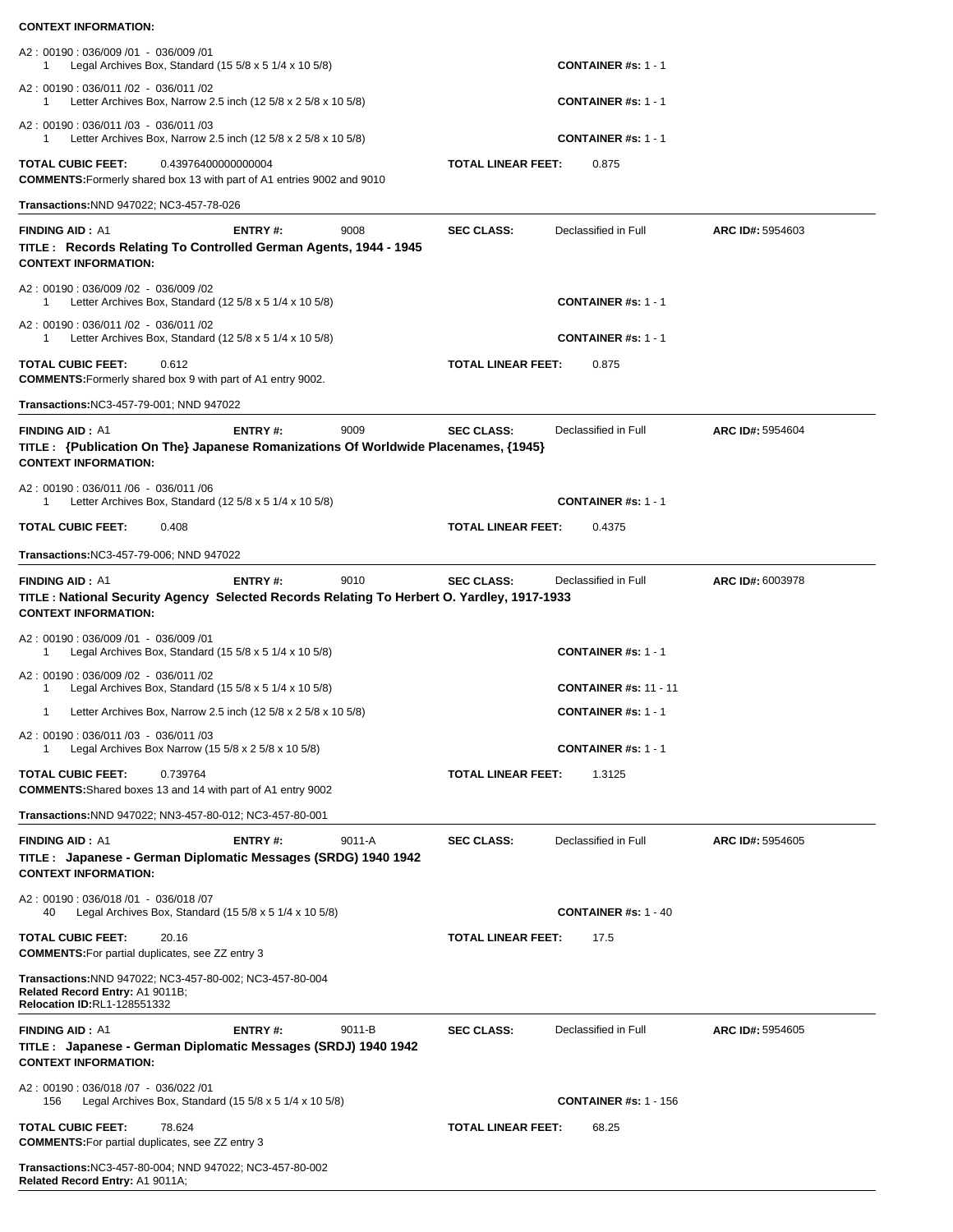| <b>FINDING AID: A1</b><br>TITLE : {Translations Of} Japanese Air Force Messages 1952 1979<br><b>CONTEXT INFORMATION:</b>                                                                                                                                                         | <b>ENTRY#:</b> | 9012 | <b>SEC CLASS:</b>         | Declassified in Full         | ARC ID#: 5954606 |
|----------------------------------------------------------------------------------------------------------------------------------------------------------------------------------------------------------------------------------------------------------------------------------|----------------|------|---------------------------|------------------------------|------------------|
| A2: 00190: 036/022 /01 - 036/022 /07<br>Legal Archives Box, Standard (15 $5/8 \times 5$ 1/4 $\times$ 10 $5/8$ )<br>43                                                                                                                                                            |                |      |                           | <b>CONTAINER #s: 1 - 43</b>  |                  |
| A2: 00190: 036/023 /01 - 036/023 /03<br>Legal Archives Box, Standard (15 5/8 x 5 1/4 x 10 5/8)<br>20                                                                                                                                                                             |                |      |                           | <b>CONTAINER #s: 44 - 63</b> |                  |
| 31.752000000000002<br><b>TOTAL CUBIC FEET:</b>                                                                                                                                                                                                                                   |                |      | <b>TOTAL LINEAR FEET:</b> | 27.5625                      |                  |
| Transactions: NC3-457-79-007; NND 947022                                                                                                                                                                                                                                         |                |      |                           |                              |                  |
| <b>FINDING AID: A1</b><br>TITLE : {Translation Reports Of Intercepted} Japanese Naval Messages 1942 1946<br><b>CONTEXT INFORMATION:</b>                                                                                                                                          | <b>ENTRY#:</b> | 9014 | <b>SEC CLASS:</b>         | Declassified in Full         | ARC ID#: 5954624 |
| A2: 00190: 036/023 /04 - 036/030 /06<br>Legal Archives Box, Standard $(15\ 5/8 \times 5\ 1/4 \times 10\ 5/8)$<br>358                                                                                                                                                             |                |      |                           | <b>CONTAINER #s: 1 - 358</b> |                  |
| <b>TOTAL CUBIC FEET:</b><br>180.432                                                                                                                                                                                                                                              |                |      | TOTAL LINEAR FEET:        | 156.625                      |                  |
| Transactions:NND 947022; NC3-457-80-003; NN3-457-80-020; NN3-457-81-008; NN3-457-82-004; NN3-457-82-017; NN3-457-84-010                                                                                                                                                          |                |      |                           |                              |                  |
| <b>FINDING AID: A1</b><br>TITLE: Summaries Of Radio Intelligence Japanese Naval Attache Messages {Japanese Naval Radio Intelligence Summaries} 1942 1946<br><b>CONTEXT INFORMATION:</b>                                                                                          | <b>ENTRY#:</b> | 9015 | <b>SEC CLASS:</b>         | Declassified in Full         | ARC ID#: 5954634 |
| A2: 00190: 036/007 /05 - 036/007 /05<br>FRC Carton, Standard (15 x 12.25 x 10 1/8)<br>1                                                                                                                                                                                          |                |      |                           | <b>CONTAINER #s: 25 - 25</b> |                  |
| A2: 00190: 036/030 /07 - 036/030 /07<br>Legal Archives Box, Standard (15 $5/8 \times 5$ 1/4 $\times$ 10 $5/8$ )<br>7                                                                                                                                                             |                |      |                           | <b>CONTAINER #s: 1 - 7</b>   |                  |
| A2: 00190: 036/031/01 - 036/031/04<br>Legal Archives Box, Standard (15 5/8 x 5 1/4 x 10 5/8)<br>17                                                                                                                                                                               |                |      |                           | <b>CONTAINER #s: 8 - 24</b>  |                  |
| 5<br>Letter Archives Box, Standard $(125/8 \times 51/4 \times 105/8)$                                                                                                                                                                                                            |                |      |                           | <b>CONTAINER #s: 1 - 5</b>   |                  |
| <b>TOTAL CUBIC FEET:</b><br>15.213000000000001<br><b>COMMENTS:</b> Boxes numbered 1-25 and 1-5<br>See Notes                                                                                                                                                                      |                |      | <b>TOTAL LINEAR FEET:</b> | 13.7083333                   |                  |
| Transactions:NND 947022; NC3-457-80-005; NN3-457-80-014; NN3-457-80-026; NN3-457-87-003; NN3-457-87-003; LTI-0457-2016-0004; N1-457-07-001 / 304/01; DAL-<br>0457-2015-0002-0015<br>Related Record Entry: UD16D 2;<br>Notes: Records form UD 16D 2, box 7 allocated in Sep. 2017 |                |      |                           |                              |                  |
| <b>FINDING AID: A1</b><br>TITLE : {Translation Report Of Intercepted} Japanese Naval Attache Messages 1942 1946<br><b>CONTEXT INFORMATION:</b>                                                                                                                                   | <b>ENTRY#:</b> | 9015 | <b>SEC CLASS:</b>         | Declassified in Full         | ARC ID#: 5954611 |
| A2: 00190: 036/023 /03 - 036/023 /04<br>Legal Archives Box, Standard $(15\ 5/8 \times 5\ 1/4 \times 10\ 5/8)$<br>7                                                                                                                                                               |                |      |                           | <b>CONTAINER #s: 1 - 7</b>   |                  |
| <b>TOTAL CUBIC FEET:</b><br>3.528                                                                                                                                                                                                                                                |                |      | TOTAL LINEAR FEET:        | 3.0625                       |                  |
| Transactions:NND 947022; NC3-457-80-003; NN3-457-80-020; NN3-457-81-008; NN3-457-82-004; NN3-457-82-017; NN3-457-84-010                                                                                                                                                          |                |      |                           |                              |                  |
| <b>FINDING AID: A1</b><br>TITLE: Japanese Naval Communications {Intelligence Reports And Bulletins Pertaining To Japanese Naval Communications, WWII (US And<br>British), Jan. 1942 - June 1942}<br><b>CONTEXT INFORMATION:</b>                                                  | ENTRY#:        | 9016 | <b>SEC CLASS:</b>         | Declassified in Full         | ARC ID#: 5954636 |
| A2: 00190: 036/031 /04 - 036/031 /04<br>Legal Archives Box, Standard (15 5/8 x 5 1/4 x 10 5/8)<br>2                                                                                                                                                                              |                |      |                           | <b>CONTAINER #s: 1 - 2</b>   |                  |
| <b>TOTAL CUBIC FEET:</b><br>1.008                                                                                                                                                                                                                                                |                |      | <b>TOTAL LINEAR FEET:</b> | 0.875                        |                  |
| Transactions: NC3-457-81-004; NND 947022                                                                                                                                                                                                                                         |                |      |                           |                              |                  |
| <b>FINDING AID: A1</b><br>TITLE: Translations Of Intercepted Berlin/Tokyo Radio Messages Between German Navy Liaison Personnel 06/1942 05/1945<br><b>CONTEXT INFORMATION:</b>                                                                                                    | ENTRY#:        | 9017 | <b>SEC CLASS:</b>         | Declassified in Full         | ARC ID#: 5954638 |
| A2: 00190: 036/031 /04 - 036/031 /04<br>Legal Archives Box, Standard (15 $5/8 \times 5$ 1/4 $\times$ 10 $5/8$ )<br>4                                                                                                                                                             |                |      |                           | <b>CONTAINER #s: 1 - 4</b>   |                  |
| <b>TOTAL CUBIC FEET:</b><br>2.016                                                                                                                                                                                                                                                |                |      | <b>TOTAL LINEAR FEET:</b> | 1.75                         |                  |
| <b>Transactions: NC3-457-81-006; NND 947022</b>                                                                                                                                                                                                                                  |                |      |                           |                              |                  |
| <b>FINDING AID: A1</b><br>TITLE : Japanese Army Water Transports Messages 04/06/1943 06/17/1944<br><b>CONTEXT INFORMATION:</b>                                                                                                                                                   | <b>ENTRY#:</b> | 9018 | <b>SEC CLASS:</b>         | Declassified in Full         | ARC ID#: 5954639 |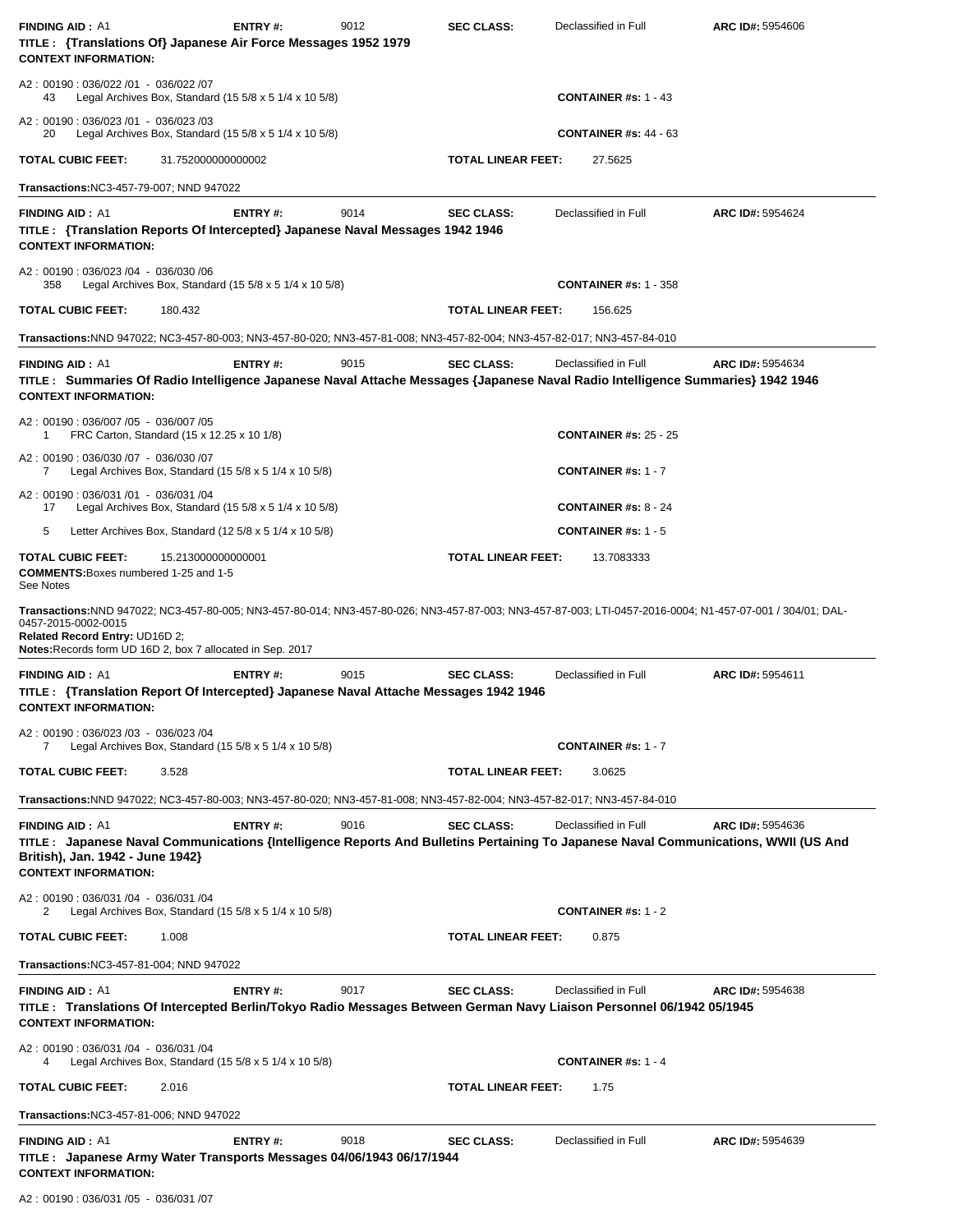| 21                                                                                                                                                                                                                                                                                                                                                       | Legal Archives Box, Standard (15 5/8 x 5 1/4 x 10 5/8)                   |      |                           | <b>CONTAINER</b> #s: $1 - 21$ |                  |
|----------------------------------------------------------------------------------------------------------------------------------------------------------------------------------------------------------------------------------------------------------------------------------------------------------------------------------------------------------|--------------------------------------------------------------------------|------|---------------------------|-------------------------------|------------------|
| A2: 00190: 036/032 /01 - 036/032 /05<br>34                                                                                                                                                                                                                                                                                                               | Legal Archives Box, Standard (15 $5/8 \times 5$ 1/4 $\times$ 10 $5/8$ )  |      |                           | <b>CONTAINER #s: 22 - 55</b>  |                  |
| TOTAL CUBIC FEET:<br>27.72                                                                                                                                                                                                                                                                                                                               |                                                                          |      | <b>TOTAL LINEAR FEET:</b> | 24.0625                       |                  |
| Transactions: NC3-457-81-002; NND 947022                                                                                                                                                                                                                                                                                                                 |                                                                          |      |                           |                               |                  |
| <b>FINDING AID: A1</b><br>TITLE: German Navy/U-Boat Message Translation And Summaries 1941 1945<br><b>CONTEXT INFORMATION:</b>                                                                                                                                                                                                                           | ENTRY#:                                                                  | 9019 | <b>SEC CLASS:</b>         | Declassified in Full          | ARC ID#: 5954640 |
| A2: 00190: 036/033 /01 - 036/033 /07<br>46                                                                                                                                                                                                                                                                                                               | Legal Archives Box, Standard $(15\,5/8 \times 5\,1/4 \times 10\,5/8)$    |      |                           | <b>CONTAINER #s: 1 - 46</b>   |                  |
| A2: 00190: 036/034 /01 - 036/034 /04<br>21                                                                                                                                                                                                                                                                                                               | Legal Archives Box, Standard $(15\ 5/8 \times 5\ 1/4 \times 10\ 5/8)$    |      |                           | <b>CONTAINER #s: 47 - 67</b>  |                  |
| TOTAL CUBIC FEET:<br>33.768                                                                                                                                                                                                                                                                                                                              |                                                                          |      | <b>TOTAL LINEAR FEET:</b> | 29.3125                       |                  |
| Transactions: NC3-457-81-007; NND 947022                                                                                                                                                                                                                                                                                                                 |                                                                          |      |                           |                               |                  |
| <b>FINDING AID: A1</b><br>TITLE: United States Navy Records Relating To Cryptology 1918 1950<br><b>CONTEXT INFORMATION: National Security Agency/Central Security Service</b>                                                                                                                                                                            | ENTRY#:                                                                  | 9020 | <b>SEC CLASS:</b>         | Declassified in Full          | ARC ID#: 5954641 |
| A2: 00190: 036/012 /04 - 036/012 /06<br>15                                                                                                                                                                                                                                                                                                               | Legal Archives Box, Standard (15 $5/8 \times 5$ 1/4 $\times$ 10 $5/8$ )  |      |                           | <b>CONTAINER #s: 1 - 16</b>   |                  |
| 3                                                                                                                                                                                                                                                                                                                                                        | Letter Archives Box, Standard $(125/8 \times 51/4 \times 105/8)$         |      |                           | <b>CONTAINER #s: 17 - 19</b>  |                  |
| TOTAL CUBIC FEET:<br>COMMENTS: For partial duplicates see ZZ entry 4, UD 9020. Container 2 is has been missing since 2001. See notes.                                                                                                                                                                                                                    | 8.783999999999999                                                        |      | <b>TOTAL LINEAR FEET:</b> | 7.875                         |                  |
| Transactions: NN3-457-14-002; NW 41935; NND 947022<br>Related Record Entry: UD14D 1;<br>Notes: (SRMN 003) 16612 Instructions for Safeguarding and Using Navy Cipher Box, Mark II, 1918 and (SRMN 037) 24256 COMINCH File: U-Boat Intelligence Summaries,<br>1943-1945 have been interfiled in this series. These records were reallocated from UD 14D 1. |                                                                          |      |                           |                               |                  |
| <b>FINDING AID: A1</b><br>TITLE : Vichy French Diplomatic Messages 1941 1943<br><b>CONTEXT INFORMATION:</b>                                                                                                                                                                                                                                              | ENTRY#:                                                                  | 9021 | <b>SEC CLASS:</b>         | Declassified in Full          | ARC ID#: 5954642 |
| A2: 00190: 036/034 /06 - 036/034 /07<br>11                                                                                                                                                                                                                                                                                                               | Legal Archives Box, Standard $(15\,5/8 \times 5\,1/4 \times 10\,5/8)$    |      |                           | <b>CONTAINER #s: 1 - 11</b>   |                  |
| A2: 00190: 036/035 /01 - 036/035 /02<br>3                                                                                                                                                                                                                                                                                                                | Legal Archives Box, Standard $(15\ 5/8 \times 5\ 1/4 \times 10\ 5/8)$    |      |                           | <b>CONTAINER #s: 12 - 14</b>  |                  |
| 5                                                                                                                                                                                                                                                                                                                                                        | Letter Archives Box, Standard (12 $5/8 \times 5$ 1/4 $\times$ 10 $5/8$ ) |      |                           | <b>CONTAINER #s: 15 - 19</b>  |                  |
| <b>TOTAL CUBIC FEET:</b><br>9.096                                                                                                                                                                                                                                                                                                                        |                                                                          |      | <b>TOTAL LINEAR FEET:</b> | 8.3125                        |                  |
| <b>Transactions:</b> NND 947022; NN3-457-89-003; NN3-457-89-004; NN3-457-90-002                                                                                                                                                                                                                                                                          |                                                                          |      |                           |                               |                  |
| <b>FINDING AID: A1</b><br>TITLE: Messages Of German Intelligence/Clandestine Agents 1942 1945<br><b>CONTEXT INFORMATION:</b>                                                                                                                                                                                                                             | ENTRY#:                                                                  | 9022 | <b>SEC CLASS:</b>         | Declassified in Full          | ARC ID#: 5954644 |
| A2: 00190: 036/034 /04 - 036/034 /06<br>16                                                                                                                                                                                                                                                                                                               | Legal Archives Box, Standard (15 $5/8 \times 5$ 1/4 $\times$ 10 $5/8$ )  |      |                           | CONTAINER #s: $1 - 8$         |                  |
| <b>TOTAL CUBIC FEET:</b><br>8.064<br><b>COMMENTS:</b> Boxes are numbered 1-2, 1-8, 1-5, and 1                                                                                                                                                                                                                                                            |                                                                          |      | <b>TOTAL LINEAR FEET:</b> | 7                             |                  |
| Transactions: NN3-457-85-011; NND 947022                                                                                                                                                                                                                                                                                                                 |                                                                          |      |                           |                               |                  |
| <b>FINDING AID: A1</b><br>TITLE: United States Army Records Relating To Cryptology 1927 1985<br><b>CONTEXT INFORMATION:</b>                                                                                                                                                                                                                              | <b>ENTRY#:</b>                                                           | 9023 | <b>SEC CLASS:</b>         | Declassified in Full          | ARC ID#: 5954645 |
| A2: 00190: 036/012 /07 - 036/012 /07<br>1                                                                                                                                                                                                                                                                                                                | Legal Archives Box, Standard (15 $5/8 \times 5$ 1/4 $\times$ 10 $5/8$ )  |      |                           | <b>CONTAINER #s: 1 - 1</b>    |                  |
| <b>TOTAL CUBIC FEET:</b><br>0.504                                                                                                                                                                                                                                                                                                                        |                                                                          |      | <b>TOTAL LINEAR FEET:</b> | 0.4375                        |                  |
| Transactions: NN3-457-85-027; NND 947022                                                                                                                                                                                                                                                                                                                 |                                                                          |      |                           |                               |                  |
| <b>FINDING AID: A1</b><br>TITLE : Intelligence Reports From U.S. Joint Services And Other Government Agencies 12/1941 10/1948<br><b>CONTEXT INFORMATION:</b>                                                                                                                                                                                             | ENTRY#:                                                                  | 9024 | <b>SEC CLASS:</b>         | Declassified in Full          | ARC ID#: 5954649 |
| A2: 00190: 036/013 /01 - 036/013 /03<br>13                                                                                                                                                                                                                                                                                                               | Legal Archives Box, Standard (15 $5/8 \times 5$ 1/4 $\times$ 10 $5/8$ )  |      |                           | <b>CONTAINER #s: 1 - 13</b>   |                  |
| TOTAL CUBIC FEET:<br>6.552                                                                                                                                                                                                                                                                                                                               |                                                                          |      | <b>TOTAL LINEAR FEET:</b> | 5.6875                        |                  |
|                                                                                                                                                                                                                                                                                                                                                          |                                                                          |      |                           |                               |                  |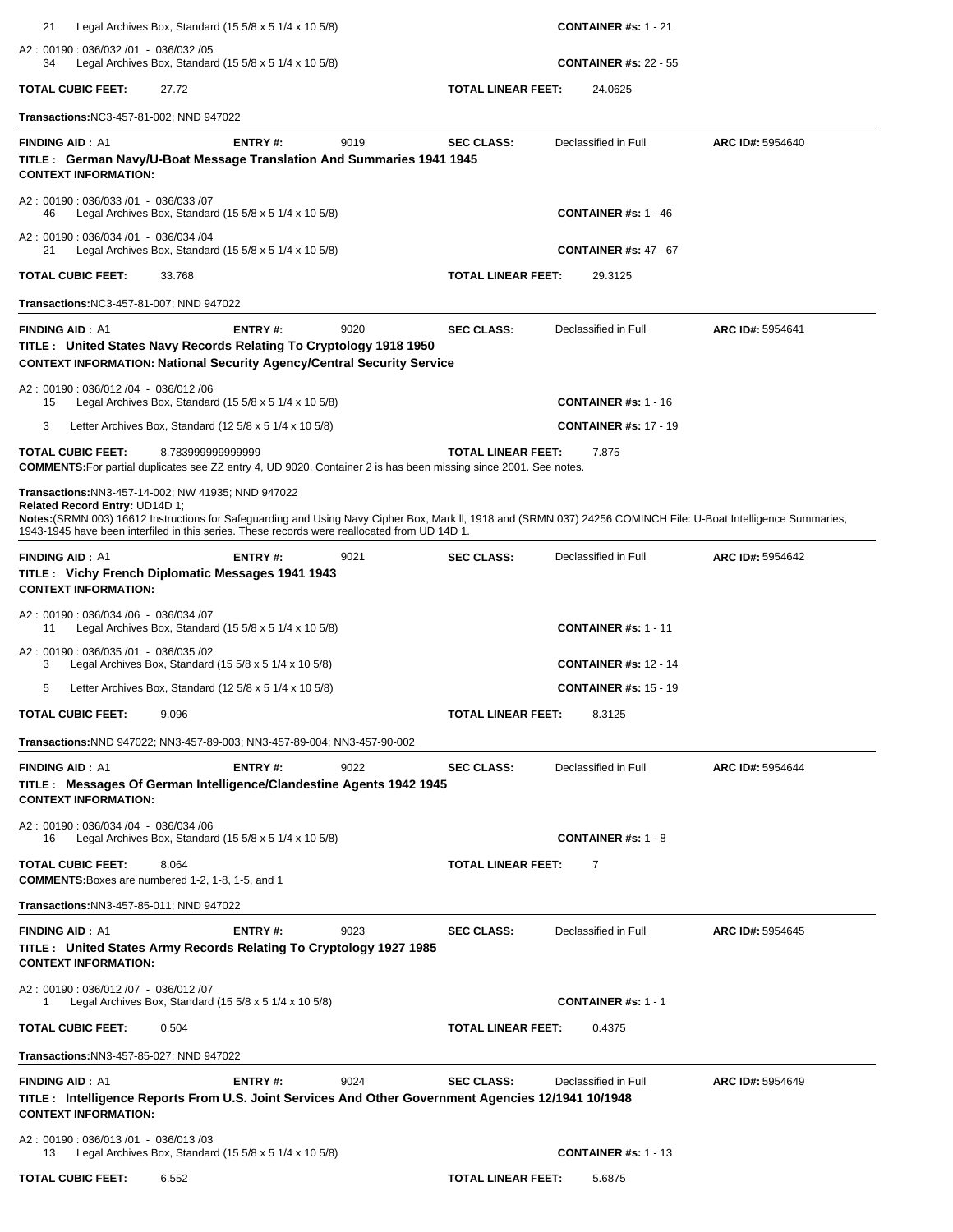| Transactions:NN3-457-86-02; NND 947022                                                                                                                                                                                                                                                                                                       |                |      |                           |                               |                  |
|----------------------------------------------------------------------------------------------------------------------------------------------------------------------------------------------------------------------------------------------------------------------------------------------------------------------------------------------|----------------|------|---------------------------|-------------------------------|------------------|
| <b>FINDING AID: A1</b><br>TITLE: United States Air Force Records Relating To Intelligence Activities 1943 05/09/1945<br><b>CONTEXT INFORMATION:</b>                                                                                                                                                                                          | <b>ENTRY#:</b> | 9025 | <b>SEC CLASS:</b>         | Declassified in Full          | ARC ID#: 5954650 |
| A2: 00190: 036/013/01 - 036/013/01<br>Legal Archives Box, Standard (15 $5/8 \times 5$ 1/4 $\times$ 10 $5/8$ )<br>1                                                                                                                                                                                                                           |                |      |                           | <b>CONTAINER #s: 1 - 1</b>    |                  |
| <b>TOTAL CUBIC FEET:</b><br>0.504                                                                                                                                                                                                                                                                                                            |                |      | TOTAL LINEAR FEET:        | 0.4375                        |                  |
| Transactions: NN3-457-86-19; NND 947022                                                                                                                                                                                                                                                                                                      |                |      |                           |                               |                  |
| <b>FINDING AID: A1</b><br>TITLE : "Sunset" Daily Intelligence Reports, European Theater Of Operations 11/16/1942 05/09/1945<br><b>CONTEXT INFORMATION:</b>                                                                                                                                                                                   | <b>ENTRY#:</b> | 9026 | <b>SEC CLASS:</b>         | Declassified in Full          | ARC ID#: 5954683 |
| A2: 00190: 036/013/01 - 036/013/01<br>Legal Archives Box, Standard (15 $5/8 \times 5$ 1/4 $\times$ 10 $5/8$ )<br>2                                                                                                                                                                                                                           |                |      |                           | <b>CONTAINER #s: 1 - 2</b>    |                  |
| TOTAL CUBIC FEET:<br>1.008<br><b>COMMENTS:</b> See also UD 9026.                                                                                                                                                                                                                                                                             |                |      | <b>TOTAL LINEAR FEET:</b> | 0.875                         |                  |
| Transactions:NND 947022                                                                                                                                                                                                                                                                                                                      |                |      |                           |                               |                  |
| <b>FINDING AID: A1</b><br>TITLE : Japanese Diplomatic Messages ("Red Machine"), 1934-38<br><b>CONTEXT INFORMATION:</b>                                                                                                                                                                                                                       | <b>ENTRY#:</b> | 9027 | <b>SEC CLASS:</b>         | Declassified in Full          | ARC ID#: 5954686 |
| A2: 00190: 036/013 /03 - 036/013 /04<br>Legal Archives Box, Standard (15 5/8 x 5 1/4 x 10 5/8)<br>4                                                                                                                                                                                                                                          |                |      |                           | <b>CONTAINER #s: 1 - 4</b>    |                  |
| TOTAL CUBIC FEET:<br>2.016                                                                                                                                                                                                                                                                                                                   |                |      | <b>TOTAL LINEAR FEET:</b> | 1.75                          |                  |
| Transactions: NND 947024; NN3-457-94-005                                                                                                                                                                                                                                                                                                     |                |      |                           |                               |                  |
| <b>FINDING AID: A1</b><br>TITLE : Public Cryptographic Suggestion Files, 1931-1955<br><b>CONTEXT INFORMATION:</b>                                                                                                                                                                                                                            | <b>ENTRY#:</b> | 9028 | <b>SEC CLASS:</b>         | Declassified in Full          | ARC ID#: 5956422 |
| A2: 00190: 036/035 /02 - 036/035 /06<br>Legal Archives Box, Standard $(15\ 5/8 \times 5\ 1/4 \times 10\ 5/8)$<br>27                                                                                                                                                                                                                          |                |      |                           | <b>CONTAINER #s: 1 - 27</b>   |                  |
| <b>TOTAL CUBIC FEET:</b><br>13.608                                                                                                                                                                                                                                                                                                           |                |      | TOTAL LINEAR FEET:        | 11.8125                       |                  |
| Transactions:NN3-457-95-001                                                                                                                                                                                                                                                                                                                  |                |      |                           |                               |                  |
| <b>FINDING AID: A1</b><br>TITLE: Russian Ciphers And Codes, 1907-1931<br><b>CONTEXT INFORMATION:</b>                                                                                                                                                                                                                                         | ENTRY#:        | 9029 | <b>SEC CLASS:</b>         | Unclassified                  | ARC ID#: 5956430 |
| A2: 00190: 036/035 /02 - 036/035 /02<br>Legal Archives Box, Standard (15 $5/8 \times 5$ 1/4 $\times$ 10 $5/8$ )<br>2                                                                                                                                                                                                                         |                |      |                           | <b>CONTAINER #s: 1 - 2</b>    |                  |
| <b>TOTAL CUBIC FEET:</b><br>1.008                                                                                                                                                                                                                                                                                                            |                |      | <b>TOTAL LINEAR FEET:</b> | 0.875                         |                  |
| Transactions:NN3-457-95-002                                                                                                                                                                                                                                                                                                                  |                |      |                           |                               |                  |
| <b>FINDING AID: A1</b><br>TITLE : "Magic" Diplomatic Summaries 1942-1946 {Full Text Original)<br><b>CONTEXT INFORMATION:</b>                                                                                                                                                                                                                 | <b>ENTRY#:</b> | 9030 | <b>SEC CLASS:</b>         | Declassified in Full          | ARC ID#: 636254  |
| A2: 00190: 037/003/01 - 037/003/04<br>Letter Archives Box, Standard $(125/8 \times 51/4 \times 105/8)$<br>18                                                                                                                                                                                                                                 |                |      |                           | <b>CONTAINER #s: 1 - 18</b>   |                  |
| 1<br>Legal Archives Box Narrow (15 $5/8 \times 2$ 5/8 $\times$ 10 5/8)                                                                                                                                                                                                                                                                       |                |      |                           | <b>CONTAINER #s: 19 - 19</b>  |                  |
| <b>TOTAL CUBIC FEET:</b><br>7.596<br><b>COMMENTS:</b> Outdated redacted photocopies exist in A1 entry 9006 and UD entry 9006. A 1993 accession of redacted copies for 1945 is also part of UD entry 9006. In 1995,<br>NSA transferred the full text original documents, which replace the previous redacted photocopies in entry 9006.       |                |      | <b>TOTAL LINEAR FEET:</b> | 8.09375                       |                  |
| Transactions:NN3-457-95-003; NN3-457-04-001; NND 957308; NND 39638<br>Notes:Box 19 is an accretion to the existing series. It consists of complete photocopies. Because it would be almost impossible to tell the copies sent to NARA from copies of the<br>materials made by researchers the Interagency Working Group (IWG) made copies of |                |      |                           |                               |                  |
| <b>FINDING AID: A1</b><br>TITLE : Herbert O. Yardley Collection {C. 1880-1955}<br><b>CONTEXT INFORMATION:</b>                                                                                                                                                                                                                                | ENTRY#:        | 9031 | <b>SEC CLASS:</b>         | Declassified in Full          | ARC ID#: 5956434 |
| A2: 00190: 037/001 /01 - 037/001 /07<br>Legal Archives Box, Standard $(15\ 5/8 \times 5\ 1/4 \times 10\ 5/8)$<br>46                                                                                                                                                                                                                          |                |      |                           | <b>CONTAINER #s: 1 - 46</b>   |                  |
| A2: 00190: 037/002 /01 - 037/002 /07<br>Legal Archives Box, Standard (15 5/8 x 5 1/4 x 10 5/8)<br>49                                                                                                                                                                                                                                         |                |      |                           | <b>CONTAINER #s: 47 - 95</b>  |                  |
| A2: 00190: 037/003 /01 - 037/003 /01<br>Legal Archives Box, Standard (15 $5/8 \times 5$ 1/4 $\times$ 10 $5/8$ )<br>5                                                                                                                                                                                                                         |                |      |                           | <b>CONTAINER #s: 96 - 100</b> |                  |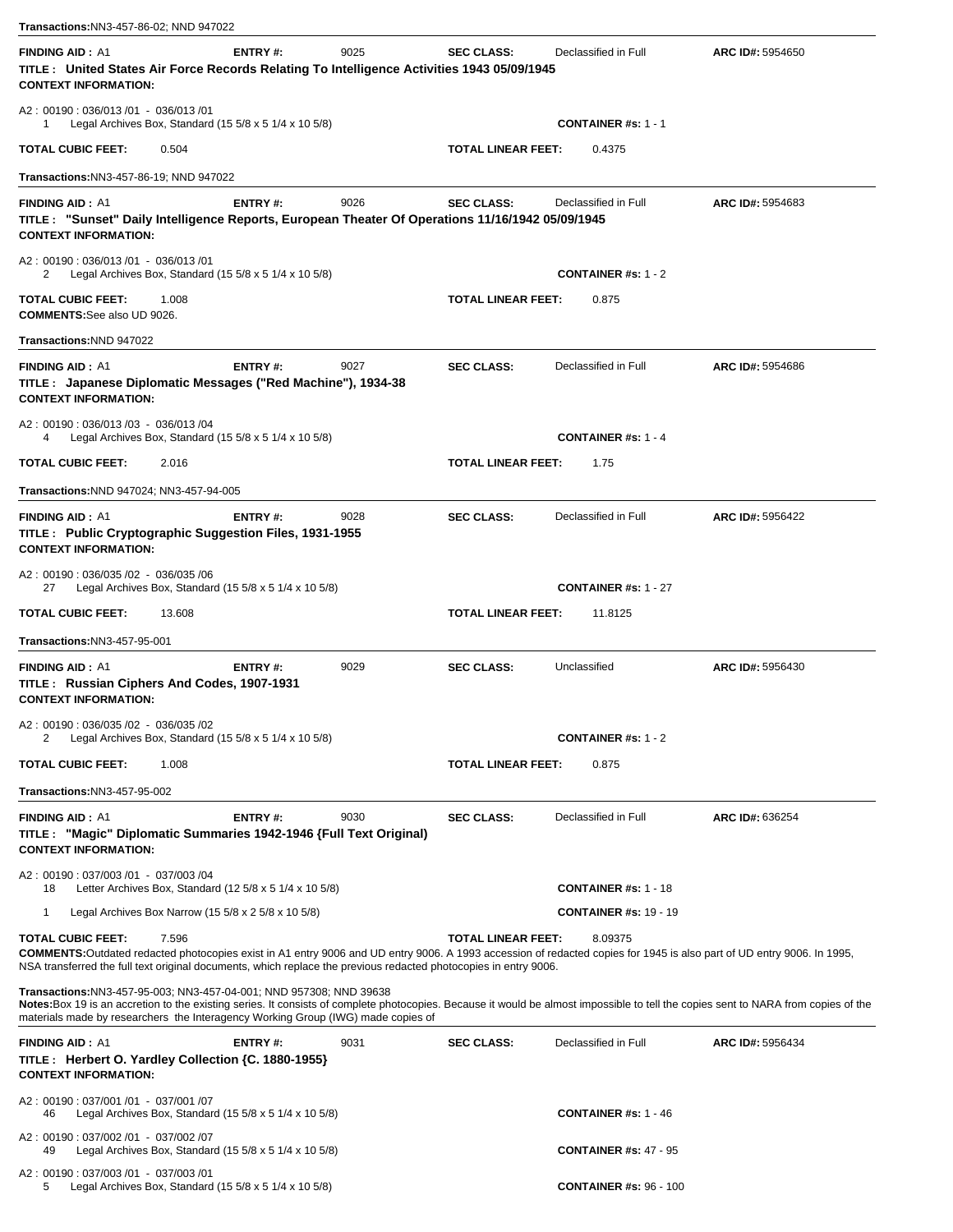**TOTAL CUBIC FEET:** 50.400000000000006 **TOTAL LINEAR FEET:** 43.75

**Transactions:**NN3-457-95-004**FINDING AID :** A1 **ENTRY #:** 9032 **SEC CLASS:** Declassified in Full **ARC ID#:** 2765793 **TITLE : Historic Cryptographic Collection, Pre - World War I Through World War II CONTEXT INFORMATION:**  A2 : 00190 : 036/007 /06 - 036/007 /06 1 FRC Carton, Standard (15 x 12.25 x 10 1/8) **CONTAINER #s:** 598 A - 598 A A2 : 00190 : 037/007 /01 - 037/035 /07 12 Legal Archives Box Narrow (15 5/8 x 2 5/8 x 10 5/8) **CONTAINER #s:** 617 - 1071 1 Legal Archives Box, Oversize (15 5/8 x 5 1/4 x 12 1/2) **CONTAINER #s:** 1374 - 1374 4 Magazine Box (15 1/8 X 12 1/16 X 3 3/8) **CONTAINER #s:** 31 - 1022 59 Letter Archives Box, Standard (12 5/8 x 5 1/4 x 10 5/8) **CONTAINER #s:** 286 - 512 10 Photograph Box, 5x7 Lig-Free Prints (12 1/2 x 8 x 5 1/4) **CONTAINER #s:** 1295 - 1399 1 Suit Box, 20 inch Thick (16 5/8 x 20 5/8 x 3) **CONTAINER #s:** 46 - 46 10 Flat Storage Box, No Hinge (17 1/4 X 11 1/2 X 3 1/2) **CONTAINER #s:** 146 - 959 1306 Legal Archives Box, Standard (15 5/8 x 5 1/4 x 10 5/8) **CONTAINER #s:** 1 - 1403 A2 : 00190 : 038/001 /01 - 038/002 /05 1 Legal Archives Box, Oversize (15 5/8 x 5 1/4 x 12 1/2) **CONTAINER #s:** 1478 - 1478 4 Flat Storage Box, No Hinge (17 1/4 X 11 1/2 X 3 1/2) **CONTAINER #s:** 1440 - 1477 56 Legal Archives Box, Standard (15 5/8 x 5 1/4 x 10 5/8) **CONTAINER #s:** 1405 - 1473 1 Suit Box, 20 inch Thick (16 5/8 x 20 5/8 x 3) **CONTAINER #s:** 1474 - 1474 1 Suit Box, 20 inch Thin (16 5/8 x 20 5/8 x 1 5/8) **CONTAINER #s:** 1404 - 1404 13 Letter Archives Box, Standard (12 5/8 x 5 1/4 x 10 5/8) **CONTAINER #s:** 1445 - 1479 **TOTAL CUBIC FEET:** 732.715 **TOTAL LINEAR FEET:** 661.1564166000001 **COMMENTS:**See Notes **Transactions:**NND 963016; NN3-457-96-001; LTI-0457-2016-0004; N1-457-07-001 / 304/01; DAL-0457-2015-0002-0015 **Related Record Entry:** UD16D 2; **Notes:**Records from UD 16D 2, Box 3 allocated in Sep. 2017**FINDING AID :** A1 **ENTRY #:** 9033 **SEC CLASS:** Declassified in Full **ARC ID#:** 5954688 **TITLE : Intercepts Concerning Allied - Swiss Negotiations On The Disposition Of German Assets And Looted Gold, 1945-1946 CONTEXT INFORMATION:**  A2 : 00190 : 038/002 /06 - 038/002 /06 1 Letter Archives Box, Standard (12 5/8 x 5 1/4 x 10 5/8) **CONTAINER #s:** 1 - 1 **TOTAL CUBIC FEET:** 0.408 **TOTAL LINEAR FEET:** 0.4375 **Transactions:**NND 973058; NN3-457-97-001**FINDING AID :** A1 **ENTRY #:** 9034 **SEC CLASS:** Declassified in Full **ARC ID#:** 595370 **TITLE : Public Release Copies Of Records Relating To Project Venona 1942 1967 CONTEXT INFORMATION:**  A2 : 00190 : 037/003 /04 - 037/003 /04 4 Letter Archives Box, Standard (12 5/8 x 5 1/4 x 10 5/8) **CONTAINER #s:** 1 - 4 **TOTAL CUBIC FEET:** 1.632 **TOTAL LINEAR FEET:** 1.75 **Transactions:**NN3-457-98-1**FINDING AID :** A1 **ENTRY #:** 9035 **SEC CLASS:** Declassified in Full **ARC ID#:** 635054 **TITLE : Select Documents Released Under the Nazi War Crimes and Japanese Imperial Government Disclosure Acts Relating to Nazi War Crimes, 1942-1948 CONTEXT INFORMATION:**  A2 : 00190 : 902/080 /03 - 902/080 /03 1 Letter Archives Box, Standard (12 5/8 x 5 1/4 x 10 5/8) **CONTAINER #s:** 1A - 1A A2 : 00230 : 086/046 /04 - 086/046 /04 1 Letter Archives Box, Standard (12 5/8 x 5 1/4 x 10 5/8) **CONTAINER #s:** 1B - 1B 3 Legal Archives Box, Standard (15 5/8 x 5 1/4 x 10 5/8) **CONTAINER #s:** 2 - 4 **TOTAL CUBIC FEET:** 2.328 **TOTAL LINEAR FEET:** 2.1875 **COMMENTS:**Box 1A is the security set for Box 1B. Box 1A should not be served to researchers. **Transactions:**NN3-457-05-001; NND 39554 **Notes:**This series constitutes the Reference Set. It is to be served to researchers. The Security Set which is not to be served to researchers is MLR Finding Aid ZZ Entry 9. The records were originally entered in the MLR as Finding Aid UD-05D Entry Number 1.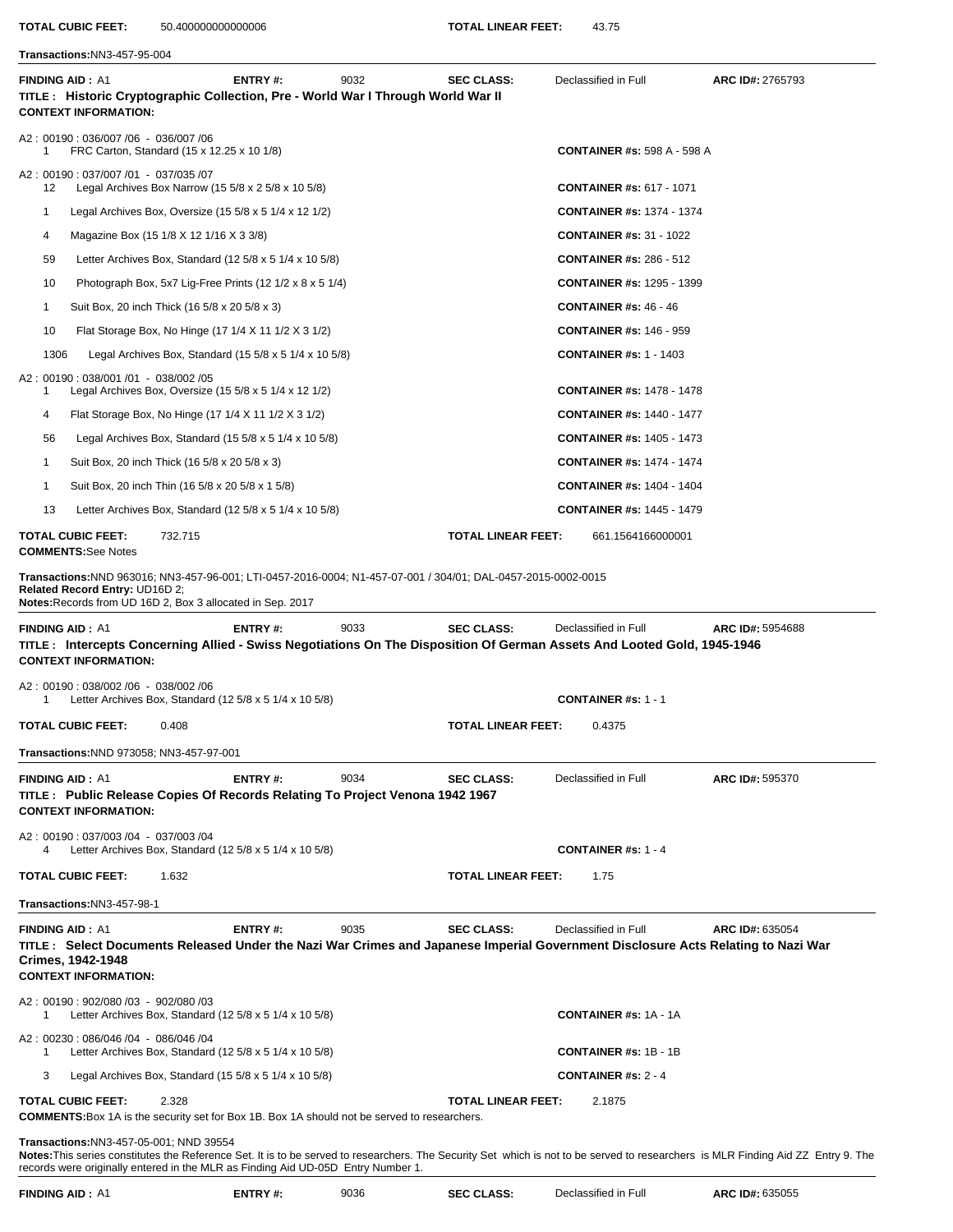| TITLE: Select Documents Released Under the Nazi War Crimes and Japanese Imperial Government Disclosure Acts Relating to Japanese War<br>Crimes, 1937-1980<br><b>CONTEXT INFORMATION:</b>                                                                                                                                                                                                                                                                                                                       |                                                               |
|----------------------------------------------------------------------------------------------------------------------------------------------------------------------------------------------------------------------------------------------------------------------------------------------------------------------------------------------------------------------------------------------------------------------------------------------------------------------------------------------------------------|---------------------------------------------------------------|
| A2: 00190: 902/080 /03 - 902/080 /03<br>Legal Archives Box, Standard (15 $5/8 \times 5$ 1/4 $\times$ 10 $5/8$ )<br>3                                                                                                                                                                                                                                                                                                                                                                                           | <b>CONTAINER</b> #s: $1 - 3$                                  |
| <b>TOTAL CUBIC FEET:</b><br>1.512                                                                                                                                                                                                                                                                                                                                                                                                                                                                              | <b>TOTAL LINEAR FEET:</b><br>1.3125                           |
| Transactions: NN3-457-05-001; NND 39554<br>Notes: This series constitutes the Security Set. It is not to be served to researchers. The Reference Set which is to be served to researchers is MLR Finding Aid ZZ Entry<br>Number 10. The records were originally entered in the MLR as Finding Aid UD-05D Entry N                                                                                                                                                                                               |                                                               |
| <b>FINDING AID: A1</b><br>ENTRY#:<br>9037<br>TITLE: National Security Agency Research Project Case Files Relating to the HARVEST System 1957 1962<br><b>CONTEXT INFORMATION:</b>                                                                                                                                                                                                                                                                                                                               | Declassified in Full<br><b>SEC CLASS:</b><br>ARC ID#: 5956644 |
| A2: 00190: 022/004 /03 - 022/004 /07<br>Legal Archives Box Narrow (15 $5/8 \times 2$ 5/8 $\times$ 10 5/8)<br>1                                                                                                                                                                                                                                                                                                                                                                                                 | <b>CONTAINER #s: 33 - 33</b>                                  |
| 32<br>Legal Archives Box, Standard $(15\ 5/8 \times 5\ 1/4 \times 10\ 5/8)$                                                                                                                                                                                                                                                                                                                                                                                                                                    | <b>CONTAINER #s: 1 - 32</b>                                   |
| <b>TOTAL CUBIC FEET:</b><br>16.38<br><b>COMMENTS:</b> See Notes, Related Record entries. Records originally part of UD 11 D1.                                                                                                                                                                                                                                                                                                                                                                                  | <b>TOTAL LINEAR FEET:</b><br>14.21875                         |
| Transactions:NN3-457-11-001; EO 13526; NN3-457-11-001; SEE COMMENTS; EO 13526<br>Related Record Entry: UD11D 1;<br>Notes:Records in this series were transferred to NARA with records covered by many different disposition authorities. Records in this series were separated from the original<br>accession and allocated their own series based on their common RDS number (150-01), subject matter (HARVEST) and volume. For information regarding the original transfer,<br>see "Related Record Entries". |                                                               |
| ENTRY#:<br><b>FINDING AID: P</b><br>1<br>TITLE: Special Research History on the Role of Communications Intelligence in Submarine Warfare against Japan during the Second World<br><b>War (SRH-011)</b><br><b>CONTEXT INFORMATION:</b>                                                                                                                                                                                                                                                                          | <b>SEC CLASS:</b><br>Unclassified<br>ARC ID#: 5898488         |
| A2: 00190: 036/011 /06 - 036/011 /06<br>Letter Archives Box, Standard (12 $5/8 \times 5$ 1/4 $\times$ 10 $5/8$ )<br>2                                                                                                                                                                                                                                                                                                                                                                                          | <b>CONTAINER #s: 1 - 2</b>                                    |
| <b>TOTAL CUBIC FEET:</b><br>0.816<br><b>COMMENTS:</b> Records were located during stack survey of FY 2011. Reports pertain to events that occurred January-October 1943, but should continue through the end of the<br>war. A photostatic copy of this material is found in Entry 9002, Boxes 6-8. (Copy also goes through October 1943.)                                                                                                                                                                      | <b>TOTAL LINEAR FEET:</b><br>0.875                            |
| Transactions: NND 947022; NN3-457-95-000<br>Related Record Entry: A1 9002;                                                                                                                                                                                                                                                                                                                                                                                                                                     |                                                               |
| ENTRY#:<br>2<br><b>FINDING AID: P</b><br>TITLE: National Security Agency Historians' Source Files Relating to Japanese Orders of Battle (RDS 304-02) 1944 1945<br><b>CONTEXT INFORMATION:</b>                                                                                                                                                                                                                                                                                                                  | <b>SEC CLASS:</b><br>Declassified in Full<br>ARC ID#: 5957359 |
| A2: 00190: 022/004 /07 - 022/004 /07<br>2<br>Legal Archives Box, Standard (15 $5/8 \times 5$ 1/4 $\times$ 10 $5/8$ )                                                                                                                                                                                                                                                                                                                                                                                           | CONTAINER #s: $1 - 2$                                         |
| A2: 00190: 022/005 /01 - 022/005 /03<br>Legal Archives Box Narrow (15 $5/8 \times 2$ 5/8 $\times$ 10 5/8)<br>1                                                                                                                                                                                                                                                                                                                                                                                                 | <b>CONTAINER #s: 5 - 5</b>                                    |
| Legal Archives Box, Standard (15 5/8 x 5 1/4 x 10 5/8)<br>4                                                                                                                                                                                                                                                                                                                                                                                                                                                    | <b>CONTAINER #s: 3 - 7</b>                                    |
| <b>TOTAL CUBIC FEET:</b><br>3.276<br><b>COMMENTS:</b> See Notes, Related Record Entries.                                                                                                                                                                                                                                                                                                                                                                                                                       | <b>TOTAL LINEAR FEET:</b><br>2.84375                          |
| Transactions:NN3-457-12-001; EO 13526; SEE COMMENTS; NW 32823; NN3-457-07-001; NN3-457-11-001; NW 37612; NN3-457-12-001; N1-457-07-001; RDS-304-01<br>Related Record Entry: UD11D 1; UD12D 1;<br>Notes: Records were formerly part of UD - 12 D 1, UD 11 D 1 and UD 9037. Records are covered by RDS 304-02.                                                                                                                                                                                                   |                                                               |
| <b>FINDING AID: P</b><br>ENTRY#:<br>3<br>TITLE : National Security Agency Historian's Source Files Relating to Wilhelm Flicke (RDS 304-02) 1947 1953<br><b>CONTEXT INFORMATION:</b>                                                                                                                                                                                                                                                                                                                            | <b>SEC CLASS:</b><br>Declassified in Full<br>ARC ID#: 5957371 |
| A2: 00190: 022/004 /02 - 022/004 /02<br>Legal Archives Box, Standard $(15\ 5/8 \times 5\ 1/4 \times 10\ 5/8)$<br>1                                                                                                                                                                                                                                                                                                                                                                                             | <b>CONTAINER #s: 1 - 1</b>                                    |
| <b>TOTAL CUBIC FEET:</b><br>0.504<br><b>COMMENTS:</b> See Notes and Related Record Entries.                                                                                                                                                                                                                                                                                                                                                                                                                    | <b>TOTAL LINEAR FEET:</b><br>0.4375                           |
| Transactions:NN3-457-11-001; SEE COMMENTS; EO 13526; NN3-457-13-002; SEE COMMENTS; SEE COMMENTS; NN3-457-11-001; SEE COMMENTS; EO 13526; NN3-<br>457-07-001; NW 32832; Declass job number<br>NW 39676; NW 32823; NN3-457-07-001<br>Related Record Entry: UD11D 1; UD13D 3;<br>Notes: Formerly part of UD 11 D1 and UD 9037. Records in this series are covered by RDS 304-02. One file from UD 13D 3 allocated to this series.                                                                                 |                                                               |
| <b>FINDING AID: P</b><br>ENTRY#:<br>4<br>TITLE : National Security Agency Historians' Source Files Relating to the Target Intelligence Committee (TICOM) 1944 1963<br><b>CONTEXT INFORMATION: National Security Agency/Central Security Service</b>                                                                                                                                                                                                                                                            | <b>SEC CLASS:</b><br>Declassified in Full<br>ARC ID#: 5957379 |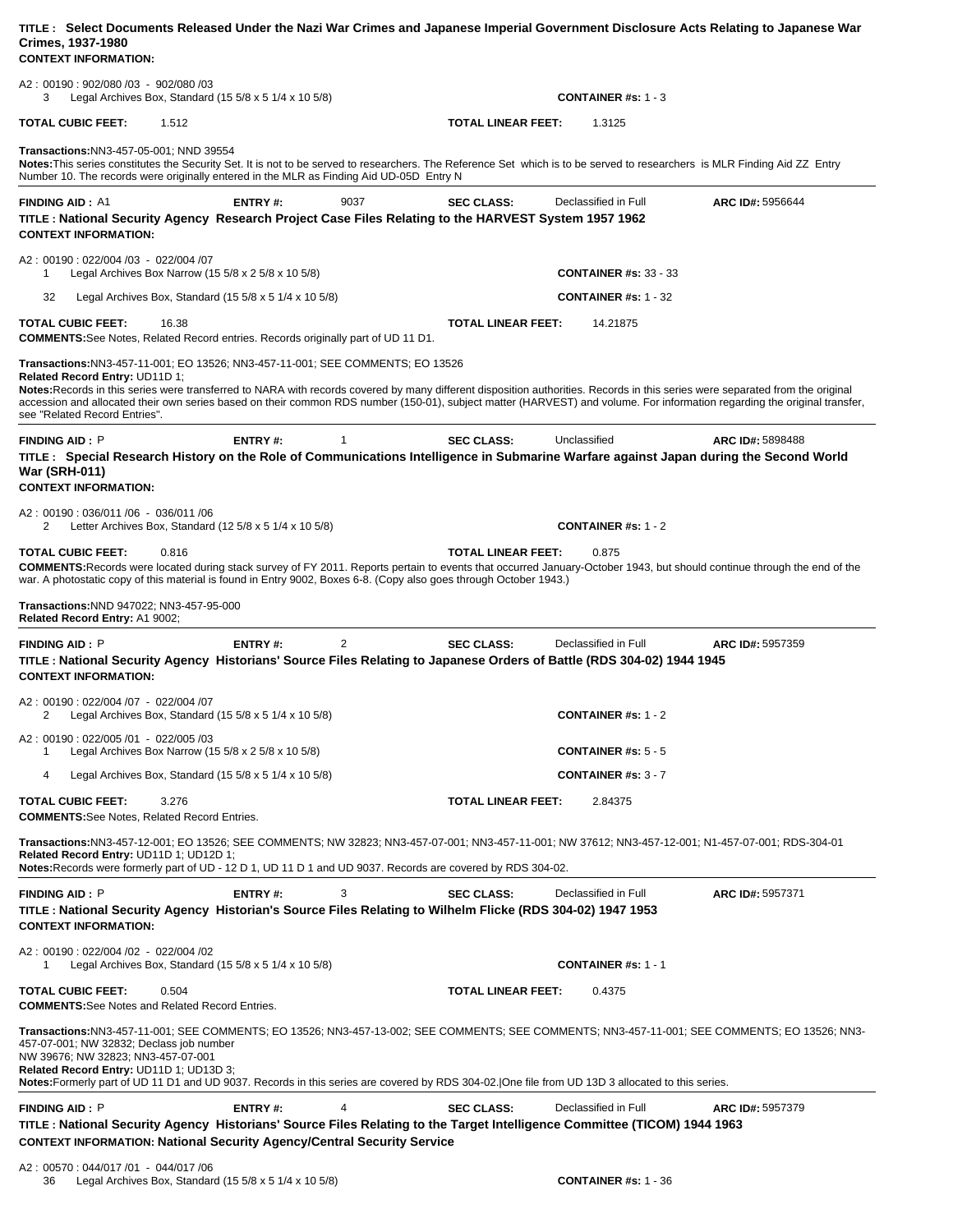**TOTAL CUBIC FEET:** 18.144 **TOTAL LINEAR FEET:** 15.75 **COMMENTS:**See Related Record Entries, Notes.

**Transactions:**NN3-457-11-001; EO 13526; NW 32823; NN3-457-07-001; NN3-457-12-001; N1-457-07-001; RDS-304-01; NW 37612; LTI-0457-2016-0009; LTI-0457-2016- 0016; NW 48901

**Related Record Entry:** UD11D 1; UD12D 1; UD16D 26; UD16D 33;

**Notes:**Formerly part of UD 11 D1, UD12 D1, and UD 9037. This series contains records transferred under RDS 304-02|Records from UD 16 D 26 and UD 16D 33 accreted to this entry|Some boxes in this series are fully restricted under FOIA|FOIA consulted at time of accretion. No update needed to the access restriction on boxes 1 and 2.|Inclusive dates are approximate.

| <b>FINDING AID: P</b><br>TITLE: National Security Agency General Records 1948 1969<br><b>CONTEXT INFORMATION:</b>                                                                                                                                                                                                                                                                                                                                                                                                                                                                                                                                                                                                                                                                                                                                                                                                                                                                                                                                                                                                                                                                                                                     | ENTRY#: | 5              | <b>SEC CLASS:</b>         | Declassified in Full         | ARC ID#: 5957420        |
|---------------------------------------------------------------------------------------------------------------------------------------------------------------------------------------------------------------------------------------------------------------------------------------------------------------------------------------------------------------------------------------------------------------------------------------------------------------------------------------------------------------------------------------------------------------------------------------------------------------------------------------------------------------------------------------------------------------------------------------------------------------------------------------------------------------------------------------------------------------------------------------------------------------------------------------------------------------------------------------------------------------------------------------------------------------------------------------------------------------------------------------------------------------------------------------------------------------------------------------|---------|----------------|---------------------------|------------------------------|-------------------------|
| A2: 00190: 022/005 /01 - 022/005 /02<br>Drop Front Map Box A (20 1/2 X 16 1/2 x 1 1/2)<br>1                                                                                                                                                                                                                                                                                                                                                                                                                                                                                                                                                                                                                                                                                                                                                                                                                                                                                                                                                                                                                                                                                                                                           |         |                |                           | CONTAINER #s: 7 - 7          |                         |
| 6<br>Legal Archives Box, Standard $(15\,5/8 \times 5\,1/4 \times 10\,5/8)$                                                                                                                                                                                                                                                                                                                                                                                                                                                                                                                                                                                                                                                                                                                                                                                                                                                                                                                                                                                                                                                                                                                                                            |         |                |                           | <b>CONTAINER #s: 1 - 6</b>   |                         |
| <b>TOTAL CUBIC FEET:</b><br>3.318<br><b>COMMENTS:</b> See Related Record Entries, Notes.                                                                                                                                                                                                                                                                                                                                                                                                                                                                                                                                                                                                                                                                                                                                                                                                                                                                                                                                                                                                                                                                                                                                              |         |                | <b>TOTAL LINEAR FEET:</b> | 4                            |                         |
| Transactions:NN3-457-11-001; SEE COMMENTS; EO 13526; NN3-457-07-001; NW 32832; NW 39676; NN3-457-13-002<br><b>Related Record Entry: UD11D 1; P 8; UD13D 3; P 12; P 13; P 14; P 15;</b><br>Notes: This series contains records allocated from UD 9037 and UD11 D1. This accession contains the multiple disposition authorities (RDS #s) listed below:<br>150-02,150-06,200-06,300-01,301-01A, 303-04,304-01, 306-01A,306-03A,306-08,320-01A,322-02A,330-08,330-17,340-01A,341-06,342-06A,350-08A,370-01,372-17,402-05.<br>This series consists of records for which there is insufficient volume to justify the creation of a new series covered by a single disposition authority. As more records covered by<br>disposition authorities in this series are transferred to NARA, records will be reallocated from this entry. As more records covered by disposition authorities for which there is<br>insufficient volume to justify the creation of their own series are transferred to NARA, they will be allocated to this series until sufficient volume has been accumulated.                                                                                                                                                  |         |                |                           |                              |                         |
| <b>FINDING AID: P</b><br>TITLE: National Security Agency General Correspondence Files (RDS 301-01A) 1944 1969<br><b>CONTEXT INFORMATION:</b>                                                                                                                                                                                                                                                                                                                                                                                                                                                                                                                                                                                                                                                                                                                                                                                                                                                                                                                                                                                                                                                                                          | ENTRY#: | 6              | <b>SEC CLASS:</b>         | Declassified in Full         | ARC ID#: 5957424        |
| A2: 00190: 022/004 /02 - 022/004 /02<br>Legal Archives Box, Standard (15 5/8 x 5 1/4 x 10 5/8)<br>1                                                                                                                                                                                                                                                                                                                                                                                                                                                                                                                                                                                                                                                                                                                                                                                                                                                                                                                                                                                                                                                                                                                                   |         |                |                           | <b>CONTAINER #s: 1 - 1</b>   |                         |
| <b>TOTAL CUBIC FEET:</b><br>0.504<br><b>COMMENTS:</b> See Notes, Related Record Entries. RDS 301-01A                                                                                                                                                                                                                                                                                                                                                                                                                                                                                                                                                                                                                                                                                                                                                                                                                                                                                                                                                                                                                                                                                                                                  |         |                | <b>TOTAL LINEAR FEET:</b> | 0.4375                       |                         |
| Transactions:NN3-457-11-001; EO 13526; RDS 301-01A; NN3-457-11-001; SEE COMMENTS; EO 13526; NN3-457-13-002; SEE COMMENTS; SEE COMMENTS; Declass<br>job number<br>NW 39676; NW 39676<br>Related Record Entry: UD11D 1; UD13D 3;<br>Notes: Records series in RG 457 are created when NARA has received sufficient volume of records covered by a single RDS to justify the creation of a new series. At that point,<br>records from the "General Records" series, entry P 5, are reallocated to the new series covered by the relevant RDS. This series, at the point of creation, includes records<br>transferred under NN3-457-11-001, and NN3-457-13-002 that are covred by RDS 301-01A. Additional records covered by RDS 301-01A will be accreted to this series as they<br>are accessioned by NARA.                                                                                                                                                                                                                                                                                                                                                                                                                               |         |                |                           |                              |                         |
| <b>FINDING AID: P</b>                                                                                                                                                                                                                                                                                                                                                                                                                                                                                                                                                                                                                                                                                                                                                                                                                                                                                                                                                                                                                                                                                                                                                                                                                 | ENTRY#: | $\overline{7}$ | <b>SEC CLASS:</b>         | Declassified in Full         | ARC ID#: 5957427        |
| TITLE: National Security Agency Historians' Source Files Related to the Pacific Strategic Intelligence Section (RDS 304) 1941 1945<br><b>CONTEXT INFORMATION:</b>                                                                                                                                                                                                                                                                                                                                                                                                                                                                                                                                                                                                                                                                                                                                                                                                                                                                                                                                                                                                                                                                     |         |                |                           |                              |                         |
| A2: 00190: 022/004 /02 - 022/004 /02<br>Legal Archives Box Narrow (15 5/8 x 2 5/8 x 10 5/8)<br>1                                                                                                                                                                                                                                                                                                                                                                                                                                                                                                                                                                                                                                                                                                                                                                                                                                                                                                                                                                                                                                                                                                                                      |         |                |                           | <b>CONTAINER #s: 1 - 1</b>   |                         |
| <b>TOTAL CUBIC FEET:</b><br>0.252<br><b>COMMENTS:</b> Formerly part of UD 11 D 1                                                                                                                                                                                                                                                                                                                                                                                                                                                                                                                                                                                                                                                                                                                                                                                                                                                                                                                                                                                                                                                                                                                                                      |         |                | <b>TOTAL LINEAR FEET:</b> | 0.21875                      |                         |
| Transactions: NN3-457-11-001; SEE COMMENTS; EO 13526<br>Related Record Entry: UD11D 1;<br>Notes: Formerly part of UD 11 D 1 Contains reocrds covered by RDS 304 and its components where clearly identified as originating in the Pacific Strategic Intelligence Section.                                                                                                                                                                                                                                                                                                                                                                                                                                                                                                                                                                                                                                                                                                                                                                                                                                                                                                                                                             |         |                |                           |                              |                         |
| <b>FINDING AID: P</b><br>TITLE: National Security Agency Signals Intelligence Operational Analysis Information and Records (RDS 200-03) 1946 1965<br><b>CONTEXT INFORMATION:</b>                                                                                                                                                                                                                                                                                                                                                                                                                                                                                                                                                                                                                                                                                                                                                                                                                                                                                                                                                                                                                                                      | ENTRY#: | 8              | <b>SEC CLASS:</b>         | Declassified in Full         | <b>ARC ID#: 7150766</b> |
| A2: 00570: 024/035 /03 - 024/035 /04<br>Flat Storage Box, Separate Lid (22 1/8 x 17 1/4 x 1 1/2)<br>1                                                                                                                                                                                                                                                                                                                                                                                                                                                                                                                                                                                                                                                                                                                                                                                                                                                                                                                                                                                                                                                                                                                                 |         |                |                           | <b>CONTAINER #s: 3A - 3A</b> |                         |
| 5<br>Legal Archives Box, Standard (15 $5/8 \times 5$ 1/4 $\times$ 10 $5/8$ )                                                                                                                                                                                                                                                                                                                                                                                                                                                                                                                                                                                                                                                                                                                                                                                                                                                                                                                                                                                                                                                                                                                                                          |         |                |                           | <b>CONTAINER #s: 1 - 5</b>   |                         |
| <b>TOTAL CUBIC FEET:</b><br>2.851<br><b>COMMENTS:</b> See Related Record Entries, Notes.                                                                                                                                                                                                                                                                                                                                                                                                                                                                                                                                                                                                                                                                                                                                                                                                                                                                                                                                                                                                                                                                                                                                              |         |                | TOTAL LINEAR FEET:        | 3.625                        |                         |
| Transactions:NN3-457-11-001; EO 13526; RDS 200-03; RDS 200-06; RDS 400-06A; RDS 402-05; RDS 409-02; RDS 410-08; RDS 413-08; RDS 418-01; RDS 418-02; NN3-<br>457-11-001; SEE COMMENTS; EO 13526; NN3-457-11-001; SEE COMMENTS; EO 13526; NN3-457-07-001; NW 32832; NW 39676; NN3-457-13-002; NN3-457-13-001; N1-<br>457-08-01; RDS 200-03; Declass Job Number (NW 39676); NN3-457-13-002; SEE COMMENTS; SEE COMMENTS; Declass job number<br>NW 39676; NW 39676<br>Related Record Entry: UD11D 1; P 5; UD13D 2; UD13D 3;<br>Notes: Records series in RG 457 are created when NARA has recieved sufficient volume of records covered by a single RDS to justify the creation of a new series. At that point,<br>records from the "General Records" series, entry P 5, are reallocated to the new series covered by the relevant RDS. This series, at the point of creation, includes records<br>transferred under NN3-457-11-001, NN3-457-13-002 and NN3-457-13-001 that are covreed by RDS 200-03. Additional records covered by RDS 200-03 will be accreted to this<br>series as they are accessioned by NARA. [Formerly part of UD 11 D1, P5 UD 13 D1 and UD 13 D3. Records cover RDS 200-03. For more information, please see notes. |         |                |                           |                              |                         |
| <b>FINDING AID: P</b><br>TITLE: National Security Agency Cryptanalytic Technical Archival Records (RDS 203-07) 1952 2007<br><b>CONTEXT INFORMATION:</b>                                                                                                                                                                                                                                                                                                                                                                                                                                                                                                                                                                                                                                                                                                                                                                                                                                                                                                                                                                                                                                                                               | ENTRY#: | 9              | <b>SEC CLASS:</b>         | Declassified in Full         | ARC ID#: 6094537        |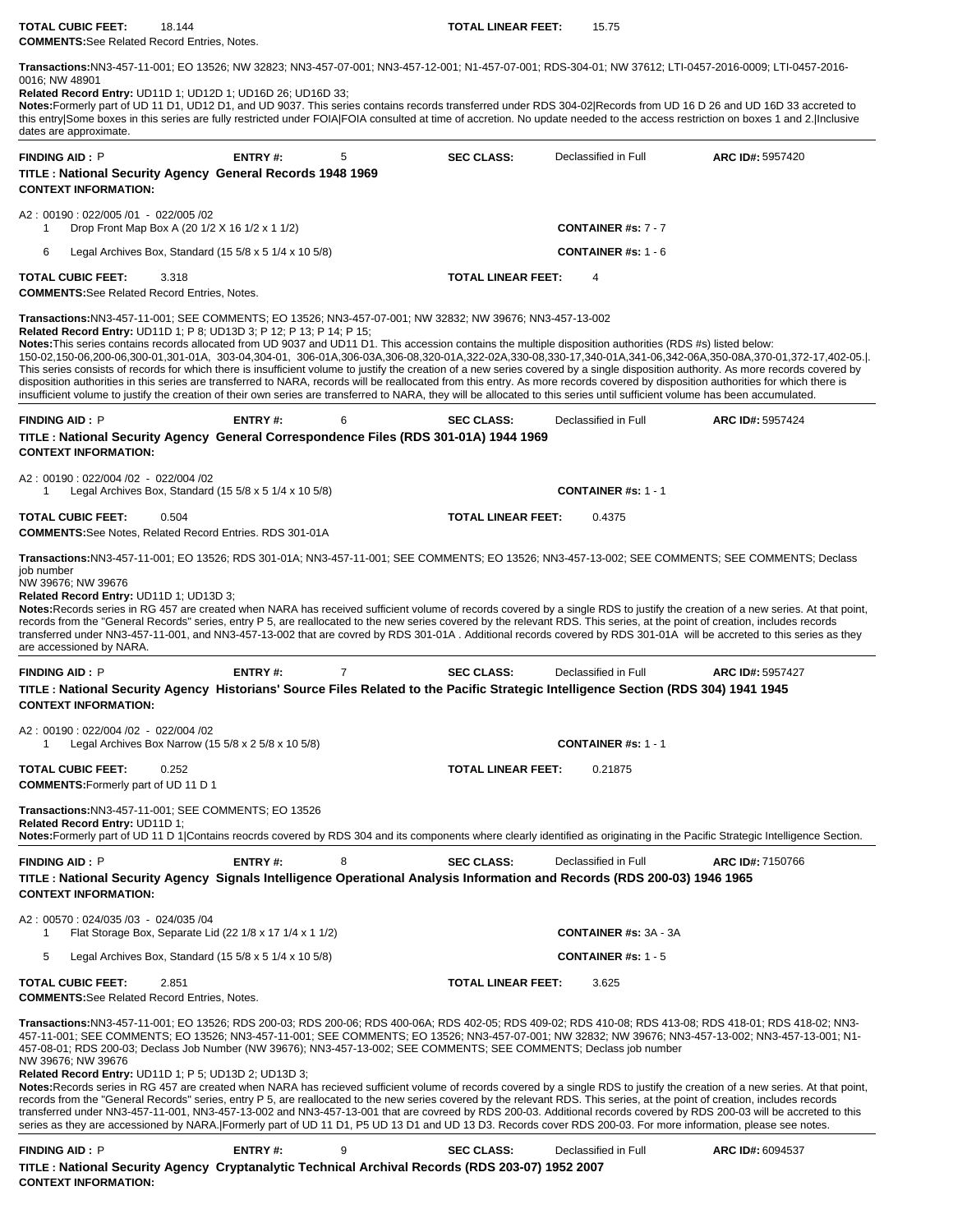| A2: 00570: 900/070 /06 - 900/070 /06<br>Legal Archives Box, Standard $(15\ 5/8 \times 5\ 1/4 \times 10\ 5/8)$<br>5                                                                                                                                                                                                                                                                                                                                                                                                                                                                                                                                                                                                                                                                                                                                                                                                                                                                                                                                                                                    |                    |    |                           | <b>CONTAINER #s: 1 - 5</b>     |                  |
|-------------------------------------------------------------------------------------------------------------------------------------------------------------------------------------------------------------------------------------------------------------------------------------------------------------------------------------------------------------------------------------------------------------------------------------------------------------------------------------------------------------------------------------------------------------------------------------------------------------------------------------------------------------------------------------------------------------------------------------------------------------------------------------------------------------------------------------------------------------------------------------------------------------------------------------------------------------------------------------------------------------------------------------------------------------------------------------------------------|--------------------|----|---------------------------|--------------------------------|------------------|
| <b>TOTAL CUBIC FEET:</b><br>2.52<br>COMMENTS: See Related Record Entries, Notes. This series contains records covered by RDS 203-07.                                                                                                                                                                                                                                                                                                                                                                                                                                                                                                                                                                                                                                                                                                                                                                                                                                                                                                                                                                  |                    |    | <b>TOTAL LINEAR FEET:</b> | 2.1875                         |                  |
| <b>Transactions: NN3-457-07-001; NW 32823; SEE COMMENTS</b><br>Related Record Entry: UD 9037;<br>Notes:Records series in RG 457 are created when NARA has recieved sufficient volume of records covered by a single RDS to justify the creation of a new series. At that point,<br>records from the "General Records" series, entry P 5, are reallocated to the new series covered by the relevant RDS. This series, at the point of creation, includes records<br>transferred under NN3-457-11-001 and NN3-457-13-001 that are covred by RDS 203-07. Additional records covered by RDS 203-07 will be accreted to this series as they are<br>accessioned by NARA.                                                                                                                                                                                                                                                                                                                                                                                                                                    |                    |    |                           |                                |                  |
| <b>FINDING AID: P</b>                                                                                                                                                                                                                                                                                                                                                                                                                                                                                                                                                                                                                                                                                                                                                                                                                                                                                                                                                                                                                                                                                 | ENTRY#:            | 10 | <b>SEC CLASS:</b>         | Declassified in Part           | ARC ID#: 6094600 |
| TITLE : National Security Agency Signals Intelligence Product Series Files<br><b>CONTEXT INFORMATION:</b>                                                                                                                                                                                                                                                                                                                                                                                                                                                                                                                                                                                                                                                                                                                                                                                                                                                                                                                                                                                             |                    |    |                           |                                |                  |
| A2: 00570: 900/070 /01 - 900/070 /06<br>Legal Archives Box, Standard (15 $5/8 \times 5$ 1/4 $\times$ 10 $5/8$ )<br>41                                                                                                                                                                                                                                                                                                                                                                                                                                                                                                                                                                                                                                                                                                                                                                                                                                                                                                                                                                                 |                    |    |                           | <b>CONTAINER #s: 1 - 41</b>    |                  |
| TOTAL CUBIC FEET:<br>20.664<br><b>COMMENTS:</b> See Related Record Entries, Notes. Cites RDS 205-01 for pre-2008 records transfers, and RDS 200-02 for post 2008 records transfers.                                                                                                                                                                                                                                                                                                                                                                                                                                                                                                                                                                                                                                                                                                                                                                                                                                                                                                                   |                    |    | <b>TOTAL LINEAR FEET:</b> | 17.9375                        |                  |
| Transactions:NN3-457-07-001; NW 32823; RDS 205-01; NN3-457-12-003; N1-457-08-01, ITEM 2; NW 39093; RDS 200-02<br>Related Record Entry: UD13D 1; UD 9037;<br>Notes: Records series in RG 457 are created when NARA has recieved sufficient volume of records covered by a single RDS to justify the creation of a new series. At that point,<br>records from the "General Records" series, entry P 5, are reallocated to the new series covered by the relevant RDS. This series, at the point of creation, includes records<br>transferred under NN3-457-11-001, NN3-457-07-001 and NN3-457-12-003 that are covreed by RDS 205-01/200-02. Additional records covered by RDS 200-02 will be accreted<br>to this series as they are accessioned by NARA. [Formerly part of UD 9037 and UD 13D1. Cites RDS 205-01 for pre-2008 records transfers, and RDS 200-02 for post 2008<br>records transfers. Newly accreted records include NDC withdrawal sheets                                                                                                                                                |                    |    |                           |                                |                  |
| <b>FINDING AID: P</b>                                                                                                                                                                                                                                                                                                                                                                                                                                                                                                                                                                                                                                                                                                                                                                                                                                                                                                                                                                                                                                                                                 | ENTRY#:            | 11 | <b>SEC CLASS:</b>         | Declassified in Full           | ARC ID#: 6004182 |
| TITLE: Archival and Historian's Source Files (RDS 304) 1809 1994                                                                                                                                                                                                                                                                                                                                                                                                                                                                                                                                                                                                                                                                                                                                                                                                                                                                                                                                                                                                                                      |                    |    |                           |                                |                  |
| CONTEXT INFORMATION: National Securisty Agency/Central Security Service                                                                                                                                                                                                                                                                                                                                                                                                                                                                                                                                                                                                                                                                                                                                                                                                                                                                                                                                                                                                                               |                    |    |                           |                                |                  |
| A2: 00570: 032/035 /07 - 032/035 /07<br>FRC Carton, Standard (15 x 12.25 x 10 1/8)<br>1                                                                                                                                                                                                                                                                                                                                                                                                                                                                                                                                                                                                                                                                                                                                                                                                                                                                                                                                                                                                               |                    |    |                           | <b>CONTAINER #s: 215 - 215</b> |                  |
| A2: 00570: 033/001 /01 - 033/001 /05<br>Legal Archives Box, Standard $(15\ 5/8 \times 5\ 1/4 \times 10\ 5/8)$<br>26                                                                                                                                                                                                                                                                                                                                                                                                                                                                                                                                                                                                                                                                                                                                                                                                                                                                                                                                                                                   |                    |    |                           | <b>CONTAINER #s: 188 - 214</b> |                  |
| Photograph, 16x20 Regular Drop Front (20 x 16 x 3)<br>1                                                                                                                                                                                                                                                                                                                                                                                                                                                                                                                                                                                                                                                                                                                                                                                                                                                                                                                                                                                                                                               |                    |    |                           | <b>CONTAINER #s: 202 - 202</b> |                  |
| A2: 00570: 033/002 /07 - 033/002 /07<br>FRC Carton, Standard (15 x 12.25 x 10 1/8)<br>1                                                                                                                                                                                                                                                                                                                                                                                                                                                                                                                                                                                                                                                                                                                                                                                                                                                                                                                                                                                                               |                    |    |                           | <b>CONTAINER #s: 216 - 216</b> |                  |
| A2: 00570: 900/066 /04 - 900/069 /07<br>Legal Archives Box, Standard $(15\ 5/8 \times 5\ 1/4 \times 10\ 5/8)$<br>182                                                                                                                                                                                                                                                                                                                                                                                                                                                                                                                                                                                                                                                                                                                                                                                                                                                                                                                                                                                  |                    |    |                           | <b>CONTAINER #s: 1 - 182</b>   |                  |
| Drop Front Box, Metal Edge Stays (15 1/4 x 11 3/4 x 3)<br>1                                                                                                                                                                                                                                                                                                                                                                                                                                                                                                                                                                                                                                                                                                                                                                                                                                                                                                                                                                                                                                           |                    |    |                           | <b>CONTAINER #s: 187 - 187</b> |                  |
| 2<br>Drop Front Box, Metal Edge Stays (20 1/2 x 16 1/2 x 3)                                                                                                                                                                                                                                                                                                                                                                                                                                                                                                                                                                                                                                                                                                                                                                                                                                                                                                                                                                                                                                           |                    |    |                           | <b>CONTAINER #s: 185 - 186</b> |                  |
| Flat Storage Box 11<br>$\mathbf{1}$                                                                                                                                                                                                                                                                                                                                                                                                                                                                                                                                                                                                                                                                                                                                                                                                                                                                                                                                                                                                                                                                   |                    |    |                           | <b>CONTAINER #s: 183 - 183</b> |                  |
| Drop Front Box V (12 x 15 x 3.500)<br>1                                                                                                                                                                                                                                                                                                                                                                                                                                                                                                                                                                                                                                                                                                                                                                                                                                                                                                                                                                                                                                                               |                    |    |                           | <b>CONTAINER #s: 184 - 184</b> |                  |
| <b>TOTAL CUBIC FEET:</b><br><b>COMMENTS: Please see Related Record Entries, Notes.</b>                                                                                                                                                                                                                                                                                                                                                                                                                                                                                                                                                                                                                                                                                                                                                                                                                                                                                                                                                                                                                | 109.83099999999999 |    | <b>TOTAL LINEAR FEET:</b> | 100.39583329999999             |                  |
| Transactions:NW 32823; NN3-457-07-001; NN3-457-11-001; EO 13526; SEE COMMENTS; NND 947022; NN3-457-95-000; NW 37612; NW 32832; E.O. 13526; NN3-457-11-<br>001; NN3-457-12-001; NN3-457-13-002; NN3-457-12-001; N1-457-07-001; RDS-304-01; NW 37612; NW 39676; NN3-457-13-002; SEE COMMENTS; SEE COMMENTS; NW<br>39676; NN3-457-14-002; NW 41935; LTI-0457-2016-0004; N1-457-07-001 / 304/01; DAL-0457-2015-0002-0015<br>Related Record Entry: UD12D 1; UD13D 3; UD14D 1; UD16D 2; UD 9037; A1 9002;                                                                                                                                                                                                                                                                                                                                                                                                                                                                                                                                                                                                   |                    |    |                           |                                |                  |
| Notes:Originally listed as UD-07D Entry 1, UD 9037. Some records accreted from UD 11D1 and UD12 D1. This series contains records designated as subject to RDS 304 and<br>its subdivisions. SRH documents withdrawn for interfile in entry A1 9002 Records from UD 13D 3, RDS 304 allocated to this entery in May, 2013. Records from UD 14D 1, RDS<br>304 allocated to this entery in March 2014. Records from UD 16D 2, Boxes 2 and 4 allocated Sep. 2017                                                                                                                                                                                                                                                                                                                                                                                                                                                                                                                                                                                                                                            |                    |    |                           |                                |                  |
| <b>FINDING AID: P</b><br>TITLE: Research Project Case Files (RDS 150-01) 1944 1969<br><b>CONTEXT INFORMATION:</b>                                                                                                                                                                                                                                                                                                                                                                                                                                                                                                                                                                                                                                                                                                                                                                                                                                                                                                                                                                                     | <b>ENTRY#:</b>     | 12 | <b>SEC CLASS:</b>         | Declassified in Full           | ARC ID#: 7365773 |
| A2: 00190: 022/011 /03 - 022/011 /03<br>Legal Archives Box, Standard (15 $5/8 \times 5$ 1/4 $\times$ 10 $5/8$ )<br>4                                                                                                                                                                                                                                                                                                                                                                                                                                                                                                                                                                                                                                                                                                                                                                                                                                                                                                                                                                                  |                    |    |                           | <b>CONTAINER #s: 1 - 4</b>     |                  |
| TOTAL CUBIC FEET:<br>2.016                                                                                                                                                                                                                                                                                                                                                                                                                                                                                                                                                                                                                                                                                                                                                                                                                                                                                                                                                                                                                                                                            |                    |    | <b>TOTAL LINEAR FEET:</b> | 1.75                           |                  |
| <b>COMMENTS:</b> See Related Record Entries, Notes                                                                                                                                                                                                                                                                                                                                                                                                                                                                                                                                                                                                                                                                                                                                                                                                                                                                                                                                                                                                                                                    |                    |    |                           |                                |                  |
| Transactions:NN3-457-13-002; SEE COMMENTS; SEE COMMENTS; Declass job number<br>NW 39676; NW 39676; NN3-457-11-001; SEE COMMENTS; EO 13526; NN3-457-11-001; SEE COMMENTS; EO 13526; NN3-457-07-001; NW 32832<br>Related Record Entry: UD11D 1; P 5; UD13D 3;<br>Notes: This series includes records transferred under NN3-457-11-001 and NN3-457-13-002 covered by RDS 150. Records are arranged numerically by agency assigned<br>document number. Some records from NN3-457-11-001 were previeould allocated to P 5 (General Records). Records series in RG 457 are created when NARA has recieved<br>sufficient volume of records covered by a single RDS to justify the creation of a new series. At that point, records from the "General Records" series, entry P 5, are reallocated to<br>the new series covered by the relevant RDS. This series, at the point of creation, includes records transferred under NN3-457-11-001, and NN3-457-13-002 that are covreed by<br>RDS 150-01. Additional records covered by RDS 150-01 will be accreted to this series as they are accessioned by NARA. |                    |    |                           |                                |                  |
| <b>FINDING AID: P</b><br>TITLE : Documents Regarding National Cryptologic Policy (RDS 306-01) 1944 1969<br>HIPOMIATOMI                                                                                                                                                                                                                                                                                                                                                                                                                                                                                                                                                                                                                                                                                                                                                                                                                                                                                                                                                                                | ENTRY#:            | 13 | <b>SEC CLASS:</b>         | Declassified in Full           | ARC ID#: 7365762 |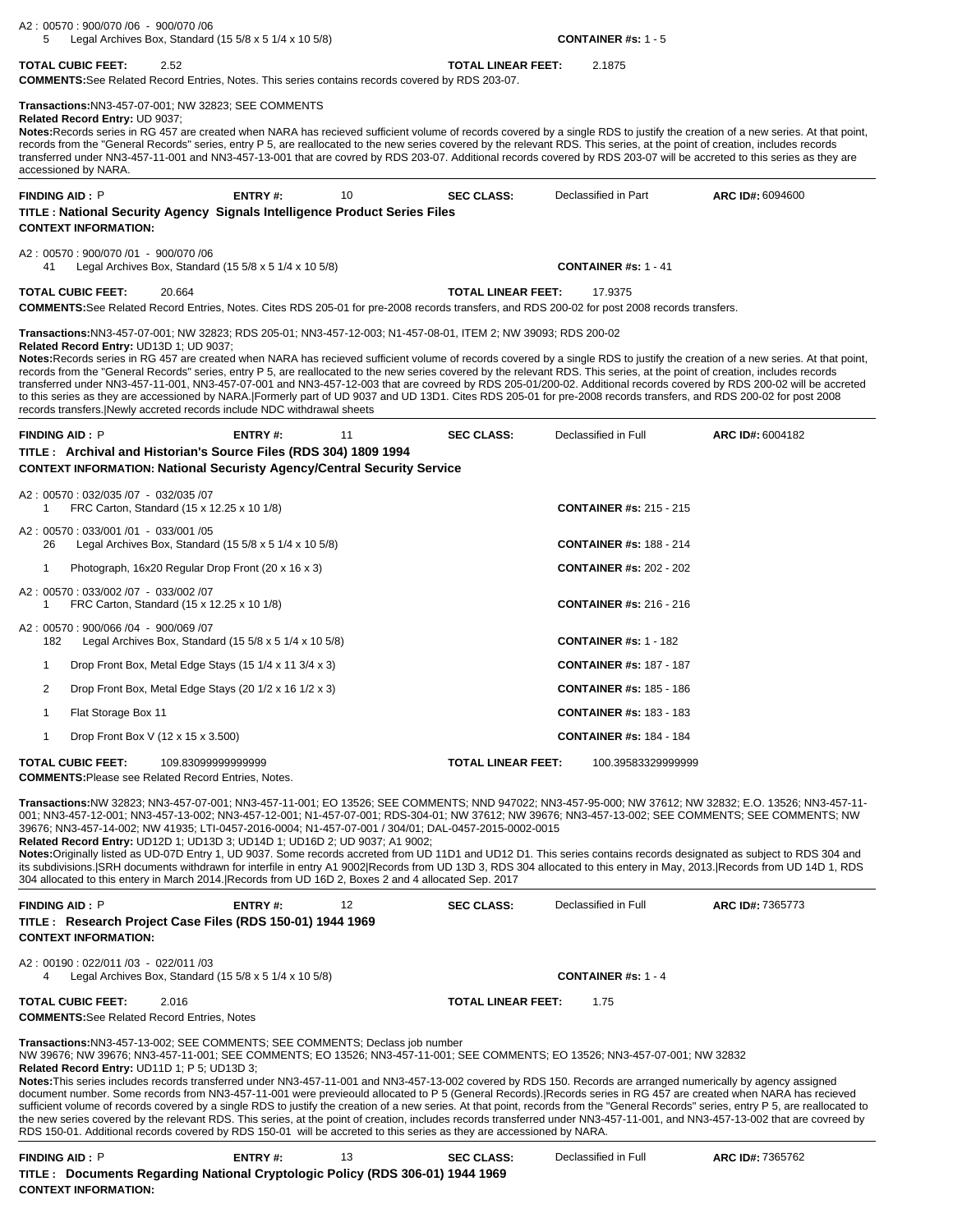| A2: 00190: 022/011 /03 - 022/011 /03<br>Legal Archives Box, Standard $(15\ 5/8 \times 5\ 1/4 \times 10\ 5/8)$<br>-1                                                                                                                                                                                                                                                                                                                                                                                                                                                                                                                                                                                                                                                                                                                                                                                                                                                                                                                                                                                                                                                                                                                        |                |    |                           | <b>CONTAINER #s: 1 - 1</b>   |                   |
|--------------------------------------------------------------------------------------------------------------------------------------------------------------------------------------------------------------------------------------------------------------------------------------------------------------------------------------------------------------------------------------------------------------------------------------------------------------------------------------------------------------------------------------------------------------------------------------------------------------------------------------------------------------------------------------------------------------------------------------------------------------------------------------------------------------------------------------------------------------------------------------------------------------------------------------------------------------------------------------------------------------------------------------------------------------------------------------------------------------------------------------------------------------------------------------------------------------------------------------------|----------------|----|---------------------------|------------------------------|-------------------|
| <b>TOTAL CUBIC FEET:</b><br>0.504<br><b>COMMENTS:</b> See Related Records Entries, Notes.                                                                                                                                                                                                                                                                                                                                                                                                                                                                                                                                                                                                                                                                                                                                                                                                                                                                                                                                                                                                                                                                                                                                                  |                |    | <b>TOTAL LINEAR FEET:</b> | 0.4375                       |                   |
| Transactions:NN3-457-13-002; SEE COMMENTS; SEE COMMENTS; Declass job number<br>NW 39676; NW 39676; NN3-457-11-001; SEE COMMENTS; EO 13526; NN3-457-11-001; SEE COMMENTS; EO 13526; NN3-457-07-001; NW 32832<br>Related Record Entry: UD11D 1; P 5; UD13D 3;<br>Notes:his series includes records covered by RDS 306-01 accessioned under NN3-457-11-001 and NN3-457-13-002. Some records from NN3-457-11-001 were previeously<br>allocated to P5 (General Records) until the volume of records covered by RDS 301-01 were in NARA's custody. Records series in RG 457 are created when NARA has recieved<br>sufficient volume of records covered by a single RDS to justify the creation of a new series. At that point, records from the "General Records" series, entry P 5, are reallocated to<br>the new series covered by the relevant RDS. This series, at the point of creation, includes records transferred under NN3-457-11-001, and NN3-457-13-002 that are covred by<br>RDS 306-01. Additional records covered by RDS 306-01 will be accreted to this series as they are accessioned by NARA.                                                                                                                                  |                |    |                           |                              |                   |
| <b>FINDING AID: P</b>                                                                                                                                                                                                                                                                                                                                                                                                                                                                                                                                                                                                                                                                                                                                                                                                                                                                                                                                                                                                                                                                                                                                                                                                                      | ENTRY#:        | 14 | <b>SEC CLASS:</b>         | Declassified in Full         | ARC ID#: 7365846  |
| TITLE: Security Policy and Direction Files (RDS 340-01) 1944 1969<br><b>CONTEXT INFORMATION:</b>                                                                                                                                                                                                                                                                                                                                                                                                                                                                                                                                                                                                                                                                                                                                                                                                                                                                                                                                                                                                                                                                                                                                           |                |    |                           |                              |                   |
| A2: 00190: 022/011 /03 - 022/011 /04<br>Legal Archives Box, Standard $(15\ 5/8 \times 5\ 1/4 \times 10\ 5/8)$<br>2                                                                                                                                                                                                                                                                                                                                                                                                                                                                                                                                                                                                                                                                                                                                                                                                                                                                                                                                                                                                                                                                                                                         |                |    |                           | CONTAINER #s: $1 - 2$        |                   |
| <b>TOTAL CUBIC FEET:</b><br>1.008                                                                                                                                                                                                                                                                                                                                                                                                                                                                                                                                                                                                                                                                                                                                                                                                                                                                                                                                                                                                                                                                                                                                                                                                          |                |    | <b>TOTAL LINEAR FEET:</b> | 0.875                        |                   |
| <b>COMMENTS:</b> See Related Record Entries, Notes.                                                                                                                                                                                                                                                                                                                                                                                                                                                                                                                                                                                                                                                                                                                                                                                                                                                                                                                                                                                                                                                                                                                                                                                        |                |    |                           |                              |                   |
| Transactions:NN3-457-13-002; SEE COMMENTS; SEE COMMENTS; Declass job number<br>NW 39676; NW 39676; NN3-457-11-001; SEE COMMENTS; EO 13526; NN3-457-11-001; SEE COMMENTS; EO 13526; NN3-457-07-001; NW 32832<br>Related Record Entry: UD11D 1; P 5; UD13D 3;<br>Notes: This series includes records covered by RDS 340-01 accessioned under NN3-457-11-001 and NN3-457-13-002. Some records from NN3-457-11-001 were previeouls<br>allocated to P5 (General Records) until the volume of records covered by RDS 340-01 were in NARA's custody. Records series in RG 457 are created when NARA has recieved<br>sufficient volume of records covered by a single RDS to justify the creation of a new series. At that point, records from the "General Records" series, entry P 5, are reallocated to<br>the new series covered by the relevant RDS. This series, at the point of creation, includes records transferred under NN3-457-11-001, and NN3-457-13-002 that are covreed by<br>RDS 340-01. Additional records covered by RDS 340-01 will be accreted to this series as they are accessioned by NARA.                                                                                                                                |                |    |                           |                              |                   |
| <b>FINDING AID: P</b>                                                                                                                                                                                                                                                                                                                                                                                                                                                                                                                                                                                                                                                                                                                                                                                                                                                                                                                                                                                                                                                                                                                                                                                                                      | ENTRY#:        | 15 | <b>SEC CLASS:</b>         | Declassified in Full         | ARC ID#: 7365664  |
| TITLE: Communications Security Equipment Files; Fielded Equipment and Unusual Technology Designs (RDS 400-06) 1944 1969<br><b>CONTEXT INFORMATION:</b>                                                                                                                                                                                                                                                                                                                                                                                                                                                                                                                                                                                                                                                                                                                                                                                                                                                                                                                                                                                                                                                                                     |                |    |                           |                              |                   |
| A2: 00190: 022/011/03 - 022/011/03<br>Legal Archives Box, Standard (15 5/8 x 5 1/4 x 10 5/8)<br>1                                                                                                                                                                                                                                                                                                                                                                                                                                                                                                                                                                                                                                                                                                                                                                                                                                                                                                                                                                                                                                                                                                                                          |                |    |                           | <b>CONTAINER #s: 1 - 1</b>   |                   |
| <b>TOTAL CUBIC FEET:</b><br>0.504<br><b>COMMENTS:</b> See Related Record Entries, Notes.                                                                                                                                                                                                                                                                                                                                                                                                                                                                                                                                                                                                                                                                                                                                                                                                                                                                                                                                                                                                                                                                                                                                                   |                |    | <b>TOTAL LINEAR FEET:</b> | 0.4375                       |                   |
| Transactions:NN3-457-13-002; SEE COMMENTS; SEE COMMENTS; Declass job number<br>NW 39676; NW 39676; NN3-457-11-001; SEE COMMENTS; EO 13526; NN3-457-07-001; NW 32823; NN3-457-11-001; EO 13526; NN3-457-11-001; SEE COMMENTS; EO<br>13526; NN3-457-11-001; SEE COMMENTS; EO 13526; NN3-457-07-001; NW 32832<br><b>Related Record Entry: UD11D 1; P 5; UD13D 3; UD 9037;</b><br>Notes: This series includes records covered by RDS 400-06 accessioned under NN3-457-07-001, NN3-457-11-001 and NN3-457-13-002. Some records from NN3-457-11-001<br>were previously allocated to P5 (General Records) until the volume of records covered by RDS 400-06 were in NARA's custody. Records series in RG 457 are created when<br>NARA has recieved sufficient volume of records covered by a single RDS to justify the creation of a new series. At that point, records from the "General Records" series, entry P<br>5, are reallocated to the new series covered by the relevant RDS. This series, at the point of creation, includes records transferred under NN3-457-11-001, and NN3-457-13-002<br>that are covreed by RDS 400-06. Additional records covered by RDS 400-06 will be accreted to this series as they are accessioned by NARA. |                |    |                           |                              |                   |
| <b>FINDING AID: P</b><br>TITLE: German World War II U-Boat Files 10/01/1941 05/31/1945<br><b>CONTEXT INFORMATION:</b>                                                                                                                                                                                                                                                                                                                                                                                                                                                                                                                                                                                                                                                                                                                                                                                                                                                                                                                                                                                                                                                                                                                      | ENTRY#:        | 17 | <b>SEC CLASS:</b>         | Declassified in Full         | ARC ID#: 74003416 |
| A2: 00570: 902/027 /02 - 902/027 /02                                                                                                                                                                                                                                                                                                                                                                                                                                                                                                                                                                                                                                                                                                                                                                                                                                                                                                                                                                                                                                                                                                                                                                                                       |                |    |                           |                              |                   |
| FRC Carton, Standard (15 x 12.25 x 10 1/8)<br>3                                                                                                                                                                                                                                                                                                                                                                                                                                                                                                                                                                                                                                                                                                                                                                                                                                                                                                                                                                                                                                                                                                                                                                                            |                |    |                           | <b>CONTAINER</b> #s: $1 - 3$ |                   |
| <b>TOTAL CUBIC FEET:</b><br>3.231<br><b>COMMENTS:See Notes.</b>                                                                                                                                                                                                                                                                                                                                                                                                                                                                                                                                                                                                                                                                                                                                                                                                                                                                                                                                                                                                                                                                                                                                                                            |                |    | <b>TOTAL LINEAR FEET:</b> | 3.0625                       |                   |
| Transactions:LTI-0457-2016-0004; N1-457-07-001 / 304/01; DAL-0457-2015-0002-0015<br>Related Record Entry: UD16D 2;<br>Notes: Formerly UD 16D 2, Boxes 1,5, and 8                                                                                                                                                                                                                                                                                                                                                                                                                                                                                                                                                                                                                                                                                                                                                                                                                                                                                                                                                                                                                                                                           |                |    |                           |                              |                   |
| <b>FINDING AID: P</b><br>TITLE: World War II Intelligence Reports of Japanese Navy 12/01/1941 09/30/1945<br><b>CONTEXT INFORMATION:</b>                                                                                                                                                                                                                                                                                                                                                                                                                                                                                                                                                                                                                                                                                                                                                                                                                                                                                                                                                                                                                                                                                                    | <b>ENTRY#:</b> | 18 | <b>SEC CLASS:</b>         | Declassified in Full         | ARC ID#: 74003463 |
| A2: 00570: 902/027 /03 - 902/027 /03<br>FRC Carton, Standard (15 x 12.25 x 10 1/8)<br>1                                                                                                                                                                                                                                                                                                                                                                                                                                                                                                                                                                                                                                                                                                                                                                                                                                                                                                                                                                                                                                                                                                                                                    |                |    |                           | <b>CONTAINER #s: 1 - 1</b>   |                   |
| Legal Archives Box, Standard (15 $5/8 \times 5$ 1/4 $\times$ 10 $5/8$ )<br>-1                                                                                                                                                                                                                                                                                                                                                                                                                                                                                                                                                                                                                                                                                                                                                                                                                                                                                                                                                                                                                                                                                                                                                              |                |    |                           | <b>CONTAINER #s: 2 - 2</b>   |                   |
| <b>TOTAL CUBIC FEET:</b><br>1.581                                                                                                                                                                                                                                                                                                                                                                                                                                                                                                                                                                                                                                                                                                                                                                                                                                                                                                                                                                                                                                                                                                                                                                                                          |                |    | <b>TOTAL LINEAR FEET:</b> | 1.4583333                    |                   |
| <b>COMMENTS:See Notes.</b><br>Transactions:LTI-0457-2016-0004; N1-457-07-001 / 304/01; DAL-0457-2015-0002-0015<br>Related Record Entry: UD16D 2;<br>Notes: Formerly UD 16D 2, Boxes 6 and 8                                                                                                                                                                                                                                                                                                                                                                                                                                                                                                                                                                                                                                                                                                                                                                                                                                                                                                                                                                                                                                                |                |    |                           |                              |                   |
| <b>FINDING AID: P</b>                                                                                                                                                                                                                                                                                                                                                                                                                                                                                                                                                                                                                                                                                                                                                                                                                                                                                                                                                                                                                                                                                                                                                                                                                      | ENTRY#:        | 19 | <b>SEC CLASS:</b>         | Declassified in Full         | ARC ID#: 74003477 |
| TITLE : Intelligence Bulletins 06/01/1942 09/31/1945<br><b>CONTEXT INFORMATION:</b>                                                                                                                                                                                                                                                                                                                                                                                                                                                                                                                                                                                                                                                                                                                                                                                                                                                                                                                                                                                                                                                                                                                                                        |                |    |                           |                              |                   |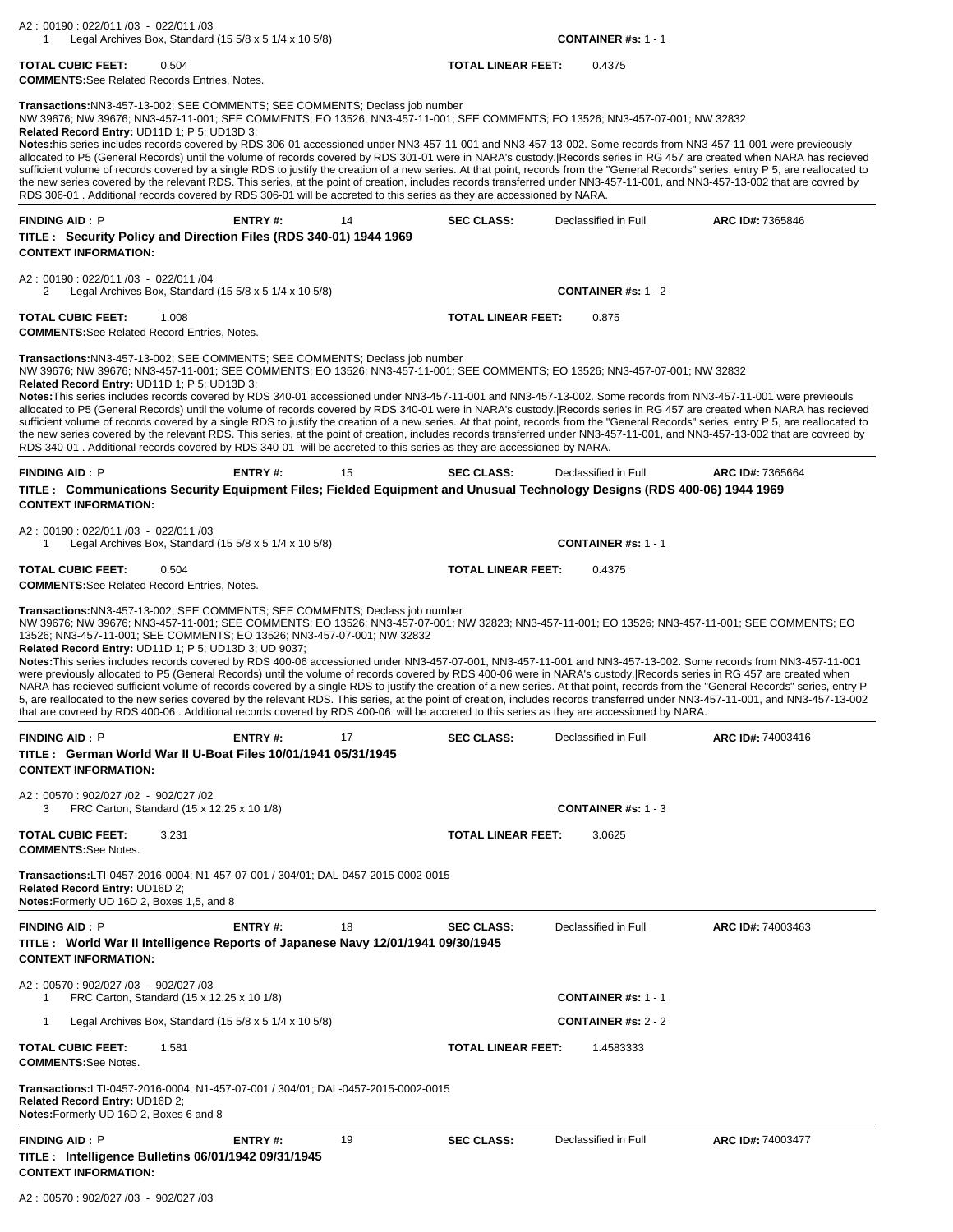| 2<br>FRC Carton, Standard (15 x 12.25 x 10 1/8)                                                                                                                                                                                                                               |         |            |                           | <b>CONTAINER #s: 1 - 2</b>   |                   |
|-------------------------------------------------------------------------------------------------------------------------------------------------------------------------------------------------------------------------------------------------------------------------------|---------|------------|---------------------------|------------------------------|-------------------|
| <b>TOTAL CUBIC FEET:</b><br>2.154<br><b>COMMENTS:See Notes.</b>                                                                                                                                                                                                               |         |            | <b>TOTAL LINEAR FEET:</b> | 2.0416667                    |                   |
| Transactions:LTI-0457-2016-0004; N1-457-07-001 / 304/01; DAL-0457-2015-0002-0015<br>Related Record Entry: UD16D 2;<br>Notes: Formerly UP 16D 2, Boxes 9 and 10.                                                                                                               |         |            |                           |                              |                   |
| <b>FINDING AID: P</b><br>TITLE: Messages from German Agents in the Western Hemisphere 01/01/1939 12/31/1946<br><b>CONTEXT INFORMATION:</b>                                                                                                                                    | ENTRY#: | 20         | <b>SEC CLASS:</b>         | Declassified in Full         | ARC ID#: 74003494 |
| A2: 00570: 902/027 /04 - 902/027 /04<br>FRC Carton, Standard (15 x 12.25 x 10 1/8)<br>2                                                                                                                                                                                       |         |            |                           | <b>CONTAINER #s: 1 - 2</b>   |                   |
| 2.154<br><b>TOTAL CUBIC FEET:</b><br><b>COMMENTS:See Notes.</b>                                                                                                                                                                                                               |         |            | <b>TOTAL LINEAR FEET:</b> | 2.0416667                    |                   |
| Transactions:LTI-0457-2016-0004; N1-457-07-001 / 304/01; DAL-0457-2015-0002-0015<br>Related Record Entry: UD16D 2;<br>Notes: Formerly UD 16D 2, Boxes 11 and 12.                                                                                                              |         |            |                           |                              |                   |
| <b>FINDING AID: UD</b>                                                                                                                                                                                                                                                        | ENTRY#: | 9001       | <b>SEC CLASS:</b>         | Declassified in Full         | ARC ID#: 5952551  |
| TITLE : {Master Copy} "Magic" Far East Summaries {Summaries Of Intercepted Japanese Messages} 02/1944 10/1945<br><b>CONTEXT INFORMATION:</b>                                                                                                                                  |         |            |                           |                              |                   |
| A2: 00190: 036/013 /05 - 036/013 /07<br>Letter Archives Box, Standard (12 5/8 x 5 1/4 x 10 5/8)<br>7                                                                                                                                                                          |         |            |                           | <b>CONTAINER #s: 1 - 7</b>   |                   |
| <b>TOTAL CUBIC FEET:</b><br>2.856<br><b>COMMENTS:</b> See also UD 9000 A, A1 entry 9001 and A1 9001 A. The records in this series represent a master copy. A refrence copy of these records has been made for<br>researcher use and can be found in A1 9001.                  |         |            | <b>TOTAL LINEAR FEET:</b> | 3.0625                       |                   |
| Transactions:NND 947022<br>Related Record Entry: UD 9001A;<br>Relocation ID:RL1-139959558                                                                                                                                                                                     |         |            |                           |                              |                   |
| <b>FINDING AID: UD</b><br>TITLE: {Master Copy} "Magic" Far East Summaries {Summaries Of Intercepted Japanese Messages} 03/20/1942 12/31/1942<br><b>CONTEXT INFORMATION:</b>                                                                                                   | ENTRY#: | $9001 - A$ | <b>SEC CLASS:</b>         | Declassified in Full         | ARC ID#: 5952551  |
| A2: 00190: 036/013/07 - 036/013/07<br>Letter Archives Box, Standard $(125/8 \times 51/4 \times 105/8)$<br>4                                                                                                                                                                   |         |            |                           | <b>CONTAINER #s: 1 - 4</b>   |                   |
| <b>TOTAL CUBIC FEET:</b><br>1.632<br><b>COMMENTS:</b> See also A1 entry 9001. This series was formerly part of UD 9001. The records in this series represent a master copy. A refrence copy of these records has been<br>made for researcher use and can be found in A1 9001. |         |            | <b>TOTAL LINEAR FEET:</b> | 1.75                         |                   |
| Transactions: NND 947022<br>Related Record Entry: UD 9001;                                                                                                                                                                                                                    |         |            |                           |                              |                   |
| <b>FINDING AID: UD</b><br>TITLE: {Refrence Copy} German Navy Reports Of Intercepted Radio Messages B./X.B. Berichte 09/08/1939 03/23/1945<br><b>CONTEXT INFORMATION:</b>                                                                                                      | ENTRY#: | 9003       | <b>SEC CLASS:</b>         | Declassified in Full         | ARC ID#: 5952558  |
| A2: 00190: 036/033 /01 - 036/033 /01<br>Legal Archives Box, Standard (15 $5/8 \times 5$ 1/4 $\times$ 10 $5/8$ )<br>3                                                                                                                                                          |         |            |                           | <b>CONTAINER #s: 1 - 3</b>   |                   |
| <b>TOTAL CUBIC FEET:</b><br>1.512<br><b>COMMENTS:</b> See also A1 entry 9003. Box 4 could not be found at the listed location as of 9/13/2011.                                                                                                                                |         |            | <b>TOTAL LINEAR FEET:</b> | 1.3125                       |                   |
| Transactions: NND 947022                                                                                                                                                                                                                                                      |         |            |                           |                              |                   |
| <b>FINDING AID: UD</b><br>"Magic" Diplomatic Summaries, Jan. 1, 1943 - Nov. 3, 1945 [Redacted Electrostatic Security Copy]<br>TITLE :<br><b>CONTEXT INFORMATION:</b>                                                                                                          | ENTRY#: | 9006       | <b>SEC CLASS:</b>         | Declassified in Full         | ARC ID#: 636254   |
| A2: 00190: 036/017 /06 - 036/017 /07<br>Legal Archives Box, Standard (15 $5/8 \times 5$ 1/4 $\times$ 10 $5/8$ )<br>2                                                                                                                                                          |         |            |                           | <b>CONTAINER #s: 12 - 13</b> |                   |
| 11<br>Letter Archives Box, Standard $(125/8 \times 51/4 \times 105/8)$                                                                                                                                                                                                        |         |            |                           | <b>CONTAINER #s: 1 - 11</b>  |                   |
| A2: 00190: 036/018 /01 - 036/018 /01<br>Legal Archives Box, Standard (15 $5/8 \times 5$ 1/4 $\times$ 10 $5/8$ )<br>3                                                                                                                                                          |         |            |                           | <b>CONTAINER #s: 14 - 16</b> |                   |
| 3<br>Letter Archives Box, Standard $(125/8 \times 51/4 \times 105/8)$                                                                                                                                                                                                         |         |            |                           | <b>CONTAINER #s: 1 - 3</b>   |                   |
| <b>TOTAL CUBIC FEET:</b><br>8.232000000000001<br><b>COMMENTS:</b> Boxes are numbered 1-16 are the electrostatic security set for the 1978 accession. Boxes 1-3 are the 1993 updated redacted copies for 1945; see also A1 entry                                               |         |            | <b>TOTAL LINEAR FEET:</b> | 8.3125                       |                   |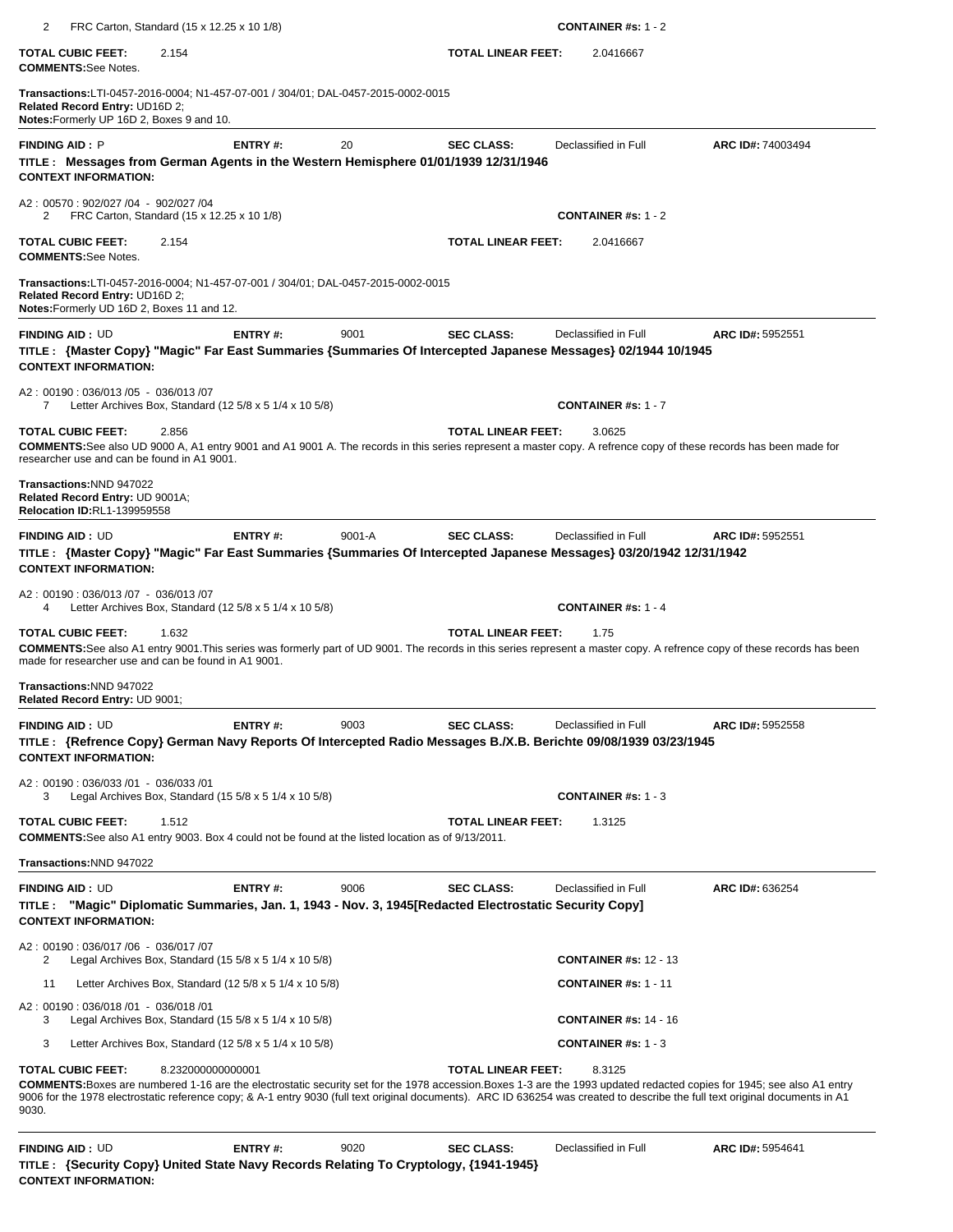| A2: 00190: 036/012 /07 - 036/012 /07<br>6                                                                                                                      |                                            | Legal Archives Box, Standard (15 5/8 x 5 1/4 x 10 5/8)                  |      |                           | <b>CONTAINER #s: 1 - 6</b>                                                                                                                                                      |                  |
|----------------------------------------------------------------------------------------------------------------------------------------------------------------|--------------------------------------------|-------------------------------------------------------------------------|------|---------------------------|---------------------------------------------------------------------------------------------------------------------------------------------------------------------------------|------------------|
| <b>TOTAL CUBIC FEET:</b>                                                                                                                                       | 3.024                                      |                                                                         |      | <b>TOTAL LINEAR FEET:</b> | 2.625<br>COMMENTS: See also A1 entry 9020, boxes 1-6. For partial duplicates see ZZ entry 4. These records are a security copy, and are not to be served to researchers.        |                  |
| <b>Transactions: NN3-457-90-3; NND 947022</b>                                                                                                                  |                                            |                                                                         |      |                           |                                                                                                                                                                                 |                  |
| <b>FINDING AID: UD</b><br>TITLE: {Master Copy} United States Air Force Records Relating To Intelligence Activities 1943 03/1945<br><b>CONTEXT INFORMATION:</b> |                                            | ENTRY#:                                                                 | 9025 | <b>SEC CLASS:</b>         | Declassified in Full                                                                                                                                                            | ARC ID#: 5954650 |
| A2: 00190: 036/013 /01 - 036/013 /01<br>1                                                                                                                      |                                            | Legal Archives Box, Standard (15 $5/8 \times 5$ 1/4 $\times$ 10 $5/8$ ) |      |                           | <b>CONTAINER #s: 1 - 1</b>                                                                                                                                                      |                  |
| <b>TOTAL CUBIC FEET:</b>                                                                                                                                       | 0.504                                      |                                                                         |      | <b>TOTAL LINEAR FEET:</b> | 0.4375<br>COMMENTS:A refrence copy of these records is available in A1 entry 9025. When possible, A1 entry 9025 should be served to researchers in place of UD 90025            |                  |
| Transactions: NND 947022                                                                                                                                       |                                            |                                                                         |      |                           |                                                                                                                                                                                 |                  |
| <b>FINDING AID: UD</b><br><b>CONTEXT INFORMATION:</b>                                                                                                          |                                            | ENTRY#:                                                                 | 9026 | <b>SEC CLASS:</b>         | Declassified in Full<br>TITLE: {Master Copy} "Sunset" Daily Intelligence Reports, European Theater Of Operations 11/16/1942 05/09/1945                                          | ARC ID#: 5954683 |
| A2: 00190: 036/013 /01 - 036/013 /01<br>2                                                                                                                      |                                            | Legal Archives Box, Standard (15 5/8 x 5 1/4 x 10 5/8)                  |      |                           | <b>CONTAINER #s: 1 - 2</b>                                                                                                                                                      |                  |
| <b>TOTAL CUBIC FEET:</b>                                                                                                                                       | 1.008                                      |                                                                         |      | <b>TOTAL LINEAR FEET:</b> | 0.875<br>COMMENTS: These records are not to be served to researchers. Copies of these records for research purposes can be found in A1 9026.                                    |                  |
| Transactions:NND 947022                                                                                                                                        |                                            |                                                                         |      |                           |                                                                                                                                                                                 |                  |
| <b>FINDING AID: UD-11D</b><br>TITLE: Classified General Records 1943 1965<br><b>CONTEXT INFORMATION:</b>                                                       |                                            | ENTRY#:                                                                 | 2    | <b>SEC CLASS:</b>         | Classified                                                                                                                                                                      | ARC ID#: 6862388 |
| A2: 00490: 029/005 /01 - 029/005 /03<br>8                                                                                                                      | FRC Carton, Standard (15 x 12.25 x 10 1/8) |                                                                         |      |                           | <b>CONTAINER #s: 1 - 8</b>                                                                                                                                                      |                  |
| <b>TOTAL CUBIC FEET:</b><br><b>COMMENTS:</b> This accession contains the multiple disposition authorities (RDS #s) listed below:                               | 8.616                                      |                                                                         |      | <b>TOTAL LINEAR FEET:</b> | 8.1666667<br>150-01, 150-02, 301-08A, 304-01, 306-01A, 322-01A, 400-06A, 402-01, 402-02, 406-01, 406-02, 408-06, 409-01, 409-02, 409-05, 415-01, 418-01, 418-02, 418-03, 418-04 |                  |
| <b>Transactions: NN3-457-11-002; *SEE COMMENTS; NND 78174</b>                                                                                                  |                                            |                                                                         |      |                           |                                                                                                                                                                                 |                  |
| FINDING AID: UD-12D<br><b>CONTEXT INFORMATION: Department of Defense. National Security Agency.</b>                                                            |                                            | ENTRY#:                                                                 | 2    | <b>SEC CLASS:</b>         | Classified<br>TITLE: Classified General Records [Classified Records of the National Security Agency and Various Predecessor Organizations.] 1952 1965                           | ARC ID#: 7543176 |
| A2: 490L1: 054/035 /04 - 054/035 /04<br>4                                                                                                                      | FRC Carton, Standard (15 x 12.25 x 10 1/8) |                                                                         |      |                           | <b>CONTAINER #s: 1 - 4</b>                                                                                                                                                      |                  |
| <b>TOTAL CUBIC FEET:</b><br><b>COMMENTS:</b> The following agency manual citations (RDS #s) were cited for this transfer:                                      | 4.308                                      |                                                                         |      | <b>TOTAL LINEAR FEET:</b> | 4.0833333<br>150-01,150-02, 200-3, 300, 301-12, 304-01, 306-01A, 322-01A, 340-01A, 350-01A, 400-06A, 400-12, 401-06, 402-01, 403-03, 406-02, 407-04, 408-06, 409-01, 409-02.    |                  |
| Transactions: NN3-457-12-002; * SEE COMMENTS; NND 78373                                                                                                        |                                            |                                                                         |      |                           |                                                                                                                                                                                 |                  |
| <b>FINDING AID: UD-13D</b><br>TITLE: Information Security: International Relations Files (RDS 418) 1950 1963<br><b>CONTEXT INFORMATION:</b>                    |                                            | ENTRY#:                                                                 | 5    | <b>SEC CLASS:</b>         | Classified                                                                                                                                                                      | ARC ID#:         |
| A2: 30AL3: 018/018 /03 - 018/018 /05<br>6                                                                                                                      | FRC Carton, Standard (15 x 12.25 x 10 1/8) |                                                                         |      |                           | <b>CONTAINER #s: 1 - 6</b>                                                                                                                                                      |                  |
| <b>TOTAL CUBIC FEET:</b>                                                                                                                                       | 6.462                                      |                                                                         |      | <b>TOTAL LINEAR FEET:</b> | 6.125                                                                                                                                                                           |                  |
| Transactions: NN3-457-13-005; N1-457-89-5; NND 79642                                                                                                           |                                            |                                                                         |      |                           |                                                                                                                                                                                 |                  |
| <b>FINDING AID: UD-14D</b><br><b>CONTEXT INFORMATION:</b>                                                                                                      |                                            | <b>ENTRY#:</b>                                                          | 3    | <b>SEC CLASS:</b>         | Classified<br>TITLE: U.S. Field Stations Signals Intelligence (SIGINT) Product Reports and Translations (RDS 200-02) 01/01/1962 12/31/1962                                      | ARC ID#:         |
| A2: 30AL3: 013/001 /01 - 013/001 /07<br>46                                                                                                                     |                                            | Legal Archives Box, Standard (15 $5/8 \times 5$ 1/4 $\times$ 10 $5/8$ ) |      |                           | <b>CONTAINER #s: 1 - 44</b>                                                                                                                                                     |                  |
| A2: 30AL3: 013/002 /01 - 013/002 /07<br>49                                                                                                                     |                                            | Legal Archives Box, Standard (15 5/8 x 5 1/4 x 10 5/8)                  |      |                           | <b>CONTAINER #s: 45 - 93</b>                                                                                                                                                    |                  |
| A2: 30AL3: 013/003 /01 - 013/003 /07<br>49                                                                                                                     |                                            | Legal Archives Box, Standard $(155/8 \times 51/4 \times 105/8)$         |      |                           | <b>CONTAINER #s: 94 - 142</b>                                                                                                                                                   |                  |
| A2: 30AL3: 013/004 /01 - 013/004 /07<br>49                                                                                                                     |                                            | Legal Archives Box, Standard $(15\,5/8 \times 5\,1/4 \times 10\,5/8)$   |      |                           | <b>CONTAINER #s: 143 - 191</b>                                                                                                                                                  |                  |
| A2: 30AL3: 013/005 /01 - 013/005 /01<br>4                                                                                                                      |                                            | Legal Archives Box, Standard (15 $5/8 \times 5$ 1/4 $\times$ 10 $5/8$ ) |      |                           | <b>CONTAINER #s: 192 - 193B</b>                                                                                                                                                 |                  |
|                                                                                                                                                                |                                            |                                                                         |      |                           |                                                                                                                                                                                 |                  |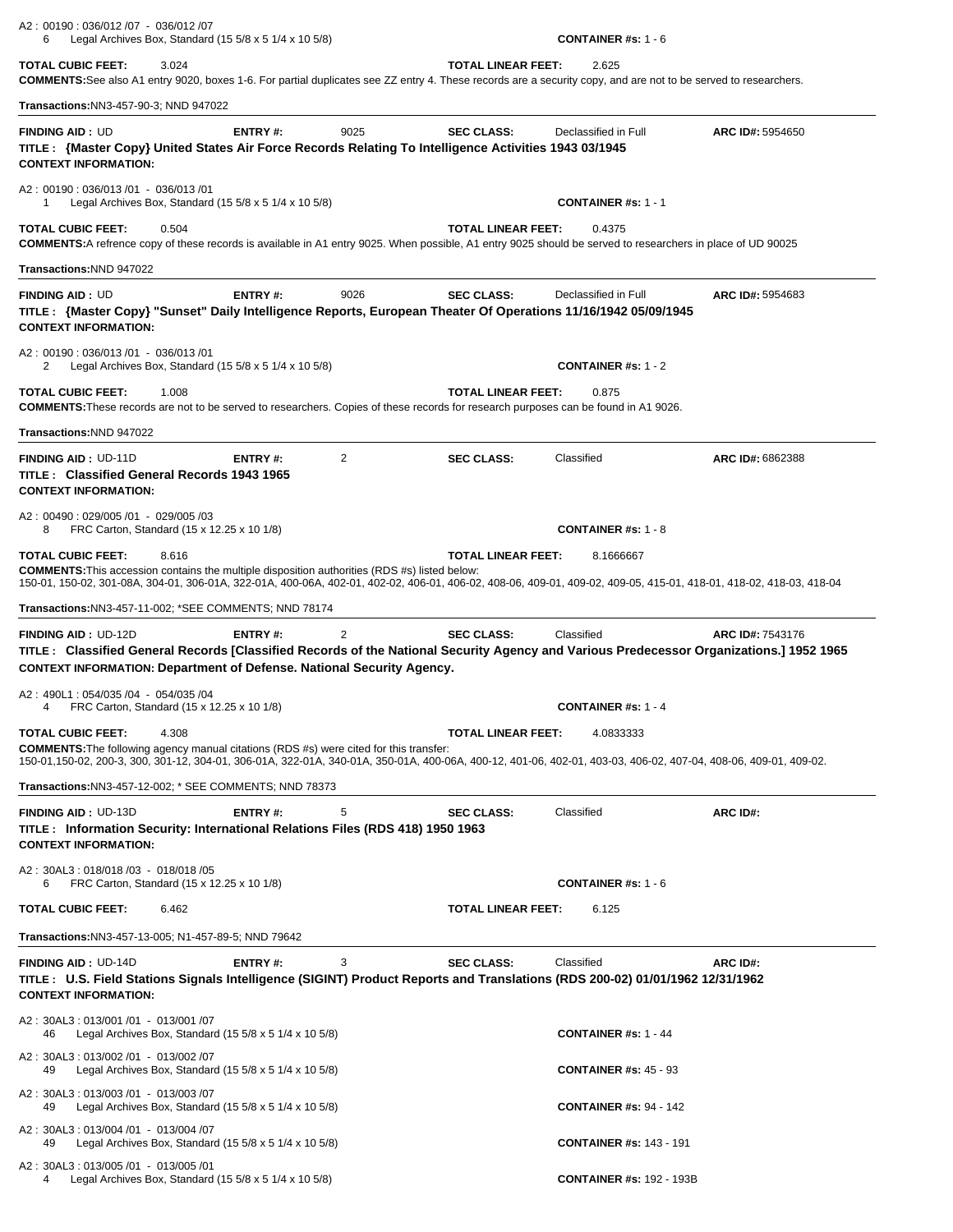**TOTAL CUBIC FEET:** 99.28800000000001 **TOTAL LINEAR FEET:** 86.1875 **COMMENTS:**Agency Acc. Number: 45095

**Transactions:**NN3-457-14-001; N1/457/08/001; RDS 200-02; NND 81213

| TITLE: Signals Intelligence (SIGINT) Product Reports and Translations (RDS 200-02) 01/01/1963 12/31/1963<br>A2: 30AL3: 012/017 /02 - 012/017 /07<br><b>CONTAINER #s: 1 - 36</b><br>Legal Archives Box, Standard $(155/8 \times 51/4 \times 105/8)$<br>38<br>A2: 30AL3: 012/018 /01 - 012/018 /07<br><b>CONTAINER #s: 37 - 85</b><br>Legal Archives Box, Standard $(15\,5/8 \times 5\,1/4 \times 10\,5/8)$<br>49<br>A2: 30AL3: 012/019 /01 - 012/019 /07<br>Legal Archives Box, Standard $(15\,5/8 \times 5\,1/4 \times 10\,5/8)$<br><b>CONTAINER #s: 86 - 134</b><br>49<br>A2: 30AL3: 012/020 /01 - 012/020 /07<br>Legal Archives Box, Standard $(15\,5/8 \times 5\,1/4 \times 10\,5/8)$<br><b>CONTAINER #s: 135 - 183</b><br>49<br>A2: 30AL3: 012/021 /01 - 012/021 /07<br>Legal Archives Box, Standard (15 5/8 x 5 1/4 x 10 5/8)<br><b>CONTAINER #s: 184 - 232</b><br>49<br>A2: 30AL3: 012/022 /01 - 012/022 /07<br>Legal Archives Box, Standard $(15\,5/8 \times 5\,1/4 \times 10\,5/8)$<br><b>CONTAINER #s: 233 - 280</b><br>48<br>A2: 30AL3: 013/001 /01 - 013/001 /01<br>Index Card Box, 8 X 5 Short (5.5 x 8.125 x 5.125)<br><b>CONTAINER #s: 281 - 282B</b><br>142.66<br><b>TOTAL LINEAR FEET:</b><br>126.0833333<br><b>COMMENTS: Agency Acc. Number 45324</b><br>Transactions: NN3-457-14-001; N1/457/08/001; RDS 200-02; NND 81214<br>ENTRY#:<br>5<br><b>SEC CLASS:</b><br>Classified<br>ARC ID#:<br>TITLE : Signals Intelligence (SIGINT) Product Reports (RDS 200-02) 01/01/1962 12/31/1962<br>A2: 30AL3: 012/015 /05 - 012/015 /07<br>Legal Archives Box, Standard $(15\ 5/8 \times 5\ 1/4 \times 10\ 5/8)$<br><b>CONTAINER #s: 1 - 15</b><br>15<br>A2: 30AL3: 012/016 /01 - 012/016 /07<br>Legal Archives Box, Standard $(15\,5/8 \times 5\,1/4 \times 10\,5/8)$<br><b>CONTAINER #s: 16 - 64</b><br>49<br>A2: 30AL3: 012/017 /01 - 012/017 /02<br>Legal Archives Box, Standard (15 5/8 x 5 1/4 x 10 5/8)<br><b>CONTAINER #s: 65 - 75</b><br>11<br><b>TOTAL CUBIC FEET:</b><br><b>TOTAL LINEAR FEET:</b><br>37.8<br>32.8125<br><b>COMMENTS:</b> Agency Acc. Number: 44746<br>Transactions: NN3-457-14-001; N1/457/08/001; RDS 200-02; NND 81215<br><b>ENTRY#:</b><br>6<br><b>SEC CLASS:</b><br>Classified<br>ARC ID#:<br>TITLE: All Countries Signals Intelligence (SIGINT) Product Reports (RDS 200-02) 01/01/1961 01/15/1962<br>A2: 30AL3: 012/014 /05 - 012/014 /07<br>Legal Archives Box, Standard (15 5/8 x 5 1/4 x 10 5/8)<br><b>CONTAINER #s: 1 - 16</b><br>A2: 30AL3: 012/015 /01 - 012/015 /05<br>Legal Archives Box, Standard $(15\ 5/8 \times 5\ 1/4 \times 10\ 5/8)$<br><b>CONTAINER #s: 17 - 50</b><br>34<br>25.2<br><b>TOTAL LINEAR FEET:</b><br>21.875<br><b>COMMENTS: Agency Acc. Number: 44292</b><br>Transactions:NN3-457-14-001; N1/457/08/001; RDS 200-02; NND 81216<br><b>ENTRY#:</b><br>8<br><b>SEC CLASS:</b><br>Classified<br>ARC ID#:<br>TITLE : Signals Intelligence (SIGINT) Product Translations (RDS 200-02) 01/01/1960 12/31/1960<br>A2: 30AL3: 011/010 /06 - 011/010 /07<br>Index Card Box, 8 X 5 Short (5.5 x 8.125 x 5.125)<br><b>CONTAINER #s: 1 - 16</b><br>16<br>A2: 30AL3: 011/011 /01 - 011/011 /07<br>Index Card Box, 8 X 5 Short (5.5 x 8.125 x 5.125)<br><b>CONTAINER #s: 17 - 17</b><br>1<br>Legal Archives Box, Standard $(155/8 \times 51/4 \times 105/8)$<br>47<br><b>CONTAINER #s: 18 - 64</b><br>A2: 30AL3: 012/012 /01 - 012/012 /04<br>Index Card Box, 8 X 5 Short (5.5 x 8.125 x 5.125)<br><b>CONTAINER #s: 78 - 90</b><br>13<br><b>CONTAINER #s: 65 - 77</b><br>13<br>Legal Archives Box, Standard $(15\ 5/8 \times 5\ 1/4 \times 10\ 5/8)$<br>34.23<br><b>TOTAL LINEAR FEET:</b><br>46.5624999<br><b>COMMENTS: Agency Acc. Number: 42302</b> |                                                           | ENTRY#: | 4 | <b>SEC CLASS:</b> | Classified | ARC ID#: |
|---------------------------------------------------------------------------------------------------------------------------------------------------------------------------------------------------------------------------------------------------------------------------------------------------------------------------------------------------------------------------------------------------------------------------------------------------------------------------------------------------------------------------------------------------------------------------------------------------------------------------------------------------------------------------------------------------------------------------------------------------------------------------------------------------------------------------------------------------------------------------------------------------------------------------------------------------------------------------------------------------------------------------------------------------------------------------------------------------------------------------------------------------------------------------------------------------------------------------------------------------------------------------------------------------------------------------------------------------------------------------------------------------------------------------------------------------------------------------------------------------------------------------------------------------------------------------------------------------------------------------------------------------------------------------------------------------------------------------------------------------------------------------------------------------------------------------------------------------------------------------------------------------------------------------------------------------------------------------------------------------------------------------------------------------------------------------------------------------------------------------------------------------------------------------------------------------------------------------------------------------------------------------------------------------------------------------------------------------------------------------------------------------------------------------------------------------------------------------------------------------------------------------------------------------------------------------------------------------------------------------------------------------------------------------------------------------------------------------------------------------------------------------------------------------------------------------------------------------------------------------------------------------------------------------------------------------------------------------------------------------------------------------------------------------------------------------------------------------------------------------------------------------------------------------------------------------------------------------------------------------------------------------------------------------------------------------------------------------------------------------------------------------------------------------------------------------------------------------------------------------------------------------------------------------------------------------------------------------------------------------------------------------------------------------------------------------------------|-----------------------------------------------------------|---------|---|-------------------|------------|----------|
|                                                                                                                                                                                                                                                                                                                                                                                                                                                                                                                                                                                                                                                                                                                                                                                                                                                                                                                                                                                                                                                                                                                                                                                                                                                                                                                                                                                                                                                                                                                                                                                                                                                                                                                                                                                                                                                                                                                                                                                                                                                                                                                                                                                                                                                                                                                                                                                                                                                                                                                                                                                                                                                                                                                                                                                                                                                                                                                                                                                                                                                                                                                                                                                                                                                                                                                                                                                                                                                                                                                                                                                                                                                                                                               | <b>CONTEXT INFORMATION:</b>                               |         |   |                   |            |          |
|                                                                                                                                                                                                                                                                                                                                                                                                                                                                                                                                                                                                                                                                                                                                                                                                                                                                                                                                                                                                                                                                                                                                                                                                                                                                                                                                                                                                                                                                                                                                                                                                                                                                                                                                                                                                                                                                                                                                                                                                                                                                                                                                                                                                                                                                                                                                                                                                                                                                                                                                                                                                                                                                                                                                                                                                                                                                                                                                                                                                                                                                                                                                                                                                                                                                                                                                                                                                                                                                                                                                                                                                                                                                                                               |                                                           |         |   |                   |            |          |
|                                                                                                                                                                                                                                                                                                                                                                                                                                                                                                                                                                                                                                                                                                                                                                                                                                                                                                                                                                                                                                                                                                                                                                                                                                                                                                                                                                                                                                                                                                                                                                                                                                                                                                                                                                                                                                                                                                                                                                                                                                                                                                                                                                                                                                                                                                                                                                                                                                                                                                                                                                                                                                                                                                                                                                                                                                                                                                                                                                                                                                                                                                                                                                                                                                                                                                                                                                                                                                                                                                                                                                                                                                                                                                               |                                                           |         |   |                   |            |          |
|                                                                                                                                                                                                                                                                                                                                                                                                                                                                                                                                                                                                                                                                                                                                                                                                                                                                                                                                                                                                                                                                                                                                                                                                                                                                                                                                                                                                                                                                                                                                                                                                                                                                                                                                                                                                                                                                                                                                                                                                                                                                                                                                                                                                                                                                                                                                                                                                                                                                                                                                                                                                                                                                                                                                                                                                                                                                                                                                                                                                                                                                                                                                                                                                                                                                                                                                                                                                                                                                                                                                                                                                                                                                                                               |                                                           |         |   |                   |            |          |
|                                                                                                                                                                                                                                                                                                                                                                                                                                                                                                                                                                                                                                                                                                                                                                                                                                                                                                                                                                                                                                                                                                                                                                                                                                                                                                                                                                                                                                                                                                                                                                                                                                                                                                                                                                                                                                                                                                                                                                                                                                                                                                                                                                                                                                                                                                                                                                                                                                                                                                                                                                                                                                                                                                                                                                                                                                                                                                                                                                                                                                                                                                                                                                                                                                                                                                                                                                                                                                                                                                                                                                                                                                                                                                               |                                                           |         |   |                   |            |          |
|                                                                                                                                                                                                                                                                                                                                                                                                                                                                                                                                                                                                                                                                                                                                                                                                                                                                                                                                                                                                                                                                                                                                                                                                                                                                                                                                                                                                                                                                                                                                                                                                                                                                                                                                                                                                                                                                                                                                                                                                                                                                                                                                                                                                                                                                                                                                                                                                                                                                                                                                                                                                                                                                                                                                                                                                                                                                                                                                                                                                                                                                                                                                                                                                                                                                                                                                                                                                                                                                                                                                                                                                                                                                                                               |                                                           |         |   |                   |            |          |
|                                                                                                                                                                                                                                                                                                                                                                                                                                                                                                                                                                                                                                                                                                                                                                                                                                                                                                                                                                                                                                                                                                                                                                                                                                                                                                                                                                                                                                                                                                                                                                                                                                                                                                                                                                                                                                                                                                                                                                                                                                                                                                                                                                                                                                                                                                                                                                                                                                                                                                                                                                                                                                                                                                                                                                                                                                                                                                                                                                                                                                                                                                                                                                                                                                                                                                                                                                                                                                                                                                                                                                                                                                                                                                               |                                                           |         |   |                   |            |          |
|                                                                                                                                                                                                                                                                                                                                                                                                                                                                                                                                                                                                                                                                                                                                                                                                                                                                                                                                                                                                                                                                                                                                                                                                                                                                                                                                                                                                                                                                                                                                                                                                                                                                                                                                                                                                                                                                                                                                                                                                                                                                                                                                                                                                                                                                                                                                                                                                                                                                                                                                                                                                                                                                                                                                                                                                                                                                                                                                                                                                                                                                                                                                                                                                                                                                                                                                                                                                                                                                                                                                                                                                                                                                                                               |                                                           |         |   |                   |            |          |
|                                                                                                                                                                                                                                                                                                                                                                                                                                                                                                                                                                                                                                                                                                                                                                                                                                                                                                                                                                                                                                                                                                                                                                                                                                                                                                                                                                                                                                                                                                                                                                                                                                                                                                                                                                                                                                                                                                                                                                                                                                                                                                                                                                                                                                                                                                                                                                                                                                                                                                                                                                                                                                                                                                                                                                                                                                                                                                                                                                                                                                                                                                                                                                                                                                                                                                                                                                                                                                                                                                                                                                                                                                                                                                               | <b>TOTAL CUBIC FEET:</b>                                  |         |   |                   |            |          |
|                                                                                                                                                                                                                                                                                                                                                                                                                                                                                                                                                                                                                                                                                                                                                                                                                                                                                                                                                                                                                                                                                                                                                                                                                                                                                                                                                                                                                                                                                                                                                                                                                                                                                                                                                                                                                                                                                                                                                                                                                                                                                                                                                                                                                                                                                                                                                                                                                                                                                                                                                                                                                                                                                                                                                                                                                                                                                                                                                                                                                                                                                                                                                                                                                                                                                                                                                                                                                                                                                                                                                                                                                                                                                                               |                                                           |         |   |                   |            |          |
|                                                                                                                                                                                                                                                                                                                                                                                                                                                                                                                                                                                                                                                                                                                                                                                                                                                                                                                                                                                                                                                                                                                                                                                                                                                                                                                                                                                                                                                                                                                                                                                                                                                                                                                                                                                                                                                                                                                                                                                                                                                                                                                                                                                                                                                                                                                                                                                                                                                                                                                                                                                                                                                                                                                                                                                                                                                                                                                                                                                                                                                                                                                                                                                                                                                                                                                                                                                                                                                                                                                                                                                                                                                                                                               | <b>FINDING AID: UD-14D</b><br><b>CONTEXT INFORMATION:</b> |         |   |                   |            |          |
|                                                                                                                                                                                                                                                                                                                                                                                                                                                                                                                                                                                                                                                                                                                                                                                                                                                                                                                                                                                                                                                                                                                                                                                                                                                                                                                                                                                                                                                                                                                                                                                                                                                                                                                                                                                                                                                                                                                                                                                                                                                                                                                                                                                                                                                                                                                                                                                                                                                                                                                                                                                                                                                                                                                                                                                                                                                                                                                                                                                                                                                                                                                                                                                                                                                                                                                                                                                                                                                                                                                                                                                                                                                                                                               |                                                           |         |   |                   |            |          |
|                                                                                                                                                                                                                                                                                                                                                                                                                                                                                                                                                                                                                                                                                                                                                                                                                                                                                                                                                                                                                                                                                                                                                                                                                                                                                                                                                                                                                                                                                                                                                                                                                                                                                                                                                                                                                                                                                                                                                                                                                                                                                                                                                                                                                                                                                                                                                                                                                                                                                                                                                                                                                                                                                                                                                                                                                                                                                                                                                                                                                                                                                                                                                                                                                                                                                                                                                                                                                                                                                                                                                                                                                                                                                                               |                                                           |         |   |                   |            |          |
|                                                                                                                                                                                                                                                                                                                                                                                                                                                                                                                                                                                                                                                                                                                                                                                                                                                                                                                                                                                                                                                                                                                                                                                                                                                                                                                                                                                                                                                                                                                                                                                                                                                                                                                                                                                                                                                                                                                                                                                                                                                                                                                                                                                                                                                                                                                                                                                                                                                                                                                                                                                                                                                                                                                                                                                                                                                                                                                                                                                                                                                                                                                                                                                                                                                                                                                                                                                                                                                                                                                                                                                                                                                                                                               |                                                           |         |   |                   |            |          |
|                                                                                                                                                                                                                                                                                                                                                                                                                                                                                                                                                                                                                                                                                                                                                                                                                                                                                                                                                                                                                                                                                                                                                                                                                                                                                                                                                                                                                                                                                                                                                                                                                                                                                                                                                                                                                                                                                                                                                                                                                                                                                                                                                                                                                                                                                                                                                                                                                                                                                                                                                                                                                                                                                                                                                                                                                                                                                                                                                                                                                                                                                                                                                                                                                                                                                                                                                                                                                                                                                                                                                                                                                                                                                                               |                                                           |         |   |                   |            |          |
|                                                                                                                                                                                                                                                                                                                                                                                                                                                                                                                                                                                                                                                                                                                                                                                                                                                                                                                                                                                                                                                                                                                                                                                                                                                                                                                                                                                                                                                                                                                                                                                                                                                                                                                                                                                                                                                                                                                                                                                                                                                                                                                                                                                                                                                                                                                                                                                                                                                                                                                                                                                                                                                                                                                                                                                                                                                                                                                                                                                                                                                                                                                                                                                                                                                                                                                                                                                                                                                                                                                                                                                                                                                                                                               |                                                           |         |   |                   |            |          |
|                                                                                                                                                                                                                                                                                                                                                                                                                                                                                                                                                                                                                                                                                                                                                                                                                                                                                                                                                                                                                                                                                                                                                                                                                                                                                                                                                                                                                                                                                                                                                                                                                                                                                                                                                                                                                                                                                                                                                                                                                                                                                                                                                                                                                                                                                                                                                                                                                                                                                                                                                                                                                                                                                                                                                                                                                                                                                                                                                                                                                                                                                                                                                                                                                                                                                                                                                                                                                                                                                                                                                                                                                                                                                                               |                                                           |         |   |                   |            |          |
|                                                                                                                                                                                                                                                                                                                                                                                                                                                                                                                                                                                                                                                                                                                                                                                                                                                                                                                                                                                                                                                                                                                                                                                                                                                                                                                                                                                                                                                                                                                                                                                                                                                                                                                                                                                                                                                                                                                                                                                                                                                                                                                                                                                                                                                                                                                                                                                                                                                                                                                                                                                                                                                                                                                                                                                                                                                                                                                                                                                                                                                                                                                                                                                                                                                                                                                                                                                                                                                                                                                                                                                                                                                                                                               | <b>FINDING AID: UD-14D</b><br><b>CONTEXT INFORMATION:</b> |         |   |                   |            |          |
|                                                                                                                                                                                                                                                                                                                                                                                                                                                                                                                                                                                                                                                                                                                                                                                                                                                                                                                                                                                                                                                                                                                                                                                                                                                                                                                                                                                                                                                                                                                                                                                                                                                                                                                                                                                                                                                                                                                                                                                                                                                                                                                                                                                                                                                                                                                                                                                                                                                                                                                                                                                                                                                                                                                                                                                                                                                                                                                                                                                                                                                                                                                                                                                                                                                                                                                                                                                                                                                                                                                                                                                                                                                                                                               |                                                           |         |   |                   |            |          |
|                                                                                                                                                                                                                                                                                                                                                                                                                                                                                                                                                                                                                                                                                                                                                                                                                                                                                                                                                                                                                                                                                                                                                                                                                                                                                                                                                                                                                                                                                                                                                                                                                                                                                                                                                                                                                                                                                                                                                                                                                                                                                                                                                                                                                                                                                                                                                                                                                                                                                                                                                                                                                                                                                                                                                                                                                                                                                                                                                                                                                                                                                                                                                                                                                                                                                                                                                                                                                                                                                                                                                                                                                                                                                                               |                                                           |         |   |                   |            |          |
|                                                                                                                                                                                                                                                                                                                                                                                                                                                                                                                                                                                                                                                                                                                                                                                                                                                                                                                                                                                                                                                                                                                                                                                                                                                                                                                                                                                                                                                                                                                                                                                                                                                                                                                                                                                                                                                                                                                                                                                                                                                                                                                                                                                                                                                                                                                                                                                                                                                                                                                                                                                                                                                                                                                                                                                                                                                                                                                                                                                                                                                                                                                                                                                                                                                                                                                                                                                                                                                                                                                                                                                                                                                                                                               | <b>TOTAL CUBIC FEET:</b>                                  |         |   |                   |            |          |
|                                                                                                                                                                                                                                                                                                                                                                                                                                                                                                                                                                                                                                                                                                                                                                                                                                                                                                                                                                                                                                                                                                                                                                                                                                                                                                                                                                                                                                                                                                                                                                                                                                                                                                                                                                                                                                                                                                                                                                                                                                                                                                                                                                                                                                                                                                                                                                                                                                                                                                                                                                                                                                                                                                                                                                                                                                                                                                                                                                                                                                                                                                                                                                                                                                                                                                                                                                                                                                                                                                                                                                                                                                                                                                               |                                                           |         |   |                   |            |          |
|                                                                                                                                                                                                                                                                                                                                                                                                                                                                                                                                                                                                                                                                                                                                                                                                                                                                                                                                                                                                                                                                                                                                                                                                                                                                                                                                                                                                                                                                                                                                                                                                                                                                                                                                                                                                                                                                                                                                                                                                                                                                                                                                                                                                                                                                                                                                                                                                                                                                                                                                                                                                                                                                                                                                                                                                                                                                                                                                                                                                                                                                                                                                                                                                                                                                                                                                                                                                                                                                                                                                                                                                                                                                                                               | <b>FINDING AID: UD-14D</b><br><b>CONTEXT INFORMATION:</b> |         |   |                   |            |          |
|                                                                                                                                                                                                                                                                                                                                                                                                                                                                                                                                                                                                                                                                                                                                                                                                                                                                                                                                                                                                                                                                                                                                                                                                                                                                                                                                                                                                                                                                                                                                                                                                                                                                                                                                                                                                                                                                                                                                                                                                                                                                                                                                                                                                                                                                                                                                                                                                                                                                                                                                                                                                                                                                                                                                                                                                                                                                                                                                                                                                                                                                                                                                                                                                                                                                                                                                                                                                                                                                                                                                                                                                                                                                                                               |                                                           |         |   |                   |            |          |
|                                                                                                                                                                                                                                                                                                                                                                                                                                                                                                                                                                                                                                                                                                                                                                                                                                                                                                                                                                                                                                                                                                                                                                                                                                                                                                                                                                                                                                                                                                                                                                                                                                                                                                                                                                                                                                                                                                                                                                                                                                                                                                                                                                                                                                                                                                                                                                                                                                                                                                                                                                                                                                                                                                                                                                                                                                                                                                                                                                                                                                                                                                                                                                                                                                                                                                                                                                                                                                                                                                                                                                                                                                                                                                               |                                                           |         |   |                   |            |          |
|                                                                                                                                                                                                                                                                                                                                                                                                                                                                                                                                                                                                                                                                                                                                                                                                                                                                                                                                                                                                                                                                                                                                                                                                                                                                                                                                                                                                                                                                                                                                                                                                                                                                                                                                                                                                                                                                                                                                                                                                                                                                                                                                                                                                                                                                                                                                                                                                                                                                                                                                                                                                                                                                                                                                                                                                                                                                                                                                                                                                                                                                                                                                                                                                                                                                                                                                                                                                                                                                                                                                                                                                                                                                                                               |                                                           |         |   |                   |            |          |
|                                                                                                                                                                                                                                                                                                                                                                                                                                                                                                                                                                                                                                                                                                                                                                                                                                                                                                                                                                                                                                                                                                                                                                                                                                                                                                                                                                                                                                                                                                                                                                                                                                                                                                                                                                                                                                                                                                                                                                                                                                                                                                                                                                                                                                                                                                                                                                                                                                                                                                                                                                                                                                                                                                                                                                                                                                                                                                                                                                                                                                                                                                                                                                                                                                                                                                                                                                                                                                                                                                                                                                                                                                                                                                               |                                                           |         |   |                   |            |          |
|                                                                                                                                                                                                                                                                                                                                                                                                                                                                                                                                                                                                                                                                                                                                                                                                                                                                                                                                                                                                                                                                                                                                                                                                                                                                                                                                                                                                                                                                                                                                                                                                                                                                                                                                                                                                                                                                                                                                                                                                                                                                                                                                                                                                                                                                                                                                                                                                                                                                                                                                                                                                                                                                                                                                                                                                                                                                                                                                                                                                                                                                                                                                                                                                                                                                                                                                                                                                                                                                                                                                                                                                                                                                                                               |                                                           |         |   |                   |            |          |
| Transactions: NN3-457-14-001; N1/457/08/001; RDS 200-02; NND 81218                                                                                                                                                                                                                                                                                                                                                                                                                                                                                                                                                                                                                                                                                                                                                                                                                                                                                                                                                                                                                                                                                                                                                                                                                                                                                                                                                                                                                                                                                                                                                                                                                                                                                                                                                                                                                                                                                                                                                                                                                                                                                                                                                                                                                                                                                                                                                                                                                                                                                                                                                                                                                                                                                                                                                                                                                                                                                                                                                                                                                                                                                                                                                                                                                                                                                                                                                                                                                                                                                                                                                                                                                                            | <b>TOTAL CUBIC FEET:</b>                                  |         |   |                   |            |          |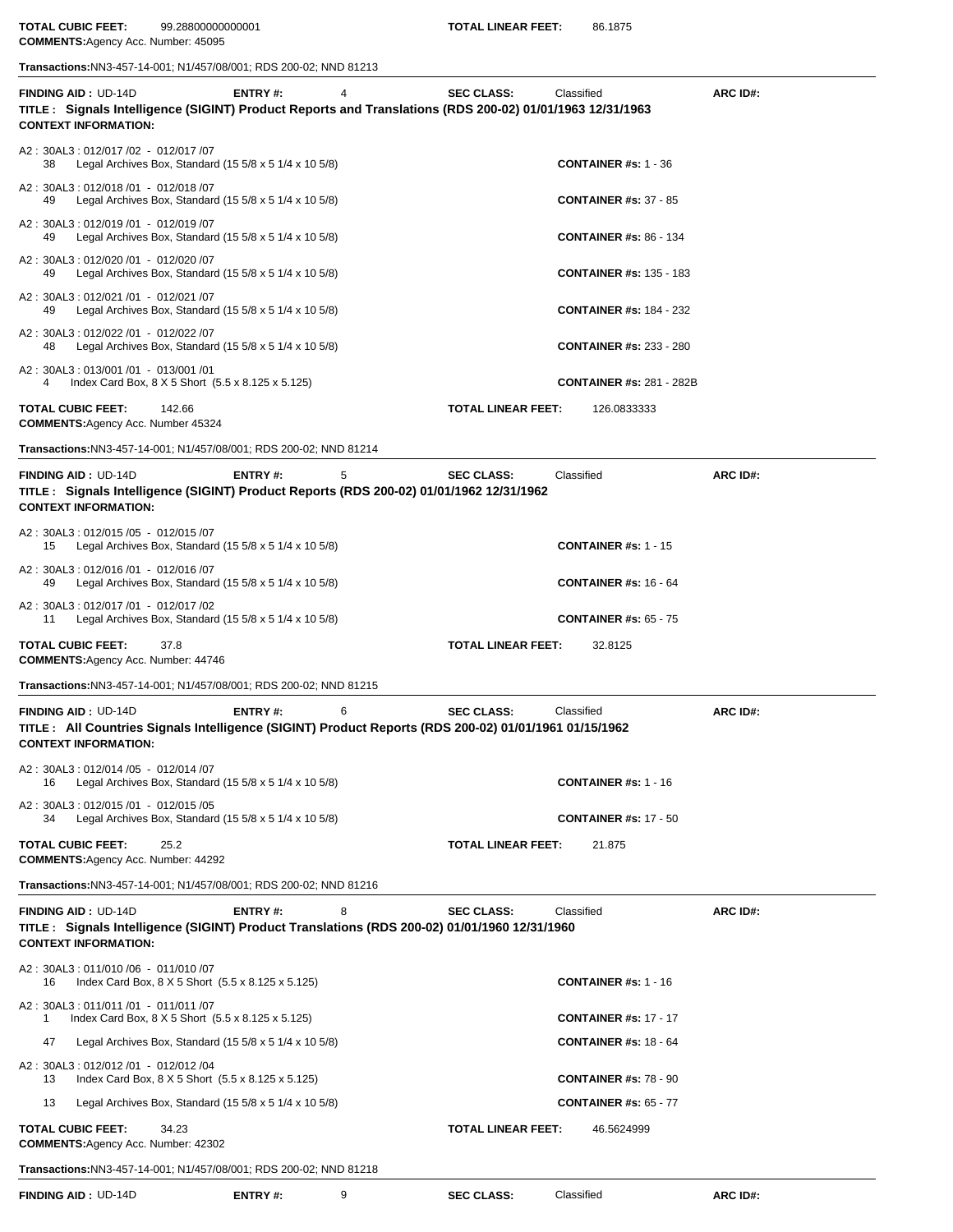| TITLE : Signals Intelligence (SIGINT) Product Reports (RDS 200-02) 01/01/1960 12/31/1960<br><b>CONTEXT INFORMATION:</b>                                                 |                |    |                           |                                          |                   |
|-------------------------------------------------------------------------------------------------------------------------------------------------------------------------|----------------|----|---------------------------|------------------------------------------|-------------------|
| A2: 0630A: 902/001 /05 - 902/001 /05<br>Custom Box Clam Shell 52<br>2                                                                                                   |                |    |                           | <b>CONTAINER #s: 38 - 39</b>             |                   |
| A2: 30AL3: 011/009 /07 - 011/009 /07<br>Legal Archives Box, Standard $(15\ 5/8 \times 5\ 1/4 \times 10\ 5/8)$<br>2                                                      |                |    |                           | <b>CONTAINER #s: 1 - 2</b>               |                   |
| A2: 30AL3: 011/010 /01 - 011/010 /05<br>Legal Archives Box, Standard $(15\ 5/8 \times 5\ 1/4 \times 10\ 5/8)$<br>35                                                     |                |    |                           | <b>CONTAINER #s: <math>3 - 37</math></b> |                   |
| <b>TOTAL CUBIC FEET:</b><br>20.262<br>COMMENTS: Agency Acc. Number: 42301                                                                                               |                |    | <b>TOTAL LINEAR FEET:</b> | 19.1666667                               |                   |
| Transactions: NN3-457-14-001; N1/457/08/001; RDS 200-02; NND 81219                                                                                                      |                |    |                           |                                          |                   |
| <b>FINDING AID: UD-14D</b>                                                                                                                                              | ENTRY#:        | 11 | <b>SEC CLASS:</b>         | Withheld in Full                         | ARC ID#:          |
| TITLE : Diplomatic Signals Intelligence (SIGINT) Product Serialized Translations (RDS 200-02) 01/01/1955 12/22/1955<br><b>CONTEXT INFORMATION:</b>                      |                |    |                           |                                          |                   |
| A2:30AL3:011/008 /03 - 011/008 /07<br>Letter Archives Box, Standard $(125/8 \times 51/4 \times 105/8)$<br>35                                                            |                |    |                           | <b>CONTAINER #s: 1 - 35</b>              |                   |
| A2: 30AL3: 011/009 /01 - 011/009 /01<br>Letter Archives Box, Standard (12 5/8 x 5 1/4 x 10 5/8)<br>7                                                                    |                |    |                           | <b>CONTAINER #s: 36 - 42</b>             |                   |
| <b>TOTAL CUBIC FEET:</b><br>17.136<br><b>COMMENTS: Agency Acc. Number: 24632</b>                                                                                        |                |    | <b>TOTAL LINEAR FEET:</b> | 18.375                                   |                   |
| Transactions:NN3-457-14-001; N1/457/08/001; RDS 200-02; NND 81211                                                                                                       |                |    |                           |                                          |                   |
| <b>FINDING AID: UD-15D</b><br>TITLE : SIGINT Product: Serialized Translations (9141) 1944 1947<br><b>CONTEXT INFORMATION:</b>                                           | ENTRY#:        | 9  | <b>SEC CLASS:</b>         | Classified                               | ARC ID#:          |
| A2:30AL3:014/013 /01 - 014/013 /02<br>Stereo Box, Full Lid, Tan (12 1/2 x 8 x 5 1/4)<br>8                                                                               |                |    |                           | <b>CONTAINER #s: 1 - 8</b>               |                   |
| <b>TOTAL CUBIC FEET:</b><br>2.432<br>COMMENTS:9141                                                                                                                      |                |    | <b>TOTAL LINEAR FEET:</b> | 5.3333333                                |                   |
| <b>Transactions: NND 81661; NN3-0457-14-005; N1-457-08-001; RDS 200-02</b>                                                                                              |                |    |                           |                                          |                   |
| <b>FINDING AID: UD-15D</b><br>TITLE: Directorate of Resource Management Program Formulation and Presentation Files 01/01/1945 12/31/1963<br><b>CONTEXT INFORMATION:</b> | ENTRY#:        | 18 | <b>SEC CLASS:</b>         | Classified                               | ARC ID#:          |
| A2: 30AL3: 015/011 /05 - 015/011 /07<br>FRC Carton, Standard (15 x 12.25 x 10 1/8)<br>7.                                                                                |                |    |                           | CONTAINER #s: $1 - 7$                    |                   |
| <b>TOTAL CUBIC FEET:</b><br>7.539<br><b>COMMENTS:See notes.</b>                                                                                                         |                |    | <b>TOTAL LINEAR FEET:</b> | 7.1458333                                |                   |
| <b>Transactions:</b> NN3-0457-15-004; N1-457-07-001; RDS 310-01A; NND 81828                                                                                             |                |    |                           |                                          |                   |
| <b>FINDING AID: UD-15D</b><br>TITLE: Archival and Historian's Source Files Related to William F. Friedman 01/01/1911 12/31/1974<br><b>CONTEXT INFORMATION:</b>          | <b>ENTRY#:</b> | 19 | <b>SEC CLASS:</b>         | Declassified in Part                     | ARC ID#: 16947842 |
| A2: 00570: 033/001/05 - 033/001/07<br>Legal Archives Box, Standard (15 $5/8 \times 5$ 1/4 $\times$ 10 $5/8$ )<br>19                                                     |                |    |                           | <b>CONTAINER #s: 1 - 19</b>              |                   |
| A2: 00570: 033/002 /01 - 033/002 /07<br>Legal Archives Box, Standard $(15\ 5/8 \times 5\ 1/4 \times 10\ 5/8)$<br>39                                                     |                |    |                           | <b>CONTAINER #s: 20 - 60</b>             |                   |
| Stereo Box, Full Lid, Tan (12 1/2 x 8 x 5 1/4)<br>1                                                                                                                     |                |    |                           | <b>CONTAINER #s: 52 - 52</b>             |                   |
| Suit Box, 20 inch Thick (16 5/8 x 20 5/8 x 3)<br>1                                                                                                                      |                |    |                           | <b>CONTAINER #s: 53 - 53</b>             |                   |
| <b>TOTAL CUBIC FEET:</b><br>30.130999999999997<br><b>COMMENTS:</b> See notes. For more detailed finding aid, see attachments.                                           |                |    | <b>TOTAL LINEAR FEET:</b> | 27.7604167                               |                   |
| Transactions:NN3-0457-15-009; N1-457-07-001; RDS 304-01; NND 81609<br>Notes: These records have been reviewed by FOIA                                                   |                |    |                           |                                          |                   |
| <b>FINDING AID: UD-15D</b><br>TITLE: Training Management Files 01/01/1944 12/31/1965<br><b>CONTEXT INFORMATION:</b>                                                     | <b>ENTRY#:</b> | 20 | <b>SEC CLASS:</b>         | Classified                               | ARC ID#:          |
| A2: 30AL3: 017/001 /06 - 017/001 /07<br>FRC Carton, Standard (15 x 12.25 x 10 1/8)<br>3                                                                                 |                |    |                           | <b>CONTAINER #s: 1 - 3</b>               |                   |
| <b>TOTAL CUBIC FEET:</b><br>3.231<br><b>COMMENTS:See notes.</b>                                                                                                         |                |    | <b>TOTAL LINEAR FEET:</b> | 3.0625                                   |                   |
| <b>Transactions:</b> NN3-0457-15-006; N1-457-07-001; RDS 350-01A; NND 81829                                                                                             |                |    |                           |                                          |                   |
| <b>FINDING AID: UD-15D</b>                                                                                                                                              | ENTRY#:        | 21 | <b>SEC CLASS:</b>         | Classified                               | ARC ID#:          |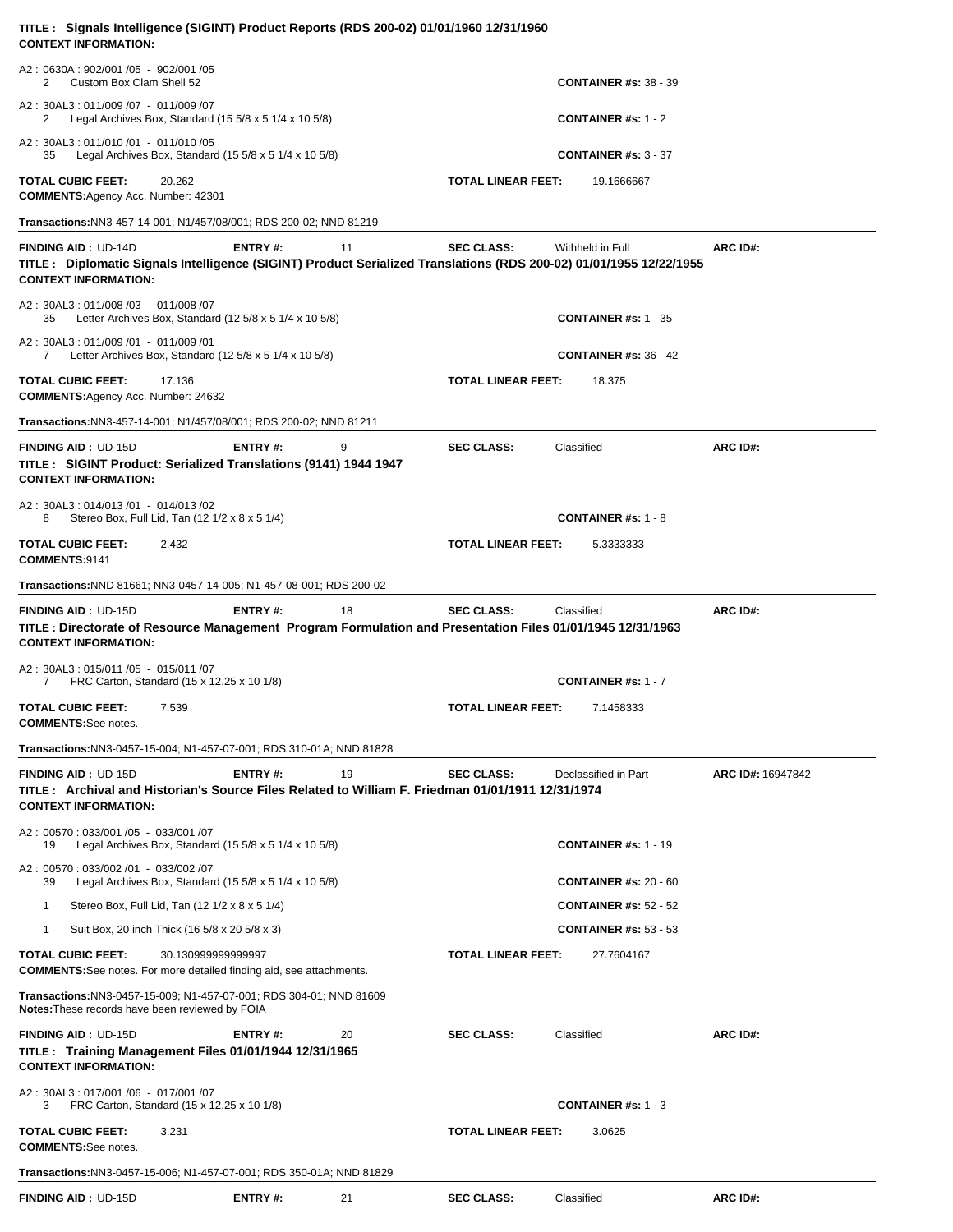| TITLE: Office of Counter Intelligence Counterintelligence Files 01/01/1943 12/31/1963<br><b>CONTEXT INFORMATION:</b>                                                    |                |    |                           |                                |          |
|-------------------------------------------------------------------------------------------------------------------------------------------------------------------------|----------------|----|---------------------------|--------------------------------|----------|
| A2: 30AL3: 017/001 /07 - 017/001 /07<br>FRC Carton, Standard (15 x 12.25 x 10 1/8)<br>1                                                                                 |                |    |                           | <b>CONTAINER #s: 1 - 1</b>     |          |
| A2: 30AL3: 017/002 /01 - 017/002 /01<br>FRC Carton, Standard (15 x 12.25 x 10 1/8)<br>1                                                                                 |                |    |                           | <b>CONTAINER #s: 2 - 2</b>     |          |
| <b>TOTAL CUBIC FEET:</b><br>2.154<br><b>COMMENTS:</b> See notes.                                                                                                        |                |    | <b>TOTAL LINEAR FEET:</b> | 2.0416666                      |          |
| Transactions: NN3-457-15-007; N1-457-07-001; RDS 340-12; NND 81830<br><b>Notes:</b> Box list is classified and stored with the records                                  |                |    |                           |                                |          |
| <b>FINDING AID: UD-15D</b><br>TITLE : Technology Directorate Telecommunications Planning Files 01/01/1949 12/31/1962<br><b>CONTEXT INFORMATION:</b>                     | ENTRY#:        | 22 | <b>SEC CLASS:</b>         | Classified                     | ARC ID#: |
| A2: 30AL3: 015/011 /04 - 015/011 /05<br>FRC Carton, Standard (15 x 12.25 x 10 1/8)<br>1                                                                                 |                |    |                           | <b>CONTAINER #s: 2 - 2</b>     |          |
| $\mathbf 1$<br>Legal Archives Box, Standard (15 $5/8 \times 5$ 1/4 $\times$ 10 $5/8$ )                                                                                  |                |    |                           | <b>CONTAINER #s: 1 - 1</b>     |          |
| <b>TOTAL CUBIC FEET:</b><br>1.581<br><b>COMMENTS:</b> See notes.                                                                                                        |                |    | <b>TOTAL LINEAR FEET:</b> | 1.4583333                      |          |
| Transactions: NN3-457-15-005; N1-457-07-001; RDS 372-01; NND 81827                                                                                                      |                |    |                           |                                |          |
| <b>FINDING AID: UD-15D</b><br>TITLE : Venona Encrypted Message Traffic (50309) 01/01/1939 12/31/1949<br><b>CONTEXT INFORMATION:</b>                                     | <b>ENTRY#:</b> | 23 | <b>SEC CLASS:</b>         | Withheld in Full               | ARC ID#: |
| A2: 30AL3: 015/001 /02 - 015/001 /07<br>Legal Archives Box, Standard (15 $5/8 \times 5$ 1/4 $\times$ 10 $5/8$ )<br>39                                                   |                |    |                           | <b>CONTAINER #s: 1 - 39</b>    |          |
| A2: 30AL3: 015/002 /01 - 015/002 /07<br>Legal Archives Box, 4.6 inch (15 1/8 x 4 5/8 x 10 5/8)<br>2                                                                     |                |    |                           | <b>CONTAINER #s: 58 - 59</b>   |          |
| 47<br>Legal Archives Box, Standard (15 $5/8 \times 5$ 1/4 $\times$ 10 $5/8$ )                                                                                           |                |    |                           | <b>CONTAINER #s: 40 - 88</b>   |          |
| A2: 30AL3: 015/003 /01 - 015/003 /07<br>Legal Archives Box, 4.6 inch (15 1/8 x 4 5/8 x 10 5/8)<br>1                                                                     |                |    |                           | <b>CONTAINER #s: 111 - 111</b> |          |
| 48<br>Legal Archives Box, Standard $(15\ 5/8 \times 5\ 1/4 \times 10\ 5/8)$                                                                                             |                |    |                           | <b>CONTAINER #s: 89 - 137</b>  |          |
| A2: 30AL3: 015/004 /01 - 015/004 /07<br>Legal Archives Box, Standard $(15\ 5/8 \times 5\ 1/4 \times 10\ 5/8)$<br>43                                                     |                |    |                           | <b>CONTAINER #s: 138 - 180</b> |          |
| A2: 30AL3: 015/005 /01 - 015/005 /07<br>Legal Archives Box, 4.6 inch (15 1/8 x 4 5/8 x 10 5/8)<br>2                                                                     |                |    |                           | <b>CONTAINER #s: 201 - 233</b> |          |
| 53<br>Legal Archives Box, Standard $(15\ 5/8 \times 5\ 1/4 \times 10\ 5/8)$                                                                                             |                |    |                           | <b>CONTAINER #s: 181 - 235</b> |          |
| A2: 30AL3: 015/009 /07 - 015/009 /07<br>Legal Archives Box, Standard (15 $5/8 \times 5$ 1/4 $\times$ 10 $5/8$ )<br>4                                                    |                |    |                           | <b>CONTAINER #s: 236 - 239</b> |          |
| A2: 30AL3: 015/010 /06 - 015/010 /07<br>Legal Archives Box, Standard (15 $5/8 \times 5$ 1/4 $\times$ 10 $5/8$ )<br>9                                                    |                |    |                           | <b>CONTAINER #s: 240 - 248</b> |          |
| A2: 30AL3: 015/011 /01 - 015/011 /04<br>Legal Archives Box, Standard (15 $5/8 \times 5$ 1/4 $\times$ 10 $5/8$ )<br>27                                                   |                |    |                           | <b>CONTAINER #s: 249 - 275</b> |          |
| <b>TOTAL CUBIC FEET:</b><br>138.23<br><b>COMMENTS:See notes</b>                                                                                                         |                |    | <b>TOTAL LINEAR FEET:</b> | 120.0520833                    |          |
| Transactions: NN3-457-15-003; N1-457-98-1; RDS 304-03A; NND 81826<br><b>Notes:</b> Box list is classified and stored with the records                                   |                |    |                           |                                |          |
| <b>FINDING AID: UD-15D</b><br>TITLE: Multiple Organizations Organization Management Files 01/01/1946 12/31/1965<br><b>CONTEXT INFORMATION:</b>                          | ENTRY#:        | 30 | <b>SEC CLASS:</b>         | Classified                     | ARC ID#: |
| A2: 30AL3: 019/011 /02 - 019/011 /03<br>FRC Carton, Standard (15 x 12.25 x 10 1/8)                                                                                      |                |    |                           | <b>CONTAINER #s: 2 - 8</b>     |          |
| A2: 30AL3: 020/012 /02 - 020/012 /03<br>FRC Carton, Standard (15 x 12.25 x 10 1/8)                                                                                      |                |    |                           | <b>CONTAINER #s: 1 - 7</b>     |          |
| <b>TOTAL CUBIC FEET:</b><br>8.616<br><b>COMMENTS:See notes.</b>                                                                                                         |                |    | <b>TOTAL LINEAR FEET:</b> | 8.1666666                      |          |
| Transactions: NN3-0457-15-014; N1-457-07-001; RDS 320; NND 81981<br>Notes: The box list for this transfer is classified, and located in the first box of the accession. |                |    |                           |                                |          |
| <b>FINDING AID: UD-15D</b><br>TITLE : Signals Intelligence Directorate Signals Intelligence Product 01/01/1965 12/31/1965<br><b>CONTEXT INFORMATION:</b>                | ENTRY#:        | 31 | <b>SEC CLASS:</b>         | Withheld in Full               | ARC ID#: |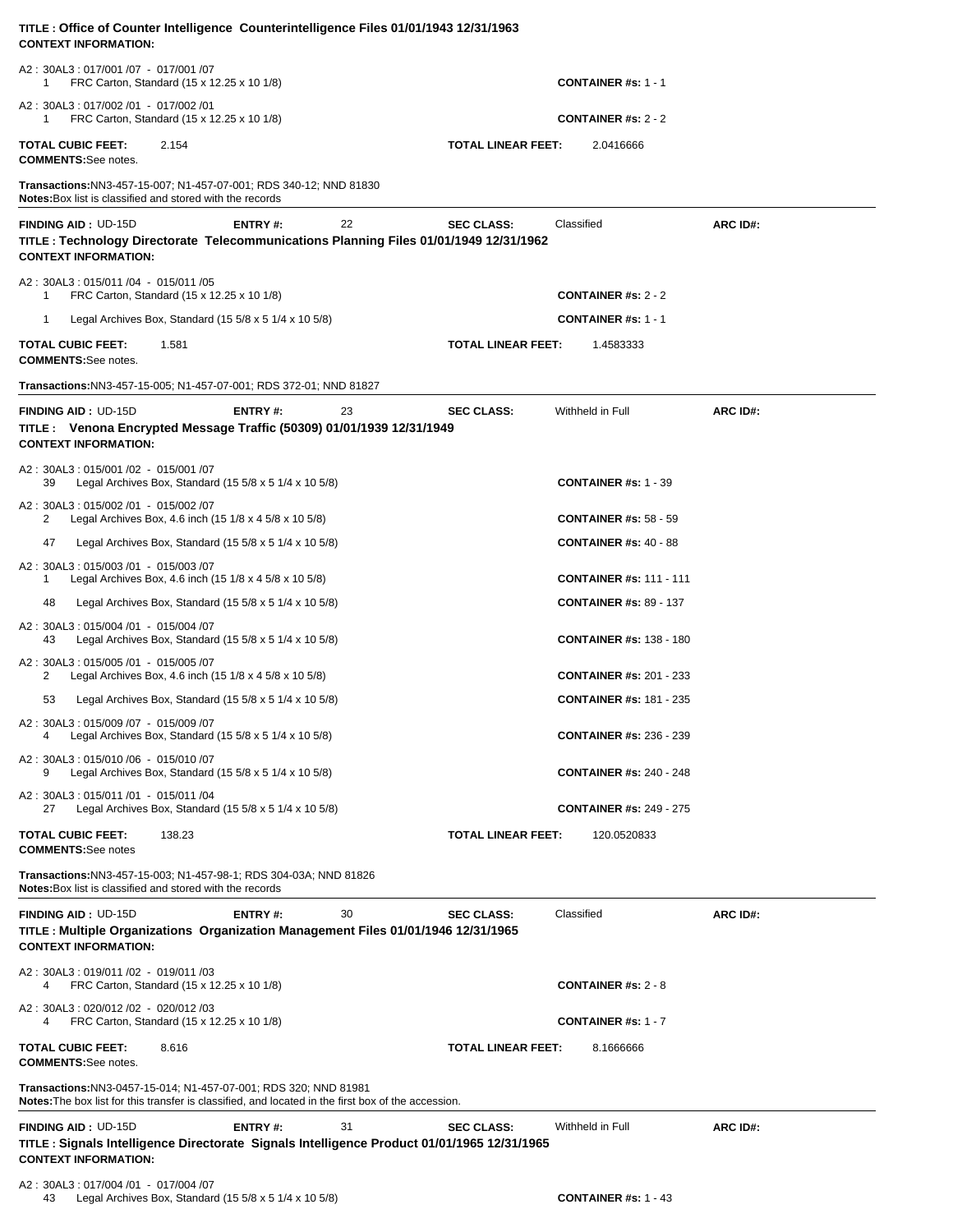| A2: 30AL3: 017/005 /01 - 017/005 /07                                                                                                                                                    |                                                                   |          |
|-----------------------------------------------------------------------------------------------------------------------------------------------------------------------------------------|-------------------------------------------------------------------|----------|
| Legal Archives Box, Standard $(155/8 \times 51/4 \times 105/8)$<br>49<br>A2: 30AL3: 017/006 /01 - 017/006 /07                                                                           | <b>CONTAINER #s: 44 - 93</b>                                      |          |
| Legal Archives Box, Standard $(15\ 5/8 \times 5\ 1/4 \times 10\ 5/8)$<br>49<br>A2: 30AL3: 017/007 /01 - 017/007 /07                                                                     | <b>CONTAINER #s: 94 - 142</b>                                     |          |
| Legal Archives Box, Standard $(155/8 \times 51/4 \times 105/8)$<br>49                                                                                                                   | <b>CONTAINER #s: 143 - 191</b>                                    |          |
| A2: 30AL3: 017/008 /01 - 017/008 /07<br>Legal Archives Box, Standard $(15\ 5/8 \times 5\ 1/4 \times 10\ 5/8)$<br>49                                                                     | <b>CONTAINER #s: 192 - 240</b>                                    |          |
| A2: 30AL3: 017/009 /01 - 017/009 /07<br>Legal Archives Box, Standard $(15\ 5/8 \times 5\ 1/4 \times 10\ 5/8)$<br>49                                                                     | <b>CONTAINER #s: 241 - 289</b>                                    |          |
| A2: 30AL3: 017/010 /01 - 017/010 /07<br>Legal Archives Box, Standard $(15\ 5/8 \times 5\ 1/4 \times 10\ 5/8)$<br>48                                                                     | <b>CONTAINER #s: 290 - 337</b>                                    |          |
| A2: 30AL3: 017/011 /01 - 017/011 /07<br>Legal Archives Box, Standard $(15\,5/8 \times 5\,1/4 \times 10\,5/8)$<br>49                                                                     | <b>CONTAINER #s: 84 - 385</b>                                     |          |
| A2: 30AL3: 018/015 /05 - 018/015 /07<br>Legal Archives Box, Standard (15 $5/8 \times 5$ 1/4 $\times$ 10 $5/8$ )<br>17                                                                   | <b>CONTAINER #s: 386 - 402</b>                                    |          |
| A2: 30AL3: 018/018 /05 - 018/018 /07<br>Legal Archives Box, Standard (15 $5/8 \times 5$ 1/4 $\times$ 10 $5/8$ )<br>19                                                                   | <b>CONTAINER #s: 403 - 421</b>                                    |          |
| A2: 30AL3: 018/020 /03 - 018/020 /07<br>Legal Archives Box, Standard $(15\,5/8 \times 5\,1/4 \times 10\,5/8)$<br>33                                                                     | <b>CONTAINER #s: 422 - 454</b>                                    |          |
| A2: 30AL3: 018/021 /01 - 018/021 /07<br>Legal Archives Box, Standard (15 5/8 x 5 1/4 x 10 5/8)<br>49                                                                                    | <b>CONTAINER #s: 455 - 503</b>                                    |          |
| A2: 30AL3: 018/022 /01 - 018/022 /07<br>Legal Archives Box, Standard (15 5/8 x 5 1/4 x 10 5/8)<br>49                                                                                    | <b>CONTAINER #s: 504 - 552</b>                                    |          |
| A2: 30AL3: 020/012 /01 - 020/012 /01<br>Legal Archives Box, Standard (15 $5/8 \times 5$ 1/4 $\times$ 10 $5/8$ )<br>1                                                                    | <b>CONTAINER #s: 553 - 553</b>                                    |          |
| <b>TOTAL CUBIC FEET:</b><br>278.71200000000005                                                                                                                                          | <b>TOTAL LINEAR FEET:</b><br>241.9375                             |          |
| <b>COMMENTS:See notes.</b><br>Transactions: NN3-0457-15-015; N1-457-08-001; RDS 200-02; NND 81982                                                                                       |                                                                   |          |
| Notes: The box list for this transfer is classified, and located in the first box of the accession.<br><b>FINDING AID: UD-15D</b><br>ENTRY#:<br>32                                      | <b>SEC CLASS:</b><br>Classified                                   | ARC ID#: |
| TITLE: Briefing Files for Senior Officials 01/01/1950 12/31/1964                                                                                                                        |                                                                   |          |
| <b>CONTEXT INFORMATION:</b>                                                                                                                                                             |                                                                   |          |
| A2: 30AL3: 019/011 /04 - 019/011 /04                                                                                                                                                    |                                                                   |          |
| FRC Carton, Standard (15 x 12.25 x 10 1/8)<br>3<br><b>TOTAL CUBIC FEET:</b><br>3.231                                                                                                    | <b>CONTAINER #s: 1 - 3</b><br><b>TOTAL LINEAR FEET:</b><br>3.0625 |          |
| <b>COMMENTS:</b> Boxes are double-shelved.                                                                                                                                              |                                                                   |          |
| Transactions:NN3-0457-15-016; N1-457-07-001; RDS 301-06A; NND 81983                                                                                                                     |                                                                   |          |
| ENTRY#:<br><b>FINDING AID: UD-15D</b><br>33<br>TITLE: Business Management and Integration Consolidated Cryptographic Program Files 01/01/1949 12/31/1965<br><b>CONTEXT INFORMATION:</b> | <b>SEC CLASS:</b><br>Classified                                   | ARC ID#: |
| A2: 0630A: 021/008 /03 - 021/008 /05<br>FRC Carton, Standard (15 x 12.25 x 10 1/8)<br>6                                                                                                 | <b>CONTAINER #s: 1 - 6</b>                                        |          |
| <b>TOTAL CUBIC FEET:</b><br>6.462<br><b>COMMENTS:See notes.</b>                                                                                                                         | <b>TOTAL LINEAR FEET:</b><br>6.125                                |          |
| Transactions: NN3-0457-15-012; N1-457-07-001; RDS 310-02A; NND 81984                                                                                                                    |                                                                   |          |
| Notes: Records include NATO Restricted information. The box list for this transfer is classified, and located in the first box of the accession.                                        |                                                                   |          |
| ENTRY#:<br>46<br><b>FINDING AID: UD-15D</b><br>TITLE : Committee Management Files 01/01/1941 12/31/1965<br><b>CONTEXT INFORMATION:</b>                                                  | <b>SEC CLASS:</b><br>Classified                                   | ARC ID#: |
| A2: 30AL1: 032/016 /03 - 032/016 /07<br>FRC Carton, Standard (15 x 12.25 x 10 1/8)<br>14                                                                                                | <b>CONTAINER #s: 1 - 14</b>                                       |          |
| A2: 30AL1: 032/017 /01 - 032/017 /07<br>FRC Carton, Standard (15 x 12.25 x 10 1/8)<br>20                                                                                                | <b>CONTAINER #s: 15 - 34</b>                                      |          |
| <b>TOTAL CUBIC FEET:</b><br>36.617999999999995<br><b>COMMENTS:See Note</b>                                                                                                              | <b>TOTAL LINEAR FEET:</b><br>34.7083334                           |          |
| Transactions: NN3-0457-15-028; N1-457-07-001; RDS 322-01A; NND 82844<br><b>Notes:</b> Transfer includes NATO Box list is classified and stored with the records                         |                                                                   |          |
| FINDING AID: UD-15D<br><b>ENTRY#:</b><br>47                                                                                                                                             | Classified<br><b>SEC CLASS:</b>                                   | ARC ID#: |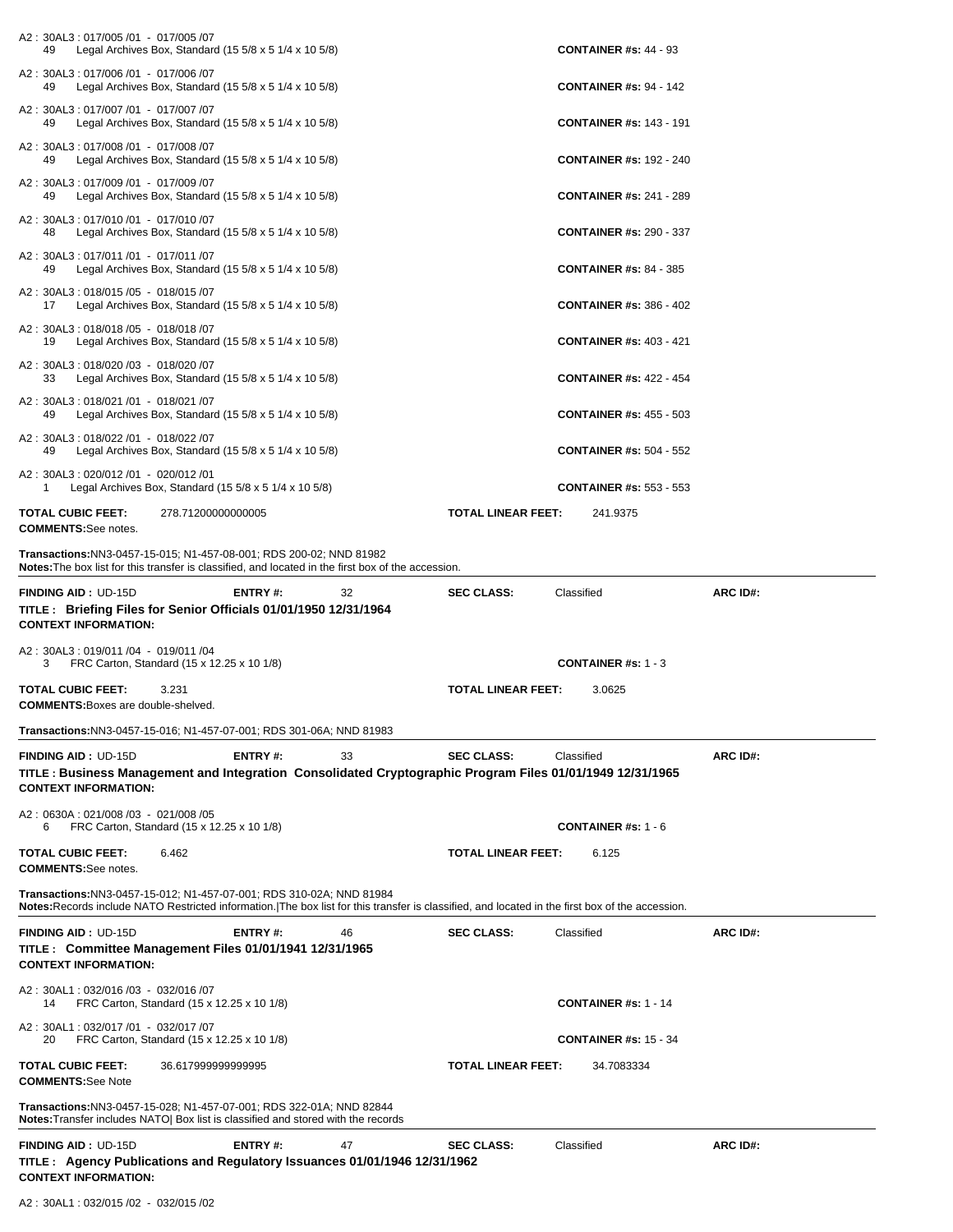| 3<br>FRC Carton, Standard (15 x 12.25 x 10 1/8)                                                                                                          |                    | <b>CONTAINER #s: 1 - 3</b>   |          |
|----------------------------------------------------------------------------------------------------------------------------------------------------------|--------------------|------------------------------|----------|
| <b>TOTAL CUBIC FEET:</b><br>3.231<br><b>COMMENTS:See Note</b>                                                                                            | TOTAL LINEAR FEET: | 3.0625                       |          |
| Transactions: NN3-0457-15-032; N1-457-07-001; RDS 364-04; NND 82840<br>Notes: Transfer Includes NATO                                                     |                    |                              |          |
| <b>FINDING AID: UD-15D</b><br>ENTRY#:<br>48<br>TITLE : Personnel Strength Report Files 01/01/1945 12/31/1963<br><b>CONTEXT INFORMATION:</b>              | <b>SEC CLASS:</b>  | Classified                   | ARC ID#: |
| A2: 30AL1: 032/015 /01 - 032/015 /01<br>FRC Carton, Standard (15 x 12.25 x 10 1/8)<br>1                                                                  |                    | <b>CONTAINER #s: 1 - 1</b>   |          |
| <b>TOTAL CUBIC FEET:</b><br>1.077<br><b>COMMENTS:See Note</b>                                                                                            | TOTAL LINEAR FEET: | 1.0208333                    |          |
| Transactions: NN3-0457-15-036; N1-457-07-001; RDS 330-31; NND 82837<br>Notes: Transfer includes NATO                                                     |                    |                              |          |
| 49<br><b>FINDING AID: UD-15D</b><br>ENTRY#:<br>TITLE: Standard Operating Procedures 01/01/1946 12/31/1965<br><b>CONTEXT INFORMATION:</b>                 | <b>SEC CLASS:</b>  | Classified                   | ARC ID#: |
| A2: 30AL1: 032/015 /01 - 032/015 /01<br>FRC Carton, Standard (15 x 12.25 x 10 1/8)<br>1                                                                  |                    | <b>CONTAINER #s: 1 - 1</b>   |          |
| <b>TOTAL CUBIC FEET:</b><br>1.077<br><b>COMMENTS:See Note</b>                                                                                            | TOTAL LINEAR FEET: | 1.0208333                    |          |
| Transactions:NN3-0457-15-030; N1-457-07-001; RDS 301-07; NND 82838<br>Notes: Transfer includes NATO                                                      |                    |                              |          |
| <b>FINDING AID: UD-15D</b><br>ENTRY#:<br>50<br>TITLE : Committee Management Files 01/01/1946 12/31/1963<br><b>CONTEXT INFORMATION:</b>                   | <b>SEC CLASS:</b>  | Classified                   | ARC ID#: |
| A2: 30AL1: 032/016 /02 - 032/016 /03<br>FRC Carton, Standard (15 x 12.25 x 10 1/8)<br>4                                                                  |                    | <b>CONTAINER #s: 1 - 4</b>   |          |
| <b>TOTAL CUBIC FEET:</b><br>4.308<br><b>COMMENTS:See Note</b>                                                                                            | TOTAL LINEAR FEET: | 4.0833333                    |          |
| Transactions: NN3-0457-15-029; N1-457-07-001; RDS 322-01A; NND 82843<br>Notes: Transfer includes NATO                                                    |                    |                              |          |
| 51<br><b>FINDING AID: UD-15D</b><br>ENTRY#:<br>TITLE : Documents Related to National Cryptographic Policy 01/01/1941 12/31/1963                          | <b>SEC CLASS:</b>  | Classified                   | ARC ID#: |
| <b>CONTEXT INFORMATION:</b>                                                                                                                              |                    |                              |          |
| A2: 30AL1: 032/015 /03 - 032/015 /04<br>FRC Carton, Standard (15 x 12.25 x 10 1/8)<br>6                                                                  |                    | <b>CONTAINER #s: 1 - 6</b>   |          |
| <b>TOTAL CUBIC FEET:</b><br>6.462<br><b>COMMENTS:See Note</b>                                                                                            | TOTAL LINEAR FEET: | 6.125                        |          |
| Transactions: NN3-0457-15-026; N1-457-07-001; RDS 306-01A; NND 82841<br><b>Notes: Transfer includes NATO</b>                                             |                    |                              |          |
| 52<br><b>FINDING AID: UD-15D</b><br>ENTRY#:<br>TITLE : General Operations Files 01/01/1945 12/31/1965<br><b>CONTEXT INFORMATION:</b>                     | <b>SEC CLASS:</b>  | Classified                   | ARC ID#: |
| A2: 30AL1: 032/015 /05 - 032/015 /07<br>FRC Carton, Standard (15 x 12.25 x 10 1/8)<br>9                                                                  |                    | <b>CONTAINER #s: 1 - 9</b>   |          |
| A2: 30AL1: 032/016 /01 - 032/016 /01<br>FRC Carton, Standard (15 x 12.25 x 10 1/8)<br>З                                                                  |                    | <b>CONTAINER #s: 10 - 12</b> |          |
| <b>TOTAL CUBIC FEET:</b><br>12.924<br><b>COMMENTS:See Note</b>                                                                                           | TOTAL LINEAR FEET: | 12.25                        |          |
| Transactions: NN3-0457-15-035; N1-457-07-001; RDS 301-20; NND 82842<br>Notes: Box list is classified and stored with the records. Transfer includes NATO |                    |                              |          |
| ENTRY#:<br><b>FINDING AID: UD-15D</b><br>53<br>TITLE : STINFO Collection (50259) 01/01/1989 12/31/1989<br><b>CONTEXT INFORMATION:</b>                    | <b>SEC CLASS:</b>  | Classified                   | ARC ID#: |
| A2: 30AL1: 032/019 /01 - 032/019 /07<br>FRC Carton, Standard (15 x 12.25 x 10 1/8)<br>19                                                                 |                    | <b>CONTAINER #s: 1 - 19</b>  |          |
| A2: 30AL1: 032/020 /01 - 032/020 /05<br>FRC Carton, Standard (15 x 12.25 x 10 1/8)<br>12                                                                 |                    | <b>CONTAINER #s: 20 - 31</b> |          |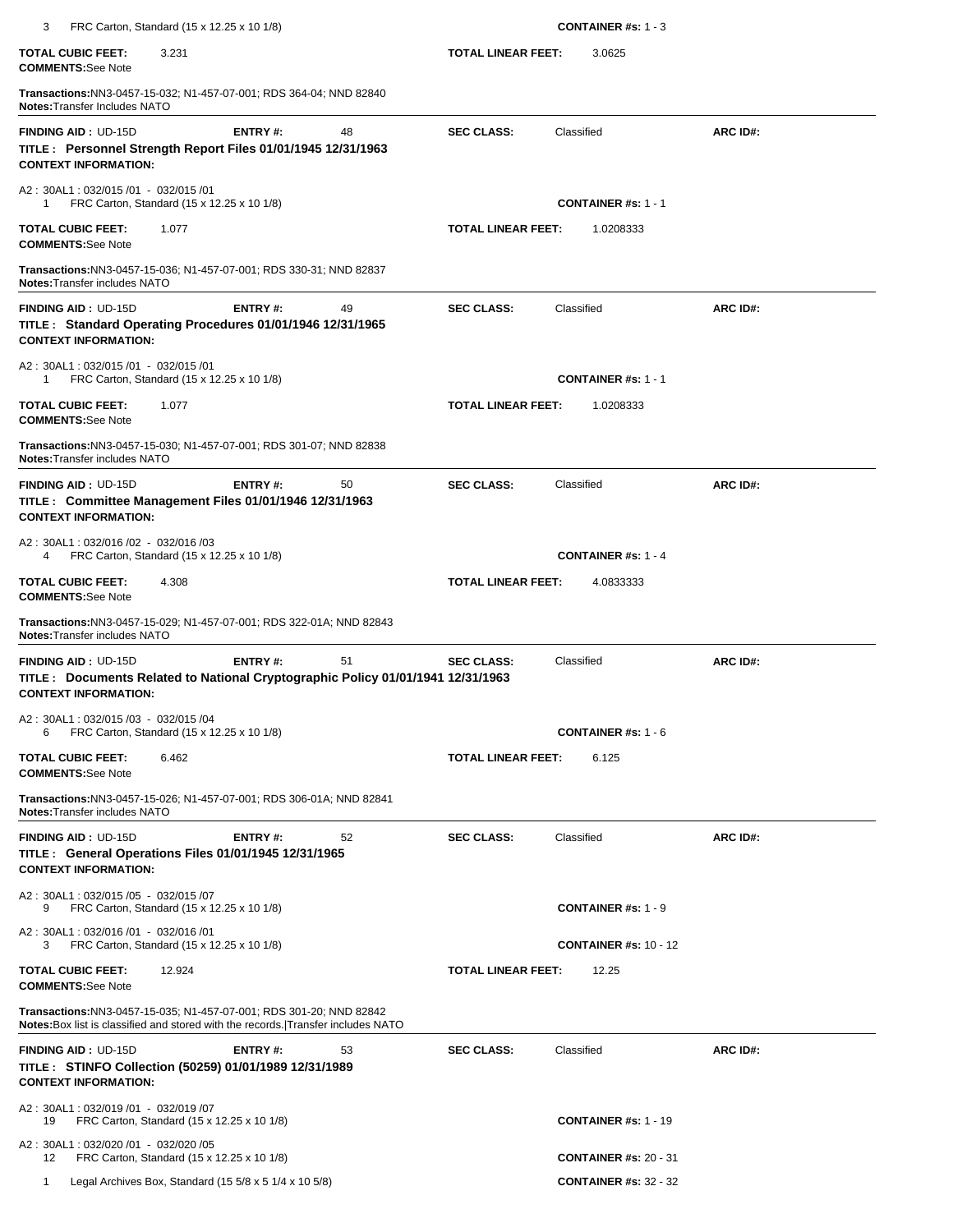| <b>TOTAL CUBIC FEET:</b><br><b>COMMENTS:See Note</b>                                                                                                                          | 33.891                                                                  |    | <b>TOTAL LINEAR FEET:</b>                                                                                         | 32.0833333                               |          |
|-------------------------------------------------------------------------------------------------------------------------------------------------------------------------------|-------------------------------------------------------------------------|----|-------------------------------------------------------------------------------------------------------------------|------------------------------------------|----------|
| <b>Transactions:</b> NN3-0457-15-037; N1-457-07-001; RDS 354-01; NND 82848<br><b>Notes:</b> Box list is classified and stored with the records                                |                                                                         |    |                                                                                                                   |                                          |          |
| <b>FINDING AID: UD-15D</b><br>TITLE: Site-Level Surveys and Investigations 01/01/1953 12/31/1963<br><b>CONTEXT INFORMATION:</b>                                               | ENTRY#:                                                                 | 55 | <b>SEC CLASS:</b>                                                                                                 | Classified                               | ARC ID#: |
| A2: 30AL1: 032/015 /01 - 032/015 /01<br>1                                                                                                                                     | Legal Archives Box, Standard (15 $5/8 \times 5$ 1/4 $\times$ 10 $5/8$ ) |    |                                                                                                                   | <b>CONTAINER #s: 1 - 1</b>               |          |
| TOTAL CUBIC FEET:<br><b>COMMENTS:See Note</b>                                                                                                                                 | 0.504                                                                   |    | <b>TOTAL LINEAR FEET:</b>                                                                                         | 0.4375                                   |          |
| <b>Transactions:</b> NN3-0457-15-033; N1-457-07-001; RDS 302-01A; NND 82839<br><b>Notes: This transfer includes NATO</b>                                                      |                                                                         |    |                                                                                                                   |                                          |          |
| <b>FINDING AID: UD-15D</b><br><b>CONTEXT INFORMATION:</b>                                                                                                                     | ENTRY#:                                                                 | 56 | <b>SEC CLASS:</b><br>TITLE: Publications Files Related to Personnel Procedures and Policies 01/01/1944 12/31/1961 | Classified                               | ARC ID#: |
| A2: 30AL1: 032/014 /07 - 032/014 /07<br>1                                                                                                                                     | Legal Archives Box, Standard $(15\,5/8 \times 5\,1/4 \times 10\,5/8)$   |    |                                                                                                                   | <b>CONTAINER #s: 1 - 1</b>               |          |
| <b>TOTAL CUBIC FEET:</b><br><b>COMMENTS:See Note</b>                                                                                                                          | 0.504                                                                   |    | <b>TOTAL LINEAR FEET:</b>                                                                                         | 0.4375                                   |          |
| <b>Transactions:</b> NN3-0457-15-034; N1-457-07-001; RDS 330-08; NND 82836<br>Notes: Transfer includes NATO                                                                   |                                                                         |    |                                                                                                                   |                                          |          |
| <b>FINDING AID: UD-15D</b><br>TITLE : Executive Files 01/01/1943 12/31/1965<br><b>CONTEXT INFORMATION:</b>                                                                    | ENTRY#:                                                                 | 57 | <b>SEC CLASS:</b>                                                                                                 | Classified                               | ARC ID#: |
| A2: 30AL1: 032/012 /01 - 032/012 /07<br>21                                                                                                                                    | FRC Carton, Standard (15 x 12.25 x 10 1/8)                              |    |                                                                                                                   | <b>CONTAINER #s: 1 - 21</b>              |          |
| A2: 30AL1: 032/013 /01 - 032/013 /07<br>21                                                                                                                                    | FRC Carton, Standard (15 x 12.25 x 10 1/8)                              |    |                                                                                                                   | <b>CONTAINER #s: 22 - 42</b>             |          |
| A2: 30AL1: 032/014 /01 - 032/014 /07<br>20                                                                                                                                    | FRC Carton, Standard (15 x 12.25 x 10 1/8)                              |    |                                                                                                                   | <b>CONTAINER #s: 43 - 62</b>             |          |
| TOTAL CUBIC FEET:<br><b>COMMENTS:See Note</b>                                                                                                                                 | 66.774                                                                  |    | <b>TOTAL LINEAR FEET:</b>                                                                                         | 63.2916667                               |          |
| Transactions: NN3-0457-15-025; N1-457-07-001; RDS 300; NND 82834<br>Notes: This transfer includes NATO. Box list for this transfer is classified and stored with the records. |                                                                         |    |                                                                                                                   |                                          |          |
| <b>FINDING AID: UD-15D</b><br>TITLE: STINFO Collection (50297) 01/01/1990 12/31/1990<br><b>CONTEXT INFORMATION:</b>                                                           | ENTRY#:                                                                 | 58 | <b>SEC CLASS:</b>                                                                                                 | Classified                               | ARC ID#: |
| A2: 30AL1: 032/020 /05 - 032/020 /07<br>8                                                                                                                                     | FRC Carton, Standard (15 x 12.25 x 10 1/8)                              |    |                                                                                                                   | <b>CONTAINER #s: 1 - 8</b>               |          |
| A2: 30AL1: 032/021 /01 - 032/021 /07<br>18                                                                                                                                    | FRC Carton, Standard (15 x 12.25 x 10 1/8)                              |    |                                                                                                                   | <b>CONTAINER #s: <math>9 - 26</math></b> |          |
| 1                                                                                                                                                                             | Legal Archives Box, Standard (15 5/8 x 5 1/4 x 10 5/8)                  |    |                                                                                                                   | <b>CONTAINER #s: 27 - 27</b>             |          |
| <b>TOTAL CUBIC FEET:</b><br><b>COMMENTS:See Note</b>                                                                                                                          | 28.506                                                                  |    | <b>TOTAL LINEAR FEET:</b>                                                                                         | 26.9791667                               |          |
| Transactions:NN3-0457-15-027; N1-457-07-001; RDS 354-01; NND 82849<br><b>Notes:</b> Box list is classified and stored with the records.                                       |                                                                         |    |                                                                                                                   |                                          |          |
| <b>FINDING AID: UD-15D</b><br>TITLE : General Correspondence 01/01/1919 12/31/1964<br><b>CONTEXT INFORMATION:</b>                                                             | ENTRY#:                                                                 | 59 | <b>SEC CLASS:</b>                                                                                                 | Classified                               | ARC ID#: |
| A2: 30AL1: 023/004 /02 - 023/004 /04<br>8                                                                                                                                     | FRC Carton, Standard (15 x 12.25 x 10 1/8)                              |    |                                                                                                                   | <b>CONTAINER #s: 1 - 14</b>              |          |
| A2: 30AL1: 024/019 /02 - 024/019 /04<br>9                                                                                                                                     | FRC Carton, Standard (15 x 12.25 x 10 1/8)                              |    |                                                                                                                   | <b>CONTAINER #s: 3 - 17</b>              |          |
| TOTAL CUBIC FEET:<br><b>COMMENTS:See Note</b>                                                                                                                                 | 18.308999999999997                                                      |    | <b>TOTAL LINEAR FEET:</b>                                                                                         | 17.3541667                               |          |
| <b>Transactions:</b> NN3-0457-15-023; N1-457-07-001; RDS 301-01A; NND 82816                                                                                                   |                                                                         |    | Notes: This transfer includes NATO. Box lists for records transfers are classified and is stored with the records |                                          |          |
| <b>FINDING AID: UD-15D</b><br>TITLE: Archival and Historian's Source Files 01/01/1940 12/31/1964<br><b>CONTEXT INFORMATION:</b>                                               | ENTRY#:                                                                 | 60 | <b>SEC CLASS:</b>                                                                                                 | Classified                               | ARC ID#: |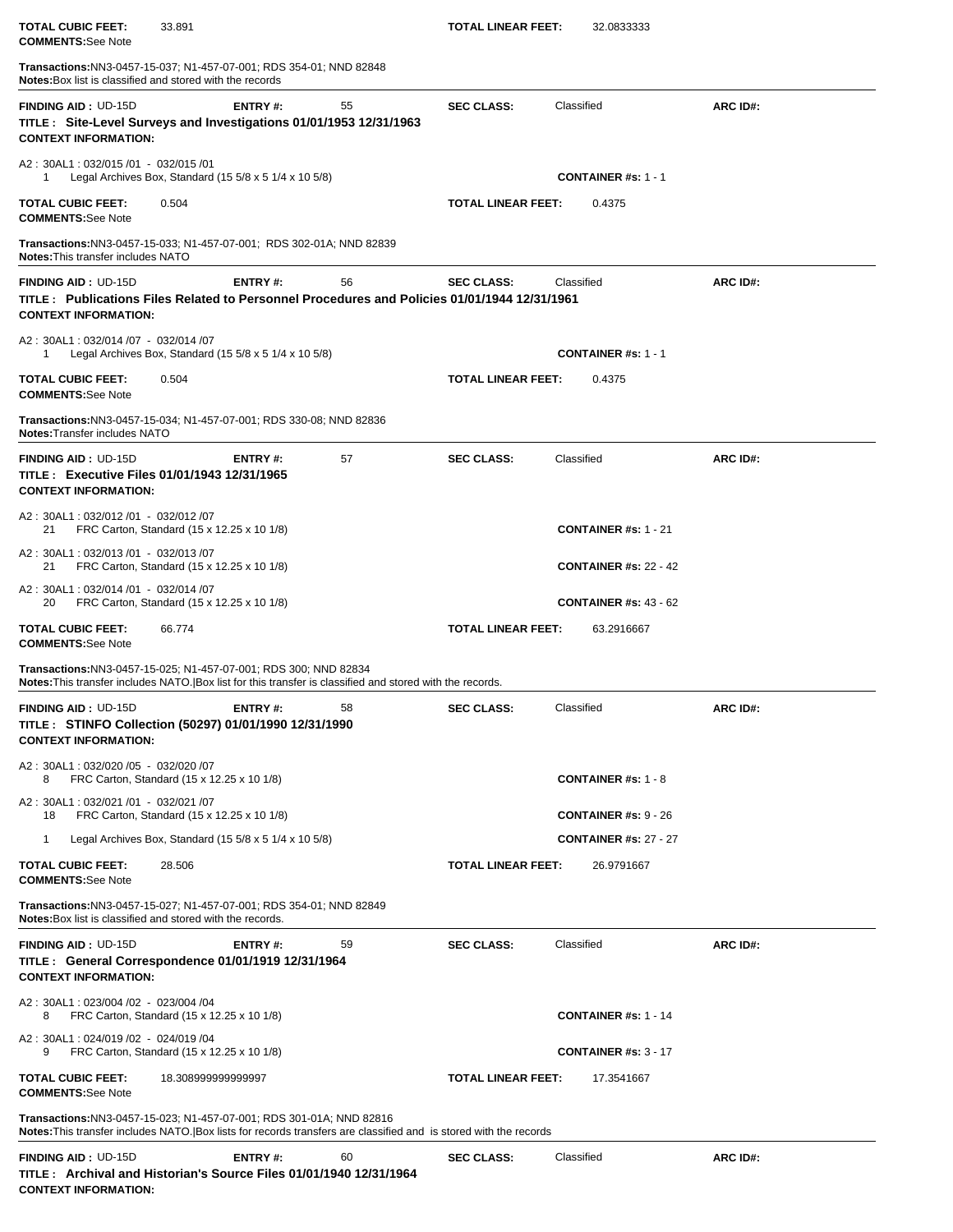| A2: 30AL1: 023/003 /01 - 023/003 /05<br>FRC Carton, Standard (15 x 12.25 x 10 1/8)<br>15                                                                                                    | <b>CONTAINER #s: 9 - 35</b>             |          |
|---------------------------------------------------------------------------------------------------------------------------------------------------------------------------------------------|-----------------------------------------|----------|
| A2: 30AL1: 023/004 /07 - 023/004 /07<br>3<br>FRC Carton, Standard (15 x 12.25 x 10 1/8)                                                                                                     | <b>CONTAINER #s: 3 - 5</b>              |          |
| A2: 30AL1: 024/019 /06 - 024/019 /07<br>5<br>FRC Carton, Standard (15 x 12.25 x 10 1/8)                                                                                                     | <b>CONTAINER #s: 1 - 8</b>              |          |
| A2: 30AL1: 024/020 /01 - 024/020 /05<br>FRC Carton, Standard (15 x 12.25 x 10 1/8)<br>14                                                                                                    | <b>CONTAINER #s: 12 - 37</b>            |          |
| <b>TOTAL CUBIC FEET:</b><br>39.849000000000004<br><b>COMMENTS:See Note</b>                                                                                                                  | <b>TOTAL LINEAR FEET:</b><br>37.7708334 |          |
| Transactions: NN3-0457-15-022; N1-457-07-001; RDS 304-01; NND 82819<br><b>Notes:</b> Box lists for records transfers are classified and is stored with the records                          |                                         |          |
| <b>FINDING AID: UD-15D</b><br>ENTRY#:<br>65<br>TITLE : VENONA Encrypted Message Traffic (46544) 01/01/1937 12/31/1947<br><b>CONTEXT INFORMATION:</b>                                        | Withheld in Full<br><b>SEC CLASS:</b>   | ARC ID#: |
| A2: 30AL1: 023/001 /01 - 023/001 /07<br>Legal Archives Box, Standard $(15\ 5/8 \times 5\ 1/4 \times 10\ 5/8)$<br>48                                                                         | <b>CONTAINER #s: 129 - 219</b>          |          |
| Letter Archives Box, Standard $(125/8 \times 51/4 \times 105/8)$<br>1                                                                                                                       | <b>CONTAINER #s: 132 - 132</b>          |          |
| A2: 30AL1: 023/002 /01 - 023/002 /07<br>Legal Archives Box, Standard (15 $5/8 \times 5$ 1/4 $\times$ 10 $5/8$ )<br>49                                                                       | <b>CONTAINER #s: 31 - 121</b>           |          |
| A2: 30AL1: 023/003 /06 - 023/003 /07<br>Legal Archives Box, Standard $(155/8 \times 51/4 \times 105/8)$<br>14                                                                               | <b>CONTAINER #s: 3 - 23</b>             |          |
| A2: 30AL1: 024/020 /01 - 024/020 /07<br>Legal Archives Box, Standard (15 $5/8 \times 5$ 1/4 $\times$ 10 $5/8$ )<br>65                                                                       | <b>CONTAINER #s: 1 - 226</b>            |          |
| A2: 30AL1: 024/021 /01 - 024/021 /07<br>Legal Archives Box, Standard (15 $5/8 \times 5$ 1/4 $\times$ 10 $5/8$ )<br>49                                                                       | <b>CONTAINER #s: 38 - 128</b>           |          |
| A2: 30AL1: 025/001 /01 - 025/001 /07<br>Legal Archives Box, Standard (15 5/8 x 5 1/4 x 10 5/8)<br>49                                                                                        | <b>CONTAINER #s: 227 - 275</b>          |          |
| A2: 30AL1: 025/002 /01 - 025/002 /07<br>Legal Archives Box, Standard (15 $5/8 \times 5$ 1/4 $\times$ 10 $5/8$ )<br>49                                                                       | <b>CONTAINER #s: 276 - 324</b>          |          |
| A2: 30AL1: 025/003 /01 - 025/003 /07<br>Legal Archives Box, Standard $(15\,5/8 \times 5\,1/4 \times 10\,5/8)$<br>49                                                                         | <b>CONTAINER #s: 325 - 373</b>          |          |
| A2: 30AL1: 025/004 /01 - 025/004 /07<br>Legal Archives Box, Standard $(155/8 \times 51/4 \times 105/8)$<br>49                                                                               | <b>CONTAINER #s: 374 - 422</b>          |          |
| A2: 30AL1: 025/005 /01 - 025/005 /07<br>Legal Archives Box, Standard $(15\,5/8 \times 5\,1/4 \times 10\,5/8)$<br>49                                                                         | <b>CONTAINER #s: 423 - 471</b>          |          |
| A2: 30AL1: 025/006 /01 - 025/006 /07<br>49<br>Legal Archives Box, Standard $(155/8 \times 51/4 \times 105/8)$                                                                               | <b>CONTAINER #s: 472 - 520</b>          |          |
| A2: 30AL1: 025/007 /01 - 025/007 /06<br>Legal Archives Box, Standard (15 5/8 x 5 1/4 x 10 5/8)<br>42                                                                                        | <b>CONTAINER #s: 521 - 562</b>          |          |
| A2: 30AL1: 025/008 /01 - 025/008 /02<br>Legal Archives Box, Standard (15 $5/8 \times 5$ 1/4 $\times$ 10 $5/8$ )<br>9                                                                        | <b>CONTAINER #s: 563 - 571</b>          |          |
| TOTAL CUBIC FEET:<br>287.688<br><b>COMMENTS:See Note</b>                                                                                                                                    | <b>TOTAL LINEAR FEET:</b><br>249.8125   |          |
| Transactions:NN3-0457-15-020; N1-457-98-1 ITEM 1; RDS 304-03A; NND 82820<br>Notes: Box lists for records transfers are classified and is stored with the records                            |                                         |          |
| FINDING AID: UD-15D<br>ENTRY#:<br>66<br>TITLE: Records Related to Special Projects, Targets and Crises 01/01/1936 12/31/1965<br><b>CONTEXT INFORMATION:</b>                                 | <b>SEC CLASS:</b><br>Classified         | ARC ID#: |
| A2: 30AL1: 023/004 /05 - 023/004 /06<br>FRC Carton, Standard (15 x 12.25 x 10 1/8)<br>6                                                                                                     | <b>CONTAINER #s: 1 - 9</b>              |          |
| A2: 30AL1: 024/019 /05 - 024/019 /06<br>3<br>FRC Carton, Standard (15 x 12.25 x 10 1/8)                                                                                                     | <b>CONTAINER #s: <math>4 - 6</math></b> |          |
| Legal Archives Box, Standard (15 5/8 x 5 1/4 x 10 5/8)<br>1                                                                                                                                 | <b>CONTAINER #s: 10 - 10</b>            |          |
| TOTAL CUBIC FEET:<br>10.197<br><b>COMMENTS:See Notes.</b>                                                                                                                                   | TOTAL LINEAR FEET:<br>9.625             |          |
| Transactions:NN3-0457-15-019; N1-457-07-001; RDS 301-21A; NND 82817<br>Notes: These records may include NATO. Box lists for records transfers are classified and is stored with the records |                                         |          |
| 67<br><b>FINDING AID: UD-15D</b><br>ENTRY#:<br>TITLE : VENONA Encrypted Message Traffic (50291) 01/01/1937 12/31/1951<br><b>CONTEXT INFORMATION:</b>                                        | Withheld in Full<br><b>SEC CLASS:</b>   | ARC ID#: |
| A2: 0630A: 021/008 /05 - 021/008 /07                                                                                                                                                        |                                         |          |

18 Legal Archives Box, Standard (15 5/8 x 5 1/4 x 10 5/8) **CONTAINER #s:** 1 - 18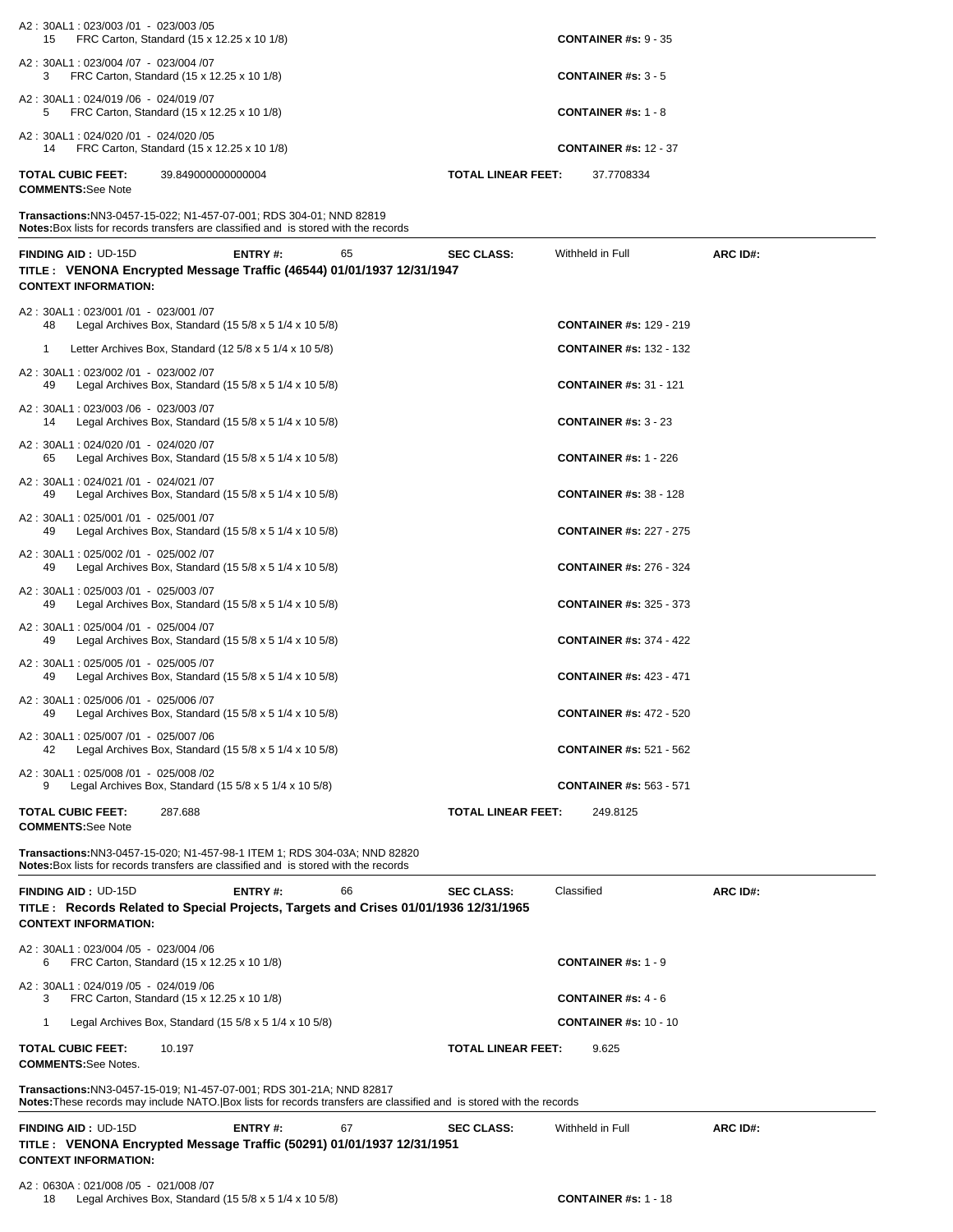| A2: 0630A: 021/009 /01 - 021/009 /07<br>Legal Archives Box, Standard $(15\ 5/8 \times 5\ 1/4 \times 10\ 5/8)$<br>49                             |                           | <b>CONTAINER #s: 19 - 67</b>   |          |
|-------------------------------------------------------------------------------------------------------------------------------------------------|---------------------------|--------------------------------|----------|
| A2: 0630A: 021/010 /01 - 021/010 /07<br>Legal Archives Box, Standard $(15\ 5/8 \times 5\ 1/4 \times 10\ 5/8)$<br>49                             |                           | <b>CONTAINER #s: 68 - 116</b>  |          |
| A2: 0630A: 021/011 /01 - 021/011 /07<br>49<br>Legal Archives Box, Standard $(15\ 5/8 \times 5\ 1/4 \times 10\ 5/8)$                             |                           | <b>CONTAINER #s: 117 - 165</b> |          |
| A2: 30AL1: 023/007 /04 - 023/007 /07<br>Legal Archives Box, Standard $(155/8 \times 51/4 \times 105/8)$<br>28                                   |                           | <b>CONTAINER #s: 460 - 507</b> |          |
| A2: 30AL1: 023/009 /01 - 023/009 /07<br>Legal Archives Box, Standard $(15\ 5/8 \times 5\ 1/4 \times 10\ 5/8)$<br>49                             |                           | <b>CONTAINER #s: 362 - 452</b> |          |
| A2: 30AL1: 023/010 /01 - 023/010 /07<br>Legal Archives Box, Standard $(15\ 5/8 \times 5\ 1/4 \times 10\ 5/8)$<br>49                             |                           | <b>CONTAINER #s: 264 - 354</b> |          |
| A2: 30AL1: 023/011 /01 - 023/011 /07<br>Legal Archives Box, Standard $(15\ 5/8 \times 5\ 1/4 \times 10\ 5/8)$<br>49                             |                           | <b>CONTAINER #s: 166 - 256</b> |          |
| A2: 30AL1: 024/012 /01 - 024/012 /07<br>Legal Archives Box, Standard $(15\ 5/8 \times 5\ 1/4 \times 10\ 5/8)$<br>49                             |                           | <b>CONTAINER #s: 173 - 263</b> |          |
| A2: 30AL1: 024/013 /01 - 024/013 /07<br>Legal Archives Box, Standard (15 $5/8 \times 5$ 1/4 $\times$ 10 $5/8$ )<br>49                           |                           | <b>CONTAINER #s: 271 - 361</b> |          |
| A2: 30AL1: 024/014 /01 - 024/014 /07<br>Legal Archives Box, Standard $(15\,5/8 \times 5\,1/4 \times 10\,5/8)$<br>49                             |                           | <b>CONTAINER #s: 369 - 459</b> |          |
| A2: 30AL1: 024/016 /04 - 024/016 /07<br>Legal Archives Box, Standard $(15\ 5/8 \times 5\ 1/4 \times 10\ 5/8)$<br>22                             |                           | <b>CONTAINER #s: 467 - 509</b> |          |
| <b>TOTAL CUBIC FEET:</b><br>256.536                                                                                                             | <b>TOTAL LINEAR FEET:</b> | 222.6875                       |          |
| <b>COMMENTS:See Notes</b>                                                                                                                       |                           |                                |          |
| Transactions:NN3-0457-15-018; N1-457-98-1 ITEM 1; RDS 304-03A; NND 82815<br><b>Notes:</b> A classified box list is stored with the records      |                           |                                |          |
| <b>FINDING AID: UD-15D</b><br>ENTRY#:<br>68                                                                                                     | <b>SEC CLASS:</b>         | Classified                     | ARC ID#: |
| TITLE: Program Formulation and Presentation Files 01/01/1940 12/31/1965<br><b>CONTEXT INFORMATION:</b>                                          |                           |                                |          |
|                                                                                                                                                 |                           |                                |          |
| A2: 30AL1: 023/004 /01 - 023/004 /02<br>FRC Carton, Standard (15 x 12.25 x 10 1/8)<br>4                                                         |                           | <b>CONTAINER #s: 87 - 93</b>   |          |
| A2: 30AL1: 023/005 /01 - 023/005 /07<br>FRC Carton, Standard (15 x 12.25 x 10 1/8)<br>21                                                        |                           | <b>CONTAINER #s: 45 - 83</b>   |          |
| A2: 30AL1: 023/006 /01 - 023/006 /07<br>FRC Carton, Standard (15 x 12.25 x 10 1/8)<br>21                                                        |                           | <b>CONTAINER #s: 3 - 41</b>    |          |
| A2: 30AL1: 024/016 /07 - 024/016 /07<br>FRC Carton, Standard (15 x 12.25 x 10 1/8)<br>2                                                         |                           | <b>CONTAINER #s: 1 - 2</b>     |          |
| A2: 30AL1: 024/017 /01 - 024/017 /07<br>21<br>FRC Carton, Standard (15 x 12.25 x 10 1/8)                                                        |                           | CONTAINER #s: $6 - 44$         |          |
| A2: 30AL1: 024/018 /01 - 024/018 /07<br>FRC Carton, Standard (15 x 12.25 x 10 1/8)<br>21                                                        |                           | <b>CONTAINER #s: 48 - 86</b>   |          |
| A2: 30AL1: 024/019 /01 - 024/019 /01<br>FRC Carton, Standard (15 x 12.25 x 10 1/8)<br>3                                                         |                           | <b>CONTAINER #s: 90 - 92</b>   |          |
| <b>TOTAL CUBIC FEET:</b><br>100.161<br><b>COMMENTS:</b> See Notes                                                                               | <b>TOTAL LINEAR FEET:</b> | 94.9375                        |          |
| <b>Transactions:</b> NN3-0457-15-017; N1-457-07-001; 306-01A; NND 82818<br><b>Notes: NATO A classified box list is stored with the records</b>  |                           |                                |          |
| <b>FINDING AID: UD-15D</b><br>69<br><b>ENTRY#:</b><br>TITLE: Organization Mission Files 01/01/1941 12/31/1963<br><b>CONTEXT INFORMATION:</b>    | <b>SEC CLASS:</b>         | Classified                     | ARC ID#: |
| A2: 30AL3: 010/016 /03 - 010/016 /04<br>FRC Carton, Standard (15 x 12.25 x 10 1/8)<br>3                                                         |                           | <b>CONTAINER #s: 1 - 3</b>     |          |
| <b>TOTAL CUBIC FEET:</b><br>3.231                                                                                                               | <b>TOTAL LINEAR FEET:</b> | 3.0625                         |          |
| <b>Transactions:</b> NN3-0457-15-011; N1-457-07-001; RDS 301-12; NND 82850                                                                      |                           |                                |          |
| <b>FINDING AID: UD-15D</b><br>ENTRY#:<br>70<br>TITLE : Security Policy and Direction Files 01/01/1949 12/31/1964<br><b>CONTEXT INFORMATION:</b> | <b>SEC CLASS:</b>         | Classified                     | ARC ID#: |
|                                                                                                                                                 |                           |                                |          |
| A2: 30AL3: 010/016 /04 - 010/016 /05<br>FRC Carton, Standard (15 x 12.25 x 10 1/8)<br>3                                                         |                           | <b>CONTAINER #s: 1 - 3</b>     |          |

**Transactions:**NN3-0457-15-010; N1-457-07-001; RDS 340-01; NND 82851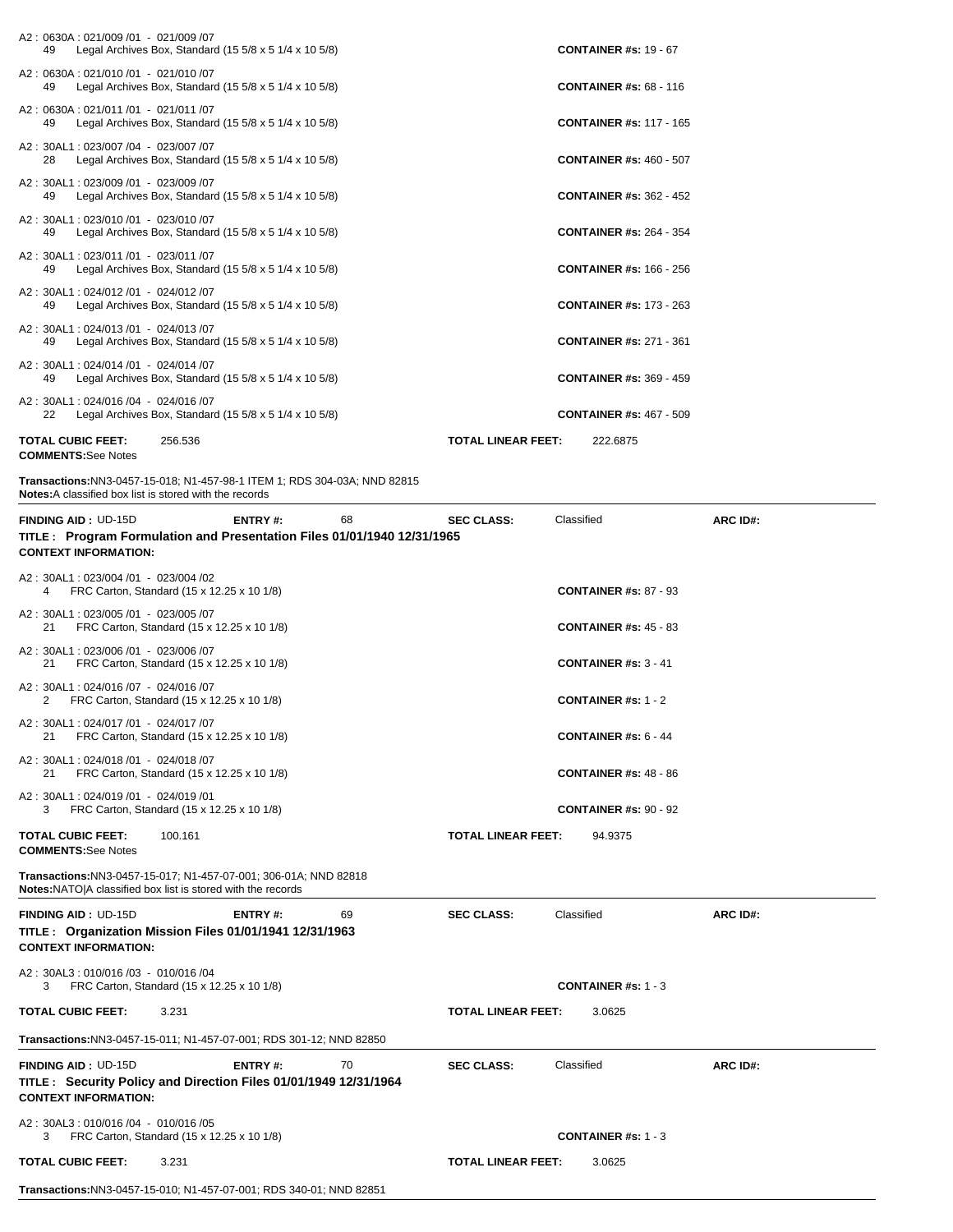| <b>FINDING AID: ZZ</b><br><b>CONTEXT INFORMATION:</b>                                                                             | <b>ENTRY#:</b><br>TITLE: Non-Record Materials Relating to Record Group 457; Selected Copies of Records in A1 Entry 9005  | 2  | <b>SEC CLASS:</b>         | Declassified in Full                                                                                                                                         | ARC ID#: 5952560 |
|-----------------------------------------------------------------------------------------------------------------------------------|--------------------------------------------------------------------------------------------------------------------------|----|---------------------------|--------------------------------------------------------------------------------------------------------------------------------------------------------------|------------------|
| A2: 00190: 036/035 /06 - 036/035 /06<br>4                                                                                         | Legal Archives Box, Standard $(15\ 5/8 \times 5\ 1/4 \times 10\ 5/8)$                                                    |    |                           | <b>CONTAINER #s: 150 - 153</b>                                                                                                                               |                  |
| <b>TOTAL CUBIC FEET:</b><br><b>COMMENTS:See A1 9005.</b>                                                                          | 2.016                                                                                                                    |    | <b>TOTAL LINEAR FEET:</b> | 1.75                                                                                                                                                         |                  |
| <b>FINDING AID: ZZ</b><br><b>CONTEXT INFORMATION:</b>                                                                             | ENTRY#:<br>TITLE: Non-Record Materials Relating to Record Group 457; Selected Copies of Records in A1 Entry 9011         | 3  | <b>SEC CLASS:</b>         | Declassified in Full                                                                                                                                         | ARC ID#: 5954605 |
| A2: 00190: 036/035 /07 - 036/035 /07<br>1                                                                                         | Legal Archives Box, Standard (15 $5/8 \times 5$ 1/4 $\times$ 10 $5/8$ )                                                  |    |                           | <b>CONTAINER #s: 1 - 1</b>                                                                                                                                   |                  |
| TOTAL CUBIC FEET:                                                                                                                 | 0.504<br><b>COMMENTS:</b> These records could not be found at the listed location as of 9/8/2011.                        |    | <b>TOTAL LINEAR FEET:</b> | 0.4375                                                                                                                                                       |                  |
| <b>FINDING AID: ZZ</b><br><b>CONTEXT INFORMATION:</b>                                                                             | ENTRY#:<br>TITLE: Non-Record Materials Relating to Record Group 457; Selected Copies of Records in A1 Entry 9020         | 4  | <b>SEC CLASS:</b>         | Declassified in Full                                                                                                                                         | ARC ID#: 5954641 |
| A2: 00190: 036/035 /07 - 036/035 /07<br>2                                                                                         | Legal Archives Box, Standard (15 $5/8 \times 5$ 1/4 $\times$ 10 $5/8$ )                                                  |    |                           | <b>CONTAINER #s: 1 - 2</b>                                                                                                                                   |                  |
| TOTAL CUBIC FEET:                                                                                                                 | 1.008                                                                                                                    |    | <b>TOTAL LINEAR FEET:</b> | 0.875                                                                                                                                                        |                  |
| <b>FINDING AID: ZZ</b><br><b>CONTEXT INFORMATION:</b>                                                                             | ENTRY#:                                                                                                                  | 5  | <b>SEC CLASS:</b>         | Declassified in Full<br>TITLE: Non-Record Materials Relating to Record Group 457; Selected Microfilm Copies of Records in A1 Entry 9000                      | ARC ID#: 5952548 |
| A2: 00190: 036/035 /07 - 036/035 /07<br>1                                                                                         | Microfilm Box, Multiple Reels (13 3/8 x 4 1/2 x 4 1/2)                                                                   |    |                           | <b>CONTAINER #s: 1 - 1</b>                                                                                                                                   |                  |
| TOTAL CUBIC FEET:<br><b>REPRODUCED IN MICROFORM?:Y</b>                                                                            | 0.157<br><b>COMMENTS:</b> 1 roll of 35mm reference negative microfilm. Contains volume 3 of A1 entry 9000.<br>Microform: |    | <b>TOTAL LINEAR FEET:</b> | 0.375                                                                                                                                                        |                  |
| <b>FINDING AID: ZZ</b><br><b>CONTEXT INFORMATION:</b>                                                                             | ENTRY#:                                                                                                                  | 6  | <b>SEC CLASS:</b>         | Declassified in Full<br>TITLE: Non-Record Materials Relating to Record Group 457; Selected Microfilm Copies of Records in A1 Entry 9002                      | ARC ID#: 5952556 |
| A2: 00190: 036/035 /07 - 036/035 /07<br>2                                                                                         | Microfilm Box, Multiple Reels (13 3/8 x 4 1/2 x 4 1/2)                                                                   |    |                           | CONTAINER #s: $1 - 2$                                                                                                                                        |                  |
| <b>TOTAL CUBIC FEET:</b> 0.314<br><b>COMMENTS:11 rolls of reference 35mm neg. microfilm.</b><br><b>REPRODUCED IN MICROFORM?:Y</b> | Microform:                                                                                                               |    | <b>TOTAL LINEAR FEET:</b> | 0.75                                                                                                                                                         |                  |
| <b>FINDING AID: ZZ</b><br><b>CONTEXT INFORMATION:</b>                                                                             | ENTRY#:                                                                                                                  | 7  | <b>SEC CLASS:</b>         | Declassified in Full<br>TITLE: Non-Record Materials Relating to Record Group 457; Selected Microfilm Copies of Records in A1 Entry 9005                      | ARC ID#: 5952560 |
| A2: 00190: 036/035 /01 - 036/035 /07<br>6                                                                                         | Microfilm Box, Multiple Reels (13 3/8 x 4 1/2 x 4 1/2)                                                                   |    |                           | <b>CONTAINER #s: 1 - 6</b>                                                                                                                                   |                  |
| A2: 00190: 037/001 /01 - 037/001 /01<br>1                                                                                         | Microfilm Box, Multiple Reels (13 3/8 x 4 1/2 x 4 1/2)                                                                   |    |                           | <b>CONTAINER #s: 7 - 7</b>                                                                                                                                   |                  |
| TOTAL CUBIC FEET:<br><b>REPRODUCED IN MICROFORM?:Y</b>                                                                            | 1.099<br><b>COMMENTS:</b> 11 rolls 35mm positive and 34 rolls 35mm negative microfilm.<br>Microform:                     |    | <b>TOTAL LINEAR FEET:</b> | 2.625                                                                                                                                                        |                  |
| <b>FINDING AID: ZZ</b><br><b>CONTEXT INFORMATION:</b>                                                                             | ENTRY#:                                                                                                                  | 8  | <b>SEC CLASS:</b>         | Declassified in Full<br>TITLE: Non-Record Materials Relating to Record Group 457; Selected Microfilm Copies of Records in A1 Entry 9006                      | ARC ID#:         |
| A2: 00190: 037/001 /01 - 037/001 /01<br>2                                                                                         | Microfilm Box, Multiple Reels (13 3/8 x 4 1/2 x 4 1/2)                                                                   |    |                           | <b>CONTAINER #s: 1 - 2</b>                                                                                                                                   |                  |
| <b>TOTAL CUBIC FEET:</b><br><b>COMMENTS:14 rolls of 35mm reference negative microfilm.</b><br><b>REPRODUCED IN MICROFORM?:Y</b>   | 0.314<br>Microform:                                                                                                      |    | <b>TOTAL LINEAR FEET:</b> | 0.75                                                                                                                                                         |                  |
| <b>FINDING AID: ZZ</b><br>Crimes, 1937-1980<br><b>CONTEXT INFORMATION:</b>                                                        | ENTRY#:                                                                                                                  | 10 | <b>SEC CLASS:</b>         | Declassified in Full<br>TITLE: Select Documents Released Under the Nazi War Crimes and Japanese Imperial Government Disclosure Acts Relating to Japanese War | ARC ID#: 635055  |

A2 : 00230 : 086/046 /05 - 086/046 /05 3 Legal Archives Box, Standard (15 5/8 x 5 1/4 x 10 5/8) **CONTAINER #s:** 1 - 3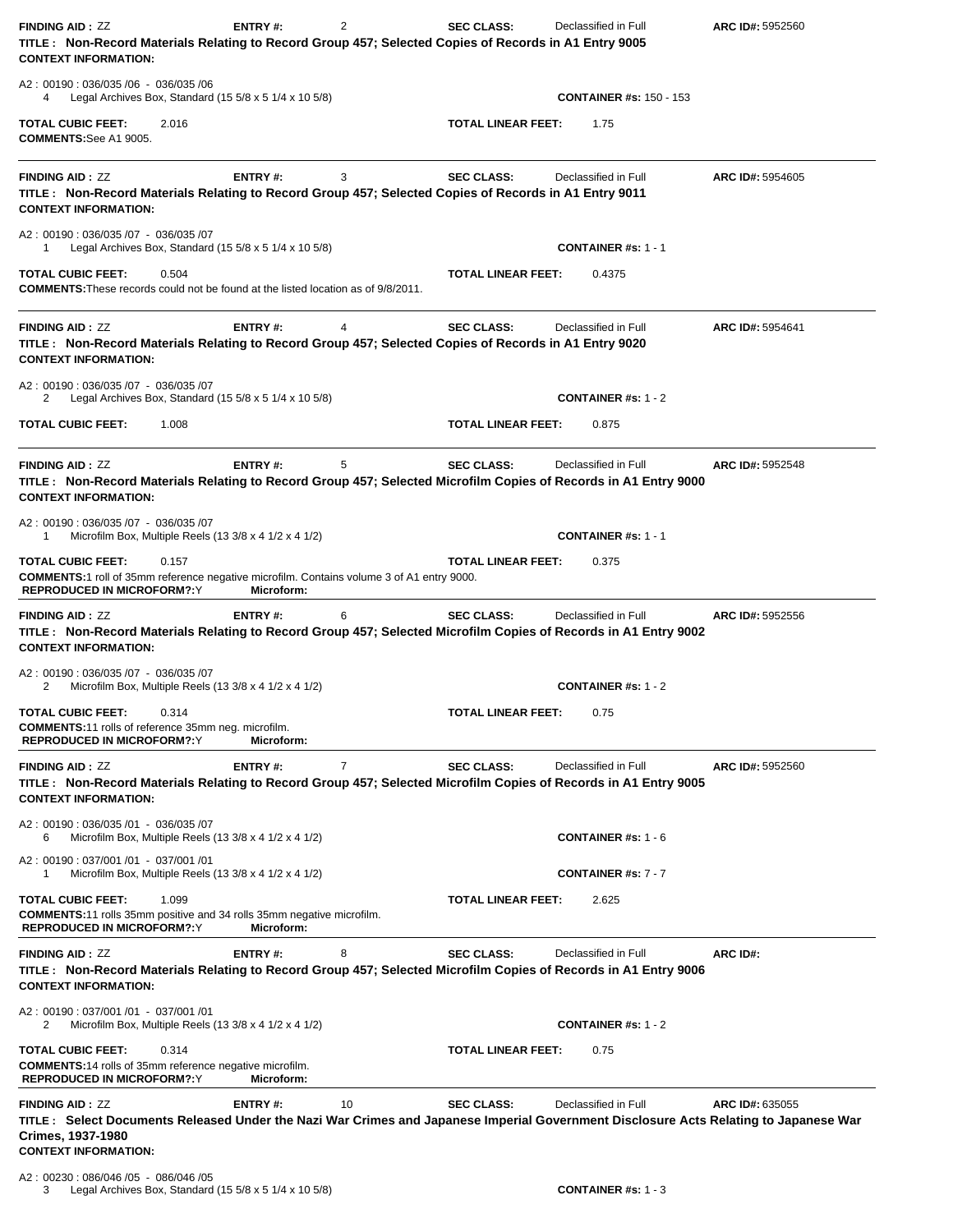## **Transactions:**NN3-457-05-001; NND 39554 **Notes:**This series constitutes the Reference Set. It is to be served to researchers. The Security Set which is not to be served to researchers is MLR Finding Aid A1 Entry Number 9036. **FINDING AID :** ZZ **ENTRY #:** 11 **SEC CLASS:** Declassified in Full **ARC ID#:** 636254 **TITLE : "Magic" Diplomatic Summaries, 28 Dec. 1945-04 Jan. 1946 CONTEXT INFORMATION:**  A2 : 00190 : 037/003 /04 - 037/003 /04 1 Legal Archives Box Narrow (15 5/8 x 2 5/8 x 10 5/8) **CONTAINER #s:** 19A - 19A **TOTAL CUBIC FEET:** 0.252 **TOTAL LINEAR FEET:** 0.21875 **Transactions:**NN3-457-04-001; NND 39638 **Notes:**This box constitutes the Reference Set for box 19 of the series "Magic" Diplomatic Summaries 1942-1946 which is MLR Finding Aid A1 Entry 9030. **FINDING AID :** UD-16D **ENTRY #:** 42 **SEC CLASS:** Classified **ARC ID#: TITLE : STINFO Collection (50381) 01/01/1941 12/31/1985 CONTEXT INFORMATION:**  A2 : 0630A : 022/005 /01 - 022/005 /07 21 FRC Carton, Standard (15 x 12.25 x 10 1/8) **CONTAINER #s:** 91 - 111 A2 : 0630A : 022/006 /01 - 022/006 /07 21 FRC Carton, Standard (15 x 12.25 x 10 1/8) **CONTAINER #s:** 112 - 132 A2 : 0630A : 022/007 /01 - 022/007 /07 21 FRC Carton, Standard (15 x 12.25 x 10 1/8) **CONTAINER #s:** 133 - 153 A2 : 0630A : 022/008 /01 - 022/008 /07 7 FRC Carton, Standard (15 x 12.25 x 10 1/8) **CONTAINER #s:** 154 - 160 A2 : 0630A : 022/010 /01 - 022/010 /07 21 FRC Carton, Standard (15 x 12.25 x 10 1/8) **CONTAINER #s:** 161 - 181 A2 : 0630A : 022/011 /01 - 022/011 /07 21 FRC Carton, Standard (15 x 12.25 x 10 1/8) **CONTAINER #s:** 182 - 202 A2 : 0630A : 022/012 /01 - 022/012 /07 21 FRC Carton, Standard (15 x 12.25 x 10 1/8) **CONTAINER #s:** 203 - 223 A2 : 0630A : 022/013 /01 - 022/013 /07 21 FRC Carton, Standard (15 x 12.25 x 10 1/8) **CONTAINER #s:** 224 - 244 A2 : 0630A : 022/014 /01 - 022/014 /07 2 Flat Storage Box 101 **CONTAINER #s:** 248 - 254 20 FRC Carton, Standard (15 x 12.25 x 10 1/8) **CONTAINER #s:** 245 - 266 A2 : 0630A : 022/015 /01 - 022/015 /02 4 FRC Carton, Standard (15 x 12.25 x 10 1/8) **CONTAINER #s:** 267 - 270 A2 : 0630A : 022/019 /01 - 022/019 /07 21 FRC Carton, Standard (15 x 12.25 x 10 1/8) **CONTAINER #s:** 271 - 291 A2 : 0630A : 022/020 /01 - 022/020 /03 9 FRC Carton, Standard (15 x 12.25 x 10 1/8) **CONTAINER #s:** 292 - 300 A2 : 30AL3 : 014/022 /00 - 014/022 /00 3 FRC Carton, Standard (15 x 12.25 x 10 1/8) **CONTAINER #s:** 1 - 3 A2 : 30AL3 : 015/001 /00 - 015/001 /00 3 FRC Carton, Standard (15 x 12.25 x 10 1/8) **CONTAINER #s:** 4 - 6 A2 : 30AL3 : 015/002 /00 - 015/002 /00 3 FRC Carton, Standard (15 x 12.25 x 10 1/8) **CONTAINER #s:** 7 - 9 A2 : 30AL3 : 015/003 /00 - 015/003 /00 3 FRC Carton, Standard (15 x 12.25 x 10 1/8) **CONTAINER #s:** 10 - 12 A2 : 30AL3 : 015/004 /00 - 015/004 /00 3 FRC Carton, Standard (15 x 12.25 x 10 1/8) **CONTAINER #s:** 13 - 15 A2 : 30AL3 : 015/005 /00 - 015/005 /00 3 FRC Carton, Standard (15 x 12.25 x 10 1/8) **CONTAINER #s:** 16 - 18 A2 : 30AL3 : 015/006 /00 - 015/006 /00 3 FRC Carton, Standard (15 x 12.25 x 10 1/8) **CONTAINER #s:** 19 - 21 A2 : 30AL3 : 015/007 /00 - 015/007 /00 3 FRC Carton, Standard (15 x 12.25 x 10 1/8) **CONTAINER #s:** 22 - 24 A2 : 30AL3 : 015/008 /00 - 015/008 /00 3 FRC Carton, Standard (15 x 12.25 x 10 1/8) **CONTAINER #s:** 25 - 27

**TOTAL CUBIC FEET:** 1.512 **TOTAL LINEAR FEET:** 1.3125

- A2 : 30AL3 : 015/009 /00 015/009 /00 3 FRC Carton, Standard (15 x 12.25 x 10 1/8) **CONTAINER #s:** 28 - 30
- A2 : 30AL3 : 016/014 /00 016/014 /00 3 FRC Carton, Standard (15 x 12.25 x 10 1/8) **CONTAINER #s:** 31 - 33
- A2 : 30AL3 : 016/015 /00 016/015 /00 3 FRC Carton, Standard (15 x 12.25 x 10 1/8) **CONTAINER #s:** 34 - 36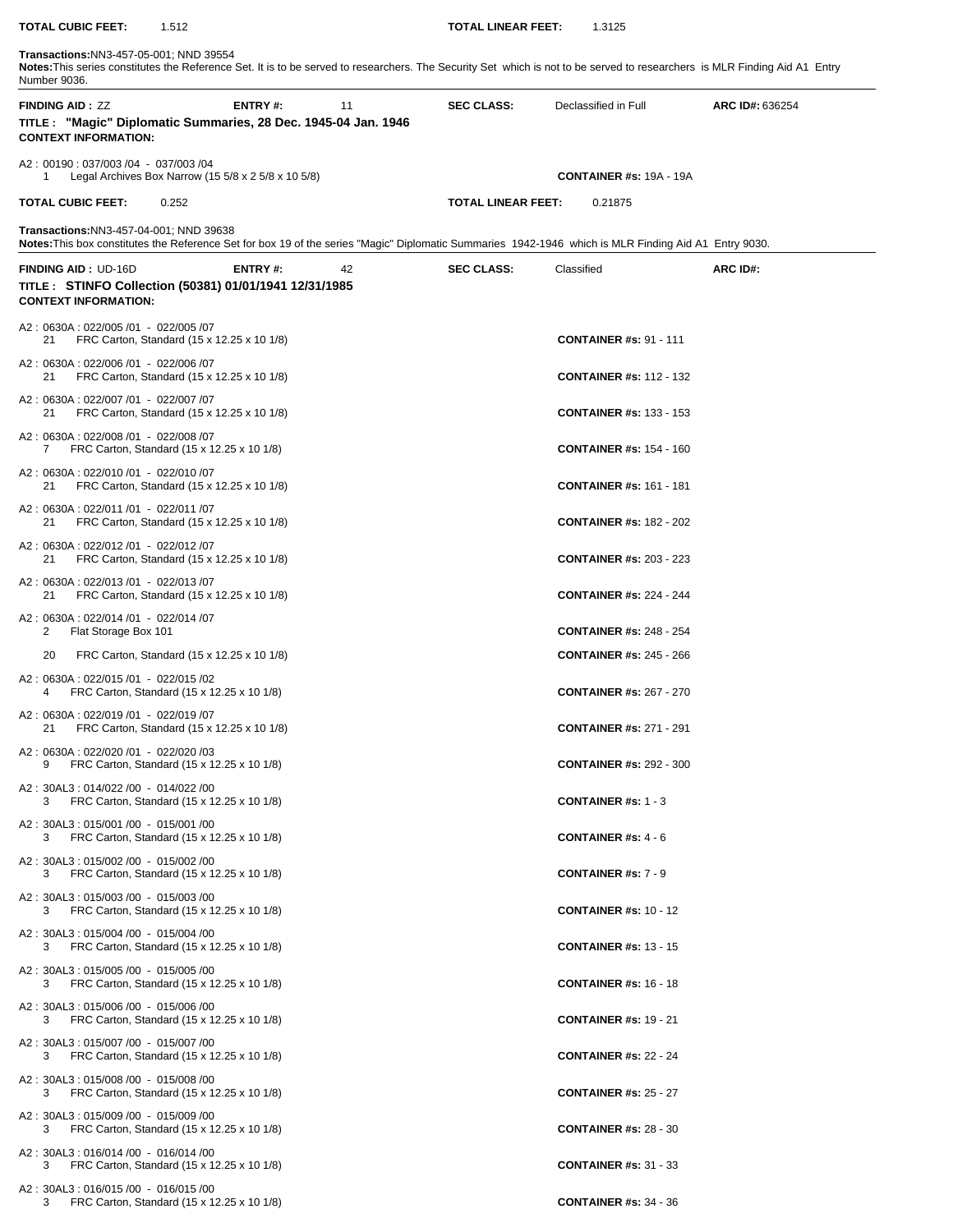| A2: 30AL3: 016/016 /00 - 016/016 /00                                                    |                                                 |
|-----------------------------------------------------------------------------------------|-------------------------------------------------|
| FRC Carton, Standard (15 x 12.25 x 10 1/8)<br>3                                         | <b>CONTAINER #s: 37 - 39</b>                    |
| A2: 30AL3: 016/017 /00 - 016/017 /00<br>2<br>FRC Carton, Standard (15 x 12.25 x 10 1/8) | <b>CONTAINER #s: 40 - 41</b>                    |
| A2: 30AL3: 016/018 /00 - 016/018 /00<br>FRC Carton, Standard (15 x 12.25 x 10 1/8)<br>3 | <b>CONTAINER #s: 42 - 44</b>                    |
| A2: 30AL3: 016/019 /00 - 016/019 /00<br>FRC Carton, Standard (15 x 12.25 x 10 1/8)<br>3 | <b>CONTAINER #s: 45 - 47</b>                    |
| A2: 30AL3: 016/020 /00 - 016/020 /00<br>FRC Carton, Standard (15 x 12.25 x 10 1/8)<br>3 | <b>CONTAINER #s: 48 - 50</b>                    |
| A2: 30AL3: 016/021 /00 - 016/021 /00<br>FRC Carton, Standard (15 x 12.25 x 10 1/8)<br>3 | <b>CONTAINER #s: 51 - 53</b>                    |
| A2: 30AL3: 016/022 /00 - 016/022 /00<br>FRC Carton, Standard (15 x 12.25 x 10 1/8)<br>3 | <b>CONTAINER #s: 54 - 56</b>                    |
| A2: 30AL3: 017/001 /00 - 017/001 /00<br>FRC Carton, Standard (15 x 12.25 x 10 1/8)<br>3 | <b>CONTAINER #s: 57 - 59</b>                    |
| A2: 30AL3: 017/002 /00 - 017/002 /00<br>FRC Carton, Standard (15 x 12.25 x 10 1/8)<br>1 | <b>CONTAINER #s: 60 - 60</b>                    |
| A2: 30AL3: 018/022 /00 - 018/022 /00<br>FRC Carton, Standard (15 x 12.25 x 10 1/8)<br>3 | <b>CONTAINER #s: 61 - 63</b>                    |
| A2: 30AL3: 019/001 /00 - 019/001 /00<br>FRC Carton, Standard (15 x 12.25 x 10 1/8)<br>3 | <b>CONTAINER #s: 64 - 66</b>                    |
| A2: 30AL3: 019/002 /00 - 019/002 /00<br>FRC Carton, Standard (15 x 12.25 x 10 1/8)<br>3 | <b>CONTAINER #s: 67 - 69</b>                    |
| A2: 30AL3: 019/003 /00 - 019/003 /00<br>FRC Carton, Standard (15 x 12.25 x 10 1/8)<br>3 | <b>CONTAINER #s: 70 - 72</b>                    |
| A2: 30AL3: 019/004 /00 - 019/004 /00<br>FRC Carton, Standard (15 x 12.25 x 10 1/8)<br>3 | <b>CONTAINER #s: 73 - 75</b>                    |
| A2: 30AL3: 019/005 /00 - 019/005 /00<br>FRC Carton, Standard (15 x 12.25 x 10 1/8)<br>3 | <b>CONTAINER #s: 76 - 78</b>                    |
| A2: 30AL3: 019/006 /00 - 019/006 /00<br>FRC Carton, Standard (15 x 12.25 x 10 1/8)<br>3 | <b>CONTAINER #s: 79 - 81</b>                    |
| A2: 30AL3: 019/007 /00 - 019/007 /00<br>FRC Carton, Standard (15 x 12.25 x 10 1/8)<br>3 | <b>CONTAINER #s: 82 - 84</b>                    |
| A2: 30AL3: 019/008 /00 - 019/008 /00<br>FRC Carton, Standard (15 x 12.25 x 10 1/8)<br>3 | <b>CONTAINER #s: 85 - 87</b>                    |
| A2: 30AL3: 019/009 /00 - 019/009 /00<br>FRC Carton, Standard (15 x 12.25 x 10 1/8)<br>3 | <b>CONTAINER #s: 88 - 90</b>                    |
| <b>TOTAL CUBIC FEET:</b><br>321.80399999999986<br><b>COMMENTS:</b> See notes.           | <b>TOTAL LINEAR FEET:</b><br>306.19083329999995 |

**Transactions:**LTI-0457-2016-0018; N1-457-07-001 / 354/01; DAL-0457-2015-0002-0035; NND 86253 **Notes:**Box list is stored with the recors in appropriately graded space. 

|    | <b>FINDING AID: UD-16D</b><br>TITLE : STINFO Collection (50383) 01/01/1916 12/31/1966<br><b>CONTEXT INFORMATION:</b> | ENTRY#: | 36 | <b>SEC CLASS:</b> | Classified                     | ARC ID#: |
|----|----------------------------------------------------------------------------------------------------------------------|---------|----|-------------------|--------------------------------|----------|
| 15 | A2: 0630A: 022/015 /02 - 022/015 /07<br>FRC Carton, Standard (15 x 12.25 x 10 1/8)                                   |         |    |                   | <b>CONTAINER #s: 325 - 339</b> |          |
| 1  | Flat Storage Box, Hinged (16 1/2 x 11 1/2 x 2 1/4)                                                                   |         |    |                   | <b>CONTAINER #s: 343 - 343</b> |          |
|    | Legal Archives Box, Standard $(155/8 \times 51/4 \times 105/8)$                                                      |         |    |                   | <b>CONTAINER #s: 340 - 340</b> |          |
| 2  | Custom Box O (16 x 11 x 2 1/4)                                                                                       |         |    |                   | <b>CONTAINER #s: 341 - 342</b> |          |
| 15 | A2: 30AL1: 034/014 /02 - 034/014 /07<br>FRC Carton, Standard (15 x 12.25 x 10 1/8)                                   |         |    |                   | <b>CONTAINER #s: 15 - 29</b>   |          |
| 13 | A2: 30AL1: 034/017 /03 - 034/017 /07<br>FRC Carton, Standard (15 x 12.25 x 10 1/8)                                   |         |    |                   | <b>CONTAINER #s: 90 - 102</b>  |          |
| 14 | A2: 30AL1: 034/018 /01 - 034/018 /05<br>FRC Carton, Standard (15 x 12.25 x 10 1/8)                                   |         |    |                   | <b>CONTAINER #s: 106 - 119</b> |          |
| 12 | A2: 30AL1: 034/020 /01 - 034/020 /04<br>FRC Carton, Standard (15 x 12.25 x 10 1/8)                                   |         |    |                   | <b>CONTAINER #s: 154 - 165</b> |          |
| 17 | A2: 30AL1: 034/021 /02 - 034/021 /07<br>FRC Carton, Standard (15 x 12.25 x 10 1/8)                                   |         |    |                   | <b>CONTAINER #s: 181 - 198</b> |          |
| 21 | A2: 30AL1: 034/022 /01 - 034/022 /07<br>FRC Carton, Standard (15 x 12.25 x 10 1/8)                                   |         |    |                   | <b>CONTAINER #s: 202 - 222</b> |          |
|    | A2: 30AL1: 034/018 /00 - 034/018 /00                                                                                 |         |    |                   |                                |          |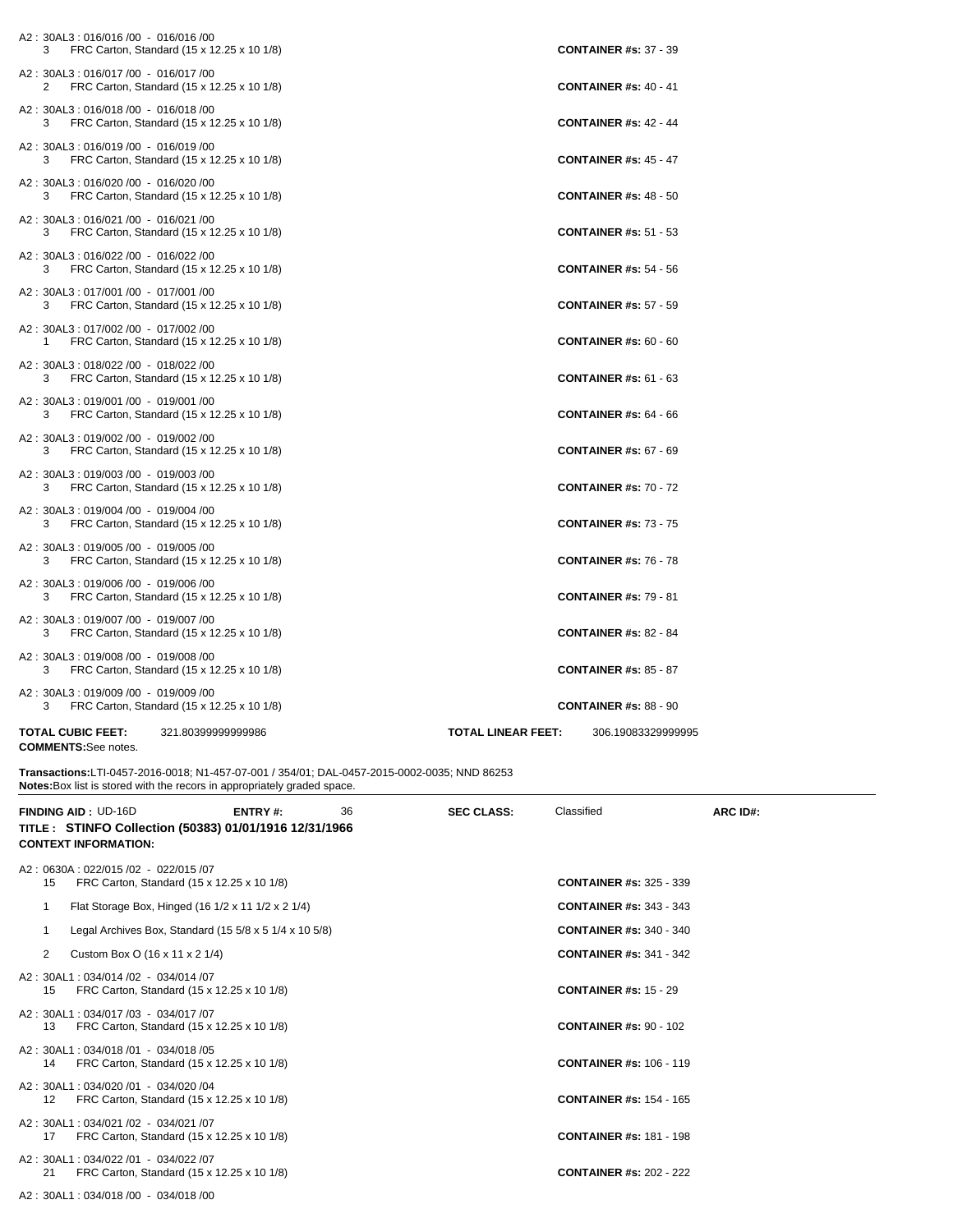| 3  | FRC Carton, Standard (15 x 12.25 x 10 1/8)                                         |                           | <b>CONTAINER #s: 103 - 105</b> |
|----|------------------------------------------------------------------------------------|---------------------------|--------------------------------|
| 3  | A2: 30AL1: 034/020 /00 - 034/020 /00<br>FRC Carton, Standard (15 x 12.25 x 10 1/8) |                           | <b>CONTAINER #s: 151 - 153</b> |
| 3  | A2: 30AL1: 034/022 /00 - 034/022 /00<br>FRC Carton, Standard (15 x 12.25 x 10 1/8) |                           | <b>CONTAINER #s: 199 - 201</b> |
| 9  | A2: 30AL1: 035/009 /05 - 035/009 /07<br>FRC Carton, Standard (15 x 12.25 x 10 1/8) |                           | <b>CONTAINER #s: 223 - 239</b> |
| 21 | A2: 30AL1: 035/010 /01 - 035/010 /07<br>FRC Carton, Standard (15 x 12.25 x 10 1/8) |                           | <b>CONTAINER #s: 241 - 281</b> |
| 21 | A2: 30AL1: 035/011 /01 - 035/011 /07<br>FRC Carton, Standard (15 x 12.25 x 10 1/8) |                           | <b>CONTAINER #s: 283 - 323</b> |
| 21 | A2: 30AL1: 036/012 /01 - 036/012 /07<br>FRC Carton, Standard (15 x 12.25 x 10 1/8) |                           | <b>CONTAINER #s: 284 - 324</b> |
| 21 | A2: 30AL1: 036/013 /01 - 036/013 /07<br>FRC Carton, Standard (15 x 12.25 x 10 1/8) |                           | <b>CONTAINER #s: 242 - 282</b> |
| 9  | A2: 30AL1: 036/014 /05 - 036/014 /07<br>FRC Carton, Standard (15 x 12.25 x 10 1/8) |                           | <b>CONTAINER #s: 224 - 240</b> |
|    | <b>TOTAL CUBIC FEET:</b><br>235.99499999999995<br><b>COMMENTS:</b> See notes.      | <b>TOTAL LINEAR FEET:</b> | 225.7708333                    |

**Transactions:**NND 85548; LTI-0457-2016-0017; N1-457-07-001 / 354/01; DAL-0457-2015-0002-0035

**Notes:**Some box types are approximate|Box list is classified and stored with the records in appropriately graded space.|An unclassified finding aid was received from the agency in August, 2018

| <b>FINDING AID: UD-16D</b><br>TITLE: Final Engineering Designs and Specifications 01/01/1948 12/31/1964<br><b>CONTEXT INFORMATION:</b>                                                     | <b>ENTRY#:</b> | 39 | <b>SEC CLASS:</b>         | Classified                              | ARC ID#: |
|--------------------------------------------------------------------------------------------------------------------------------------------------------------------------------------------|----------------|----|---------------------------|-----------------------------------------|----------|
| A2: 0630A: 022/020 /04 - 022/020 /07<br>FRC Carton, Standard (15 x 12.25 x 10 1/8)<br>11                                                                                                   |                |    |                           | <b>CONTAINER #s: 1 - 11</b>             |          |
| <b>TOTAL CUBIC FEET:</b><br>11.847<br><b>COMMENTS:see notes.</b>                                                                                                                           |                |    | <b>TOTAL LINEAR FEET:</b> | 11.2291667                              |          |
| <b>Transactions:</b> LTI-0457-2016-0019; N1-457-13-001 / 2; DAL-0457-2015-0001-0002; NND 86250<br>Notes: File list is stored with the records in appropriately graded space.               |                |    |                           |                                         |          |
| <b>FINDING AID: UD-17D</b>                                                                                                                                                                 | ENTRY#:        | 6  | <b>SEC CLASS:</b>         | Classified                              | ARC ID#: |
| TITLE : VENONA Encrypted Message Traffic (50495) 01/01/1938 12/31/1958<br><b>CONTEXT INFORMATION:</b>                                                                                      |                |    |                           |                                         |          |
| A2: 0630A: 902/012 /00 - 902/012 /00<br>FRC Carton, Standard (15 x 12.25 x 10 1/8)<br>1                                                                                                    |                |    |                           | <b>CONTAINER #s: 1 - 1</b>              |          |
| A2: 0630A: 902/013 /00 - 902/013 /00<br>FRC Carton, Standard (15 x 12.25 x 10 1/8)<br>3                                                                                                    |                |    |                           | <b>CONTAINER #s: 2 - 4</b>              |          |
| A2: 0630A: 902/014 /00 - 902/014 /00<br>FRC Carton, Standard (15 x 12.25 x 10 1/8)<br>1                                                                                                    |                |    |                           | <b>CONTAINER #s: 5 - 5</b>              |          |
| A2: 0630A: 902/015 /00 - 902/015 /00<br>FRC Carton, Standard (15 x 12.25 x 10 1/8)<br>3                                                                                                    |                |    |                           | <b>CONTAINER #s: <math>6 - 8</math></b> |          |
| A2: 0630A: 902/016 /00 - 902/016 /00<br>FRC Carton, Standard (15 x 12.25 x 10 1/8)<br>3                                                                                                    |                |    |                           | <b>CONTAINER #s: 9 - 11</b>             |          |
| A2: 0630A: 902/017 /00 - 902/017 /00<br>Digital Audio Tape, DAT (3 1/8 x 9/16 x 2 1/4)<br>1                                                                                                |                |    |                           | <b>CONTAINER #s: 20 - 20</b>            |          |
| Index Card Box, 3 x 5, Grey-White (12 1/2 x 5 1/2 x 3 1/2)<br>6                                                                                                                            |                |    |                           | <b>CONTAINER #s: 14 - 19</b>            |          |
| $\overline{2}$<br>Stereo Box, Full Lid, Tan (12 1/2 x 8 x 5 1/4)                                                                                                                           |                |    |                           | <b>CONTAINER #s: 12 - 13</b>            |          |
| <b>TOTAL CUBIC FEET:</b><br>13.291<br><b>COMMENTS:See notes.</b>                                                                                                                           |                |    | <b>TOTAL LINEAR FEET:</b> | 15.3594166                              |          |
| Transactions:LTI-0457-2016-0026; N1-457-98-001 / 1; DAL-0457-2015-0004-0001; NND 87451<br>Notes: The file list for this transfer is stored with the records in appropriately graded space. |                |    |                           |                                         |          |
| <b>FINDING AID: UD-17D</b><br>TITLE: Research Project Notes 01/01/1944 12/31/1991<br><b>CONTEXT INFORMATION:</b>                                                                           | ENTRY#:        | 11 | <b>SEC CLASS:</b>         | Classified                              | ARC ID#: |
| A2: 0630A: 902/018 /00 - 902/018 /00<br>FRC Carton, Standard (15 x 12.25 x 10 1/8)<br>1                                                                                                    |                |    |                           | <b>CONTAINER #s: 1 - 1</b>              |          |
| <b>TOTAL CUBIC FEET:</b><br>1.077<br><b>COMMENTS:See notes.</b>                                                                                                                            |                |    | <b>TOTAL LINEAR FEET:</b> | 1.0208333                               |          |
| Transactions:LTI-0457-2017-0004; N1-457-06-002 / 150/04/A; DAL-0457-2008-0310-0003<br>Notes: File list is classified and stored with the records in appropriately graded space.            |                |    |                           |                                         |          |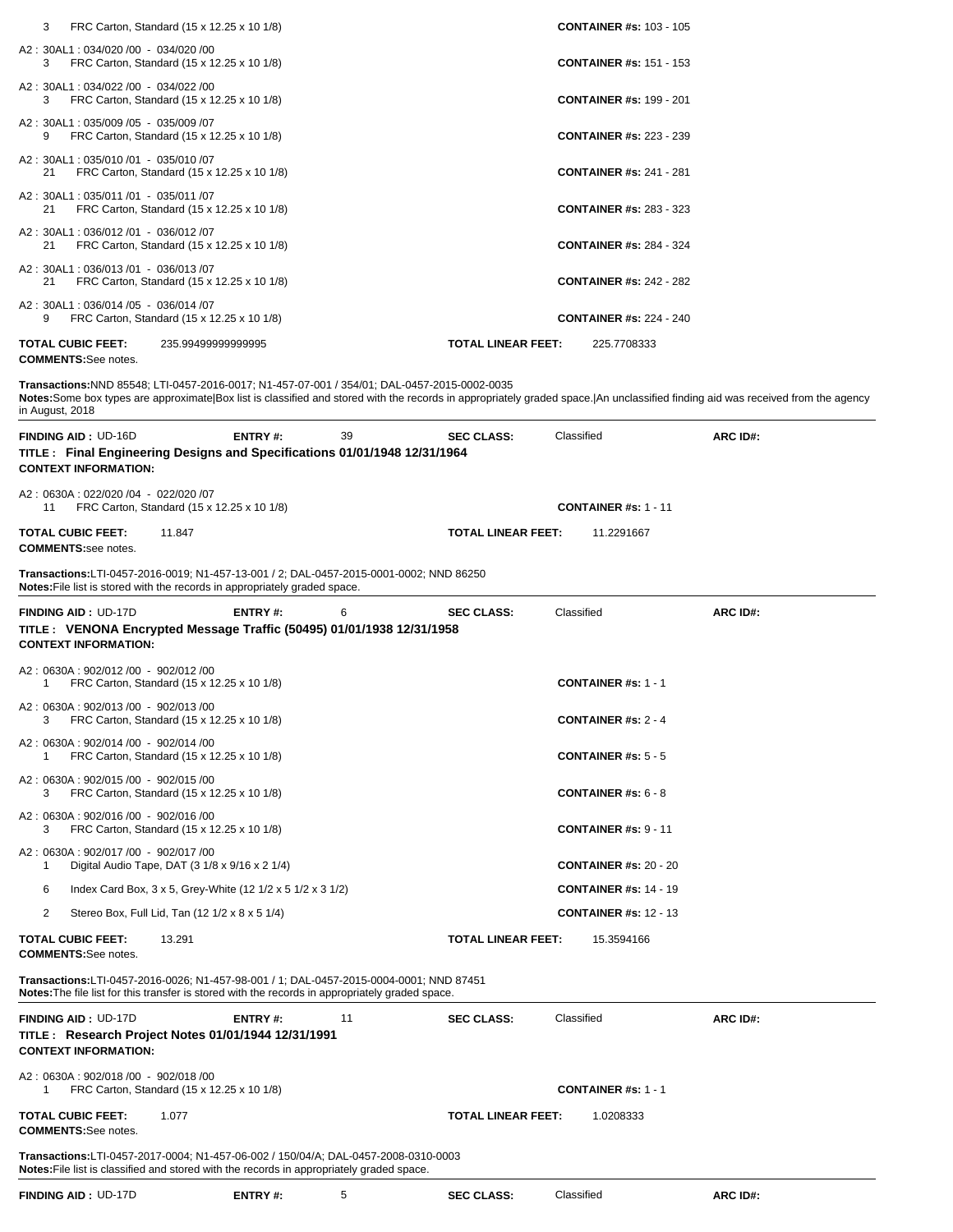| TITLE : Research Project Case Files 01/01/1945 12/31/1966<br><b>CONTEXT INFORMATION:</b>                                                                                                 |                           |                              |          |
|------------------------------------------------------------------------------------------------------------------------------------------------------------------------------------------|---------------------------|------------------------------|----------|
| A2: 0630A: 902/018 /00 - 902/018 /00<br>FRC Carton, Standard (15 x 12.25 x 10 1/8)<br>2                                                                                                  |                           | <b>CONTAINER #s: 1 - 2</b>   |          |
| <b>TOTAL CUBIC FEET:</b><br>2.154<br><b>COMMENTS:See notes</b>                                                                                                                           | <b>TOTAL LINEAR FEET:</b> | 2.0416667                    |          |
| Transactions:LTI-0457-2017-0002; N1-457-06-002 / 150/01; DAL-0457-2008-0310-0001; NND 87450<br>Notes: File list is classified and stored with the records in appropriately graded space. |                           |                              |          |
| ENTRY#:<br>10<br><b>FINDING AID: UD-17D</b><br>TITLE: Special Projects, Target and/or Crisis Records 01/01/1945 12/23/1968<br><b>CONTEXT INFORMATION:</b>                                | <b>SEC CLASS:</b>         | Classified                   | ARC ID#: |
| A2: 0630A: 902/019 /00 - 902/019 /00<br>FRC Carton, Standard (15 x 12.25 x 10 1/8)<br>3                                                                                                  |                           | <b>CONTAINER #s: 1 - 3</b>   |          |
| <b>TOTAL CUBIC FEET:</b><br>3.231<br><b>COMMENTS:</b> See notes.                                                                                                                         | <b>TOTAL LINEAR FEET:</b> | 3.0625                       |          |
| Transactions:LTI-0457-2017-0005; N1-457-07-001/301/21/A; DAL-0457-2015-0002-0011<br>Notes: File list is stored with the records in appropriately graded space.                           |                           |                              |          |
| <b>FINDING AID: UD-17D</b><br>ENTRY#:<br>$\mathbf{1}$<br>TITLE : Special Projects, Target and/or Crisis Records (JFK) 01/01/1945 12/31/1998<br><b>CONTEXT INFORMATION:</b>               | <b>SEC CLASS:</b>         | Classified                   | ARC ID#: |
| A2: 0630A: 902/020 /00 - 902/020 /00<br>FRC Carton, Standard (15 x 12.25 x 10 1/8)<br>3                                                                                                  |                           | <b>CONTAINER #s: 1 - 3</b>   |          |
| <b>TOTAL CUBIC FEET:</b><br>3.231<br><b>COMMENTS:See notes</b>                                                                                                                           | <b>TOTAL LINEAR FEET:</b> | 3.0625                       |          |
| Transactions:NN3-457-17-001; PL-102-526<br>Notes: Boxes formerly numbered 4 - 6  File list is stored with LTI-0457-2017-0005 in appropriately graded space                               |                           |                              |          |
| <b>FINDING AID: UD-17D</b><br><b>ENTRY#:</b><br>15<br>TITLE: VENONA Translations (50425) 01/01/1939 12/31/1980<br><b>CONTEXT INFORMATION:</b>                                            | <b>SEC CLASS:</b>         | Classified                   | ARC ID#: |
| A2: 0630A: 903/005 /05 - 903/005 /07<br>Legal Archives Box, Standard (15 $5/8 \times 5$ 1/4 $\times$ 10 $5/8$ )<br>-1                                                                    |                           | <b>CONTAINER #s: 9 - 9</b>   |          |
| 8<br>FRC Carton, Standard (15 x 12.25 x 10 1/8)                                                                                                                                          |                           | <b>CONTAINER #s: 1 - 8</b>   |          |
| <b>TOTAL CUBIC FEET:</b><br>9.12<br><b>COMMENTS:</b> See notes.                                                                                                                          | <b>TOTAL LINEAR FEET:</b> | 8.6041667                    |          |
| Transactions:LTI-0457-2016-0027; N1-457-98-001 / 3; DAL-0457-2015-0004-0003<br><b>Notes:</b> File list is classified and stored with the records in appropriately graded space.          |                           |                              |          |
| <b>FINDING AID: UD-17D</b><br><b>ENTRY#:</b><br>16<br>TITLE : VENONA Files (50426) 01/01/1935 12/31/1979<br><b>CONTEXT INFORMATION:</b>                                                  | <b>SEC CLASS:</b>         | Classified                   | ARC ID#: |
| A2: 0630A: 903/005 /07 - 903/005 /07<br>Legal Archives Box, Standard $(15\ 5/8 \times 5\ 1/4 \times 10\ 5/8)$<br>1                                                                       |                           | <b>CONTAINER #s: 28 - 28</b> |          |
| A2: 0630A: 903/006 /01 - 903/006 /07<br>FRC Carton, Standard (15 x 12.25 x 10 1/8)<br>21                                                                                                 |                           | <b>CONTAINER #s: 4 - 24</b>  |          |
| A2: 0630A: 903/007 /03 - 903/007 /03<br>FRC Carton, Standard (15 x 12.25 x 10 1/8)<br>3                                                                                                  |                           | <b>CONTAINER #s: 25 - 27</b> |          |
| A2: 0630A: 903/006 /00 - 903/006 /00<br>FRC Carton, Standard (15 x 12.25 x 10 1/8)<br>3                                                                                                  |                           | <b>CONTAINER #s: 1 - 3</b>   |          |
| TOTAL CUBIC FEET:<br>29.583000000000006<br><b>COMMENTS:</b> See notes.                                                                                                                   | <b>TOTAL LINEAR FEET:</b> | 28                           |          |
| Transactions:LTI-0457-2016-0025; N1-457-98-001 / 4; DAL-0457-2015-0004-0004<br><b>Notes:</b> File list is classified and stored with the records in appropriately graded space.          |                           |                              |          |
| <b>FINDING AID: UD-17D</b><br>ENTRY#:<br>8<br>TITLE : VENONA Encrypted Message Traffic (50423) 01/01/1937 12/31/1968<br><b>CONTEXT INFORMATION:</b>                                      | <b>SEC CLASS:</b>         | Classified                   | ARC ID#: |
| A2: 0630A: 903/007 /04 - 903/007 /07<br>FRC Carton, Standard (15 x 12.25 x 10 1/8)<br>12                                                                                                 |                           | <b>CONTAINER #s: 1 - 12</b>  |          |
| A2: 0630A: 903/008 /01 - 903/008 /07<br>21<br>FRC Carton, Standard (15 x 12.25 x 10 1/8)                                                                                                 |                           | <b>CONTAINER #s: 16 - 36</b> |          |
| A2: 0630A: 903/009 /01 - 903/009 /04<br>11<br>FRC Carton, Standard (15 x 12.25 x 10 1/8)                                                                                                 |                           | <b>CONTAINER #s: 40 - 50</b> |          |
| Legal Archives Box Narrow (15 5/8 x 2 5/8 x 10 5/8)<br>$\mathbf{1}$                                                                                                                      |                           | <b>CONTAINER #s: 51 - 51</b> |          |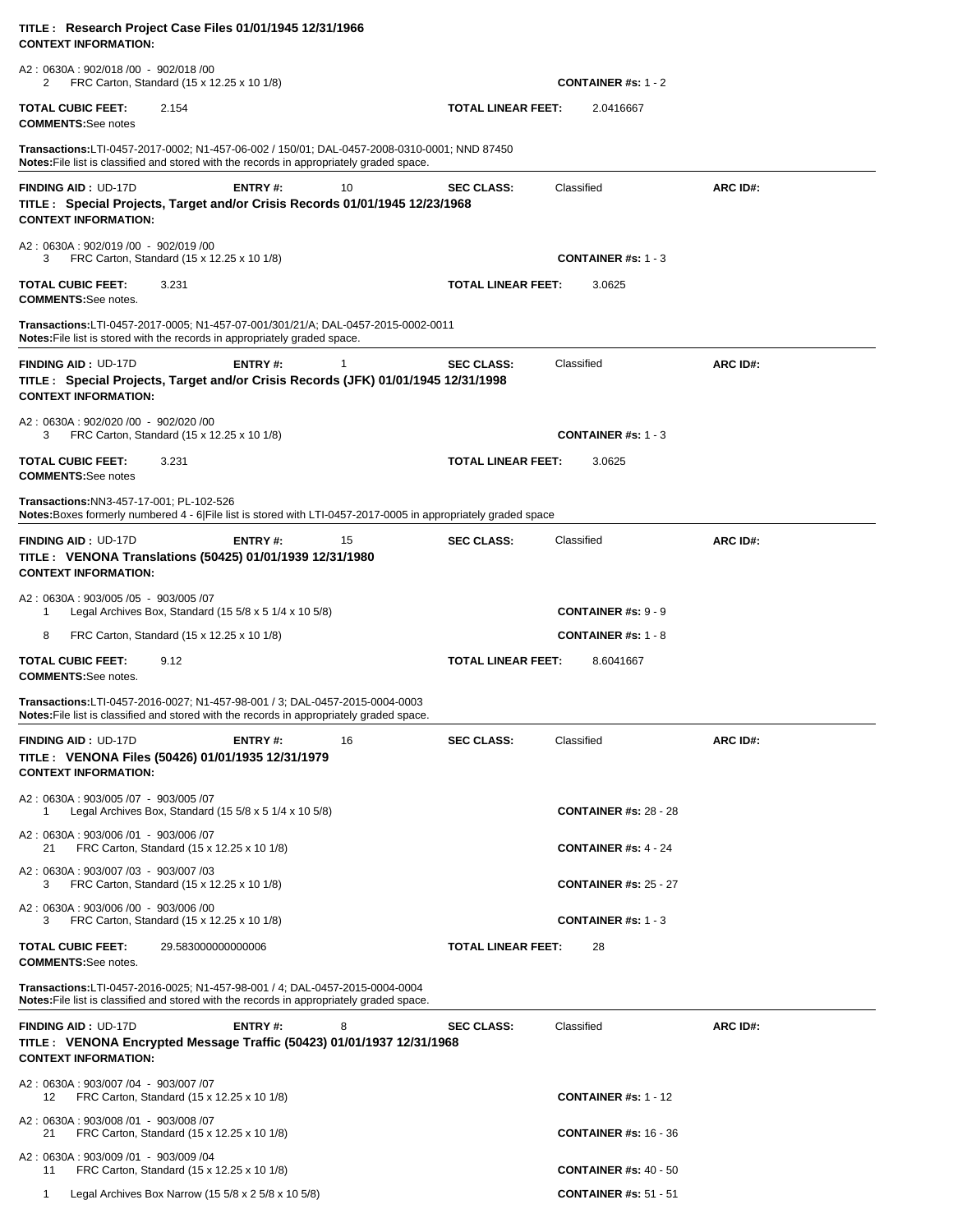| A2: 0630A: 903/008 /00 - 903/008 /00<br>FRC Carton, Standard (15 x 12.25 x 10 1/8)<br>3                                                                                                     |                           | <b>CONTAINER #s: 13 - 15</b>             |          |
|---------------------------------------------------------------------------------------------------------------------------------------------------------------------------------------------|---------------------------|------------------------------------------|----------|
| A2: 0630A: 903/009 /00 - 903/009 /00<br>FRC Carton, Standard (15 x 12.25 x 10 1/8)<br>3                                                                                                     |                           | <b>CONTAINER #s: 37 - 39</b>             |          |
| A2: 0630A: 903/010 /00 - 903/010 /00<br>FRC Carton, Standard (15 x 12.25 x 10 1/8)<br>1                                                                                                     |                           | <b>CONTAINER #s: 52 - 52</b>             |          |
| <b>TOTAL CUBIC FEET:</b><br>55.179<br><b>COMMENTS:</b> See notes.                                                                                                                           | <b>TOTAL LINEAR FEET:</b> | 52.28125                                 |          |
| <b>Transactions:</b> LTI-0457-2016-0024; N1-457-98-001 / 1; DAL-0457-2015-0004-0001; NND 87453<br>Notes: File list is classified and stored with the records in appropriately graded space. |                           |                                          |          |
| <b>FINDING AID: UD-17D</b><br>ENTRY#:<br>4<br>TITLE : STINFO Collection (50316) 01/01/1991 12/31/1991<br><b>CONTEXT INFORMATION:</b>                                                        | <b>SEC CLASS:</b>         | Classified                               | ARC ID#: |
| A2: 0630A: 903/009 /04 - 903/009 /04<br>Legal Archives Box, Standard $(15\ 5/8 \times 5\ 1/4 \times 10\ 5/8)$<br>1                                                                          |                           | <b>CONTAINER #s: 33 - 33</b>             |          |
| A2: 0630A: 903/011 /05 - 903/011 /07<br>FRC Carton, Standard (15 x 12.25 x 10 1/8)<br>$7^{\circ}$                                                                                           |                           | <b>CONTAINER #s: 1 - 7</b>               |          |
| A2: 0630A: 903/012 /01 - 903/012 /07<br>FRC Carton, Standard (15 x 12.25 x 10 1/8)<br>21                                                                                                    |                           | <b>CONTAINER #s: 11 - 31</b>             |          |
| A2: 0630A: 903/012 /00 - 903/012 /00<br>FRC Carton, Standard (15 x 12.25 x 10 1/8)<br>3                                                                                                     |                           | <b>CONTAINER #s: 8 - 10</b>              |          |
| A2: 0630A: 903/013 /00 - 903/013 /00<br>FRC Carton, Standard (15 x 12.25 x 10 1/8)<br>1                                                                                                     |                           | <b>CONTAINER #s: 32 - 32</b>             |          |
| <b>TOTAL CUBIC FEET:</b><br>34.967999999999996<br><b>COMMENTS:</b> See notes                                                                                                                | <b>TOTAL LINEAR FEET:</b> | 33.1041666                               |          |
| Transactions:LTI-0457-2017-0007; N1-457-07-001 / 354/01; DAL-0457-2015-0002-0035; NND 87449<br>Notes: File list is classified and stored with the records in appropriately graded space.    |                           |                                          |          |
| <b>ENTRY#:</b><br><b>FINDING AID: UD-17D</b><br>14<br>TITLE: VENONA Worksheets and Related Records (50428) 01/01/1938 01/01/1980<br><b>CONTEXT INFORMATION:</b>                             | <b>SEC CLASS:</b>         | Classified                               | ARC ID#: |
| A2: 0630A: 903/009 /04 - 903/009 /04<br>Legal Archives Box, Standard $(15\,5/8 \times 5\,1/4 \times 10\,5/8)$<br>1                                                                          |                           | <b>CONTAINER #s: 68 - 68</b>             |          |
| A2: 0630A: 903/010 /01 - 903/010 /07<br>FRC Carton, Standard (15 x 12.25 x 10 1/8)<br>21                                                                                                    |                           | <b>CONTAINER #s: <math>3 - 28</math></b> |          |
| A2: 0630A: 903/011 /01 - 903/011 /05<br>FRC Carton, Standard (15 x 12.25 x 10 1/8)<br>14                                                                                                    |                           | <b>CONTAINER #s: 42 - 67</b>             |          |
| A2: 0630A: 903/031 /07 - 903/031 /07<br>2<br>Flat Storage Box, No Hinge (17 1/4 X 11 1/2 X 3 1/2)                                                                                           |                           | <b>CONTAINER #s: 7 - 20</b>              |          |
| Flat Storage Box (31 1/2 x 23 1/2 x 3)<br>1                                                                                                                                                 |                           | <b>CONTAINER #s: 69 - 69</b>             |          |
| A2: 0630A: 903/032 /01 - 903/032 /04<br>Flat Storage Box, No Hinge (17 1/4 X 11 1/2 X 3 1/2)<br>14                                                                                          |                           | <b>CONTAINER #s: 30 - 62</b>             |          |
| 6<br>Flat Storage Box, Metal Edge Stays (20 1/4 x 16 3/4 x 3 1/2)                                                                                                                           |                           | <b>CONTAINER #s: 39 - 51</b>             |          |
| A2: 0630A: 903/010 /00 - 903/010 /00<br>2<br>FRC Carton, Standard (15 x 12.25 x 10 1/8)                                                                                                     |                           | <b>CONTAINER #s: 1 - 2</b>               |          |
| A2: 0630A: 903/011 /00 - 903/011 /00<br>3<br>FRC Carton, Standard (15 x 12.25 x 10 1/8)                                                                                                     |                           | <b>CONTAINER #s: 29 - 41</b>             |          |
| A2: 0630A: 903/032 /00 - 903/032 /00<br>Flat Storage Box, Metal Edge Stays (20 1/4 x 16 3/4 x 3 1/2)<br>2                                                                                   |                           | <b>CONTAINER #s: 45 - 46</b>             |          |
| 3<br>Flat Storage Box, No Hinge (17 1/4 X 11 1/2 X 3 1/2)                                                                                                                                   |                           | <b>CONTAINER #s: <math>4 - 6</math></b>  |          |
| <b>TOTAL CUBIC FEET:</b><br>58.003<br><b>COMMENTS:</b> See notes.                                                                                                                           | <b>TOTAL LINEAR FEET:</b> | 72.60416679999999                        |          |
| Transactions:LTI-0457-2016-0028; N1-457-98-001 / 2; DAL-0457-2015-0004-0002<br>Notes: File list is stored with the records in appropriately graded space.                                   |                           |                                          |          |
| <b>FINDING AID: UD-17D</b><br>ENTRY#:<br>9<br>TITLE: SIGINT Policy and Program Files 01/01/1941 12/31/1970<br><b>CONTEXT INFORMATION:</b>                                                   | <b>SEC CLASS:</b>         | Classified                               | ARC ID#: |
| A2: 0630A: 903/013 /01 - 903/013 /07<br>FRC Carton, Standard (15 x 12.25 x 10 1/8)<br>21                                                                                                    |                           | <b>CONTAINER #s: 3 - 23</b>              |          |
| A2: 0630A: 903/014 /01 - 903/014 /02<br>FRC Carton, Standard (15 x 12.25 x 10 1/8)<br>5                                                                                                     |                           | <b>CONTAINER #s: 27 - 31</b>             |          |
| A2: 0630A: 903/013 /00 - 903/013 /00<br>FRC Carton, Standard (15 x 12.25 x 10 1/8)<br>2                                                                                                     |                           | <b>CONTAINER #s: 1 - 2</b>               |          |
|                                                                                                                                                                                             |                           |                                          |          |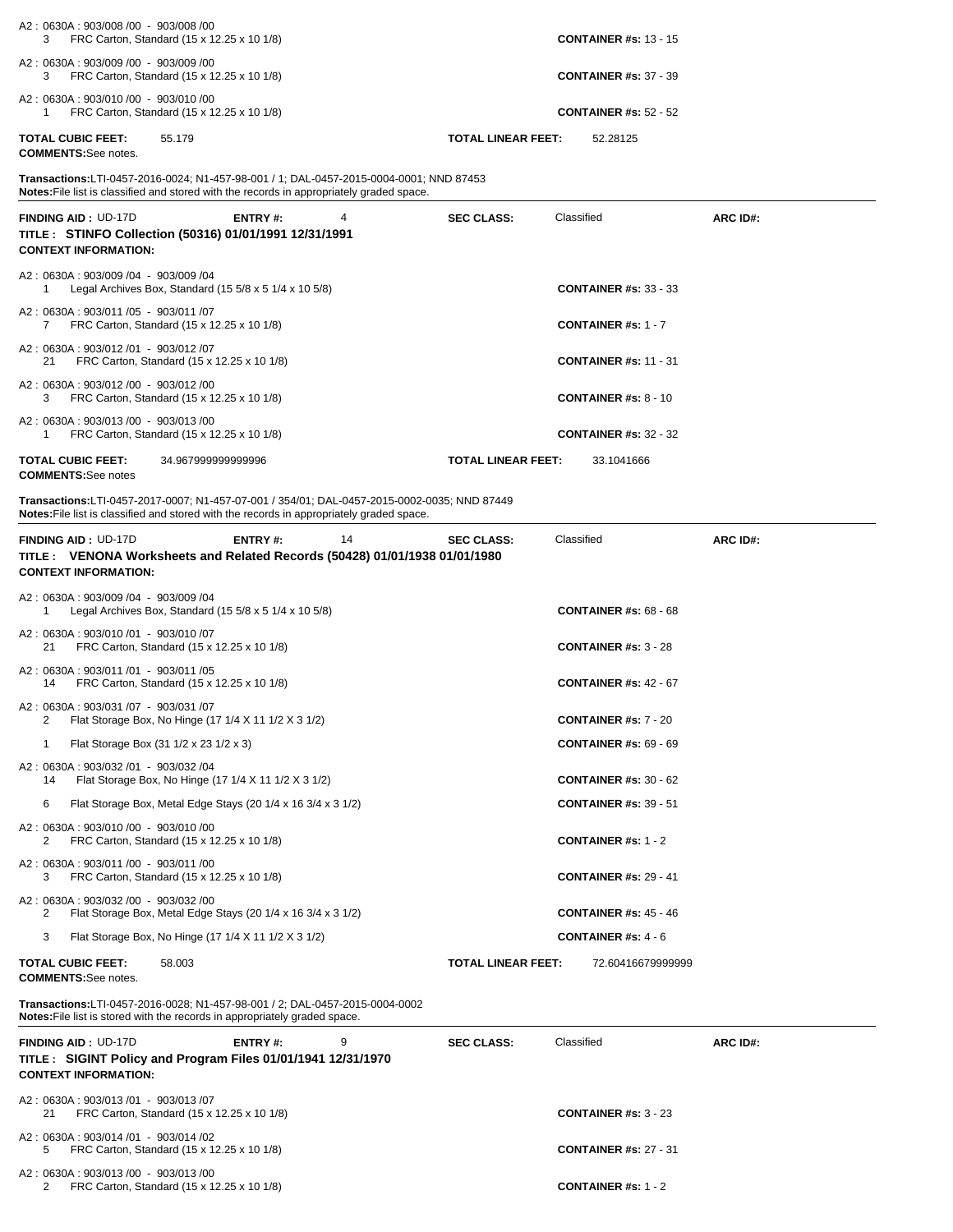| A2: 0630A: 903/014 /00 - 903/014 /00<br>FRC Carton, Standard (15 x 12.25 x 10 1/8)<br>3                                                                                             |                           | <b>CONTAINER #s: 24 - 26</b>             |          |
|-------------------------------------------------------------------------------------------------------------------------------------------------------------------------------------|---------------------------|------------------------------------------|----------|
| <b>TOTAL CUBIC FEET:</b><br>33.387<br><b>COMMENTS:</b> See notes.                                                                                                                   | <b>TOTAL LINEAR FEET:</b> | 31.6458334                               |          |
| Transactions:LTI-0457-2017-0006; N1-457-08-001 / 6; DAL-0457-2015-0003-0004<br>Notes: File list is classified and stored with the records in appropriately graded space.            |                           |                                          |          |
| <b>FINDING AID: UD-17D</b><br><b>ENTRY#:</b><br>2<br>TITLE: VENONA Files (50438) 01/01/1941 12/31/1980<br><b>CONTEXT INFORMATION:</b>                                               | <b>SEC CLASS:</b>         | Classified                               | ARC ID#: |
| A2: 0630A: 903/014 /02 - 903/014 /06<br>FRC Carton, Standard (15 x 12.25 x 10 1/8)<br>12                                                                                            |                           | <b>CONTAINER #s: 1 - 34</b>              |          |
| A2: 0630A: 903/032 /02 - 903/032 /07<br>22<br>Flat Storage Box, No Hinge (17 1/4 X 11 1/2 X 3 1/2)                                                                                  |                           | <b>CONTAINER #s: 11 - 32</b>             |          |
| <b>TOTAL CUBIC FEET:</b><br>21.768<br><b>COMMENTS:</b> See notes                                                                                                                    | <b>TOTAL LINEAR FEET:</b> | 33.3333333                               |          |
| Transactions:LTI-0457-2017-0009; N1-457-98-001 / 4; DAL-0457-2015-0004-0004; NND 87447<br>Notes: File list is classified and stored with the records in appropriately graded space. |                           |                                          |          |
| <b>FINDING AID: UD-17D</b><br><b>ENTRY#:</b><br>3<br>TITLE: VENONA Files (46530) 01/01/1936 12/31/1980<br><b>CONTEXT INFORMATION:</b>                                               | <b>SEC CLASS:</b>         | Classified                               | ARC ID#: |
| A2: 0630A: 903/014 /07 - 903/014 /07<br>Flat Storage Box, Metal Edge Stays (20 1/4 x 16 3/4 x 3 1/2)<br>2                                                                           |                           | <b>CONTAINER #s: 1 - 2</b>               |          |
| A2: 0630A: 903/015 /01 - 903/015 /07<br>Flat Storage Box, Metal Edge Stays (20 1/4 x 16 3/4 x 3 1/2)<br>14                                                                          |                           | <b>CONTAINER #s: <math>5 - 18</math></b> |          |
| A2: 0630A: 903/017 /01 - 903/017 /04<br>Flat Storage Box, Metal Edge Stays (20 1/4 x 16 3/4 x 3 1/2)<br>7                                                                           |                           | <b>CONTAINER #s: 21 - 27</b>             |          |
| A2: 0630A: 903/015 /00 - 903/015 /00<br>Flat Storage Box, Metal Edge Stays (20 1/4 x 16 3/4 x 3 1/2)<br>2                                                                           |                           | <b>CONTAINER</b> #s: $3 - 4$             |          |
| A2: 0630A: 903/017 /00 - 903/017 /00<br>Flat Storage Box, Metal Edge Stays (20 1/4 x 16 3/4 x 3 1/2)<br>2                                                                           |                           | <b>CONTAINER #s: 19 - 20</b>             |          |
| <b>TOTAL CUBIC FEET:</b><br>18.549<br><b>COMMENTS:See notes</b>                                                                                                                     | <b>TOTAL LINEAR FEET:</b> | 37.6875001                               |          |
| Transactions:LTI-0457-2017-0008; N1-457-98-001 / 4; DAL-0457-2015-0004-0004; NND 87448<br>Notes: File list is classified and stored with the records in appropriately graded space. |                           |                                          |          |
| <b>FINDING AID: UD-17D</b><br>12<br>ENTRY#:<br>TITLE : STINFO Collection (44643) 01/01/1944 12/31/1991                                                                              | <b>SEC CLASS:</b>         | Classified                               | ARC ID#: |
| <b>CONTEXT INFORMATION:</b>                                                                                                                                                         |                           |                                          |          |
| A2: 0630A: 903/015 /01 - 903/015 /07<br>Index Card Box, 6x4 inch (12 3/8 x 6 1/2 x 4 1/2)<br>28                                                                                     |                           | <b>CONTAINER #s: 5 - 5A</b>              |          |
| A2: 0630A: 903/017 /01 - 903/017 /05<br>Index Card Box, 6x4 inch (12 3/8 x 6 1/2 x 4 1/2)<br>18                                                                                     |                           | <b>CONTAINER #s: 10A - 27A</b>           |          |
| A2: 0630A: 903/015 /00 - 903/015 /00<br>Index Card Box, 6x4 inch (12 3/8 x 6 1/2 x 4 1/2)<br>4                                                                                      |                           | CONTAINER #s: $1 - 4$                    |          |
| A2: 0630A: 903/017 /00 - 903/017 /00<br>4<br>Index Card Box, 6x4 inch (12 3/8 x 6 1/2 x 4 1/2)                                                                                      |                           | <b>CONTAINER #s: 6A - 9A</b>             |          |
| TOTAL CUBIC FEET:<br>11.286000000000001<br><b>COMMENTS:</b> See notes.                                                                                                              | <b>TOTAL LINEAR FEET:</b> | 29.2500001                               |          |
| Transactions:LTI-0457-2017-0003; N1-457-07-001 / 354/01; DAL-0457-2015-0002-0035                                                                                                    |                           |                                          |          |
| <b>FINDING AID: UD-17D</b><br>13<br>ENTRY#:<br>TITLE : Executive Files 01/01/1953 12/31/1965<br><b>CONTEXT INFORMATION:</b>                                                         | <b>SEC CLASS:</b>         | Classified                               | ARC ID#: |
| A2: 0630A: 903/016 /01 - 903/016 /05<br>FRC Carton, Standard (15 x 12.25 x 10 1/8)<br>13                                                                                            |                           | <b>CONTAINER #s: 4 - 16</b>              |          |
| A2: 0630A: 903/016 /00 - 903/016 /00<br>FRC Carton, Standard (15 x 12.25 x 10 1/8)<br>3                                                                                             |                           | <b>CONTAINER #s: 1 - 3</b>               |          |
| <b>TOTAL CUBIC FEET:</b><br>17.232<br><b>COMMENTS:</b> See notes.                                                                                                                   | <b>TOTAL LINEAR FEET:</b> | 16.3333333                               |          |
| Transactions:LTI-0457-2017-0001; N1-457-07-001 / 300; DAL-0457-2015-0002-0001<br><b>Notes:</b> File list is classified and stored with the records in appropriately graded space.   |                           |                                          |          |

**CONTEXT INFORMATION:**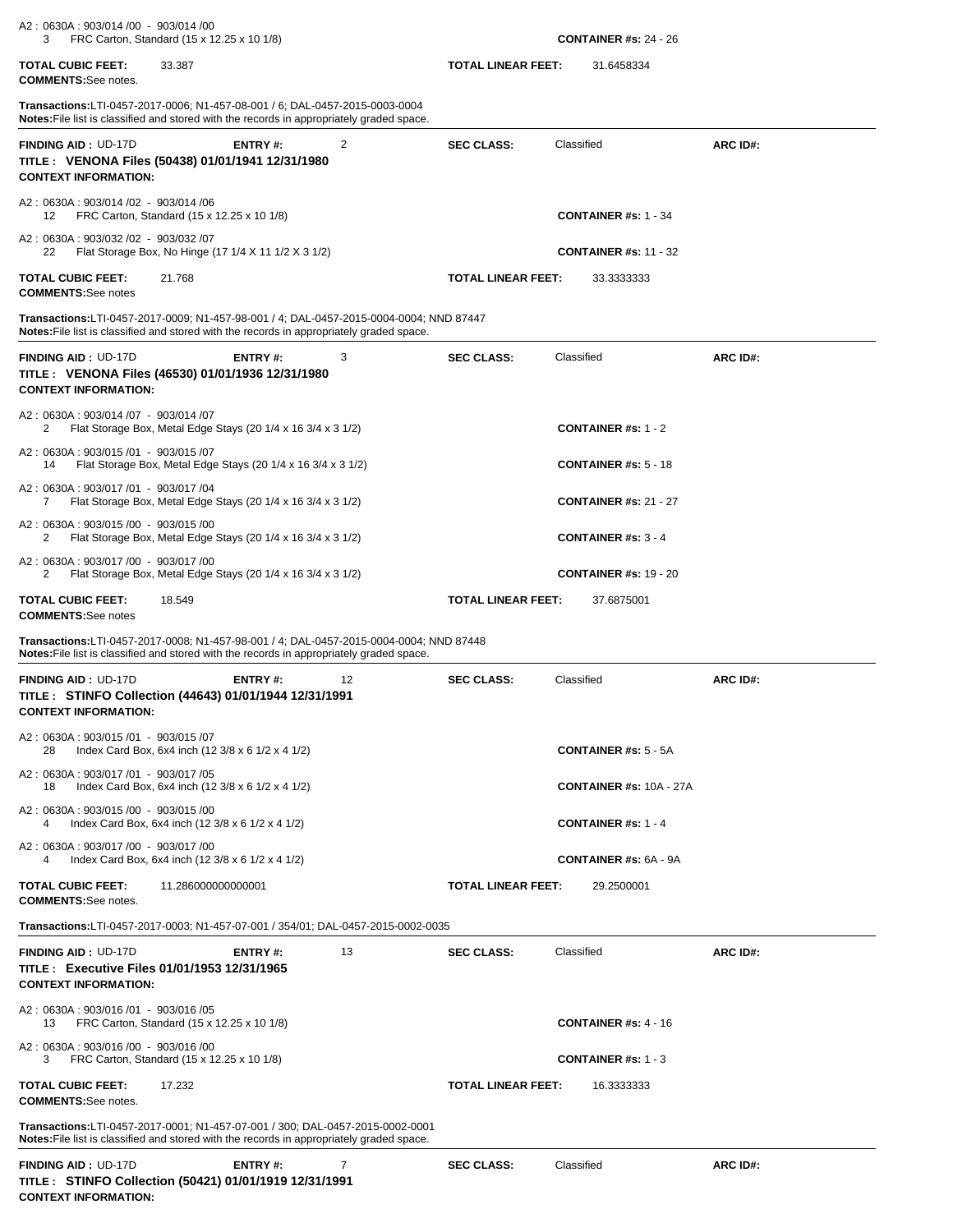| FRC Carton, Standard (15 x 12.25 x 10 1/8)<br>5                                                                                                                                                                                                                                                                                                      |                      |                           | CONTAINER #s: $1 - 5$                    |          |
|------------------------------------------------------------------------------------------------------------------------------------------------------------------------------------------------------------------------------------------------------------------------------------------------------------------------------------------------------|----------------------|---------------------------|------------------------------------------|----------|
| A2: 0630A: 903/024 /01 - 903/024 /07<br>FRC Carton, Standard (15 x 12.25 x 10 1/8)<br>21                                                                                                                                                                                                                                                             |                      |                           | <b>CONTAINER #s: <math>6 - 26</math></b> |          |
| A2: 0630A: 903/025 /01 - 903/025 /07<br>FRC Carton, Standard (15 x 12.25 x 10 1/8)<br>21                                                                                                                                                                                                                                                             |                      |                           | <b>CONTAINER #s: 27 - 47</b>             |          |
| A2: 0630A: 903/026 /01 - 903/026 /07<br>FRC Carton, Standard (15 x 12.25 x 10 1/8)<br>21                                                                                                                                                                                                                                                             |                      |                           | <b>CONTAINER #s: 48 - 68</b>             |          |
| A2: 0630A: 903/027 /01 - 903/027 /07<br>FRC Carton, Standard (15 x 12.25 x 10 1/8)<br>21                                                                                                                                                                                                                                                             |                      |                           | <b>CONTAINER #s: 69 - 89</b>             |          |
| A2: 0630A: 903/028 /01 - 903/028 /07<br>FRC Carton, Standard (15 x 12.25 x 10 1/8)<br>21                                                                                                                                                                                                                                                             |                      |                           | <b>CONTAINER #s: 90 - 110</b>            |          |
| A2: 0630A: 903/029 /01 - 903/029 /07<br>FRC Carton, Standard (15 x 12.25 x 10 1/8)<br>21                                                                                                                                                                                                                                                             |                      |                           | <b>CONTAINER #s: 114 - 134</b>           |          |
| A2: 0630A: 903/030 /01 - 903/030 /07<br>FRC Carton, Standard (15 x 12.25 x 10 1/8)<br>20                                                                                                                                                                                                                                                             |                      |                           | <b>CONTAINER #s: 135 - 155</b>           |          |
| 2<br>Flat Storage Box (22 x 15 x 2)                                                                                                                                                                                                                                                                                                                  |                      |                           | <b>CONTAINER #s: 138 - 173</b>           |          |
| A2: 0630A: 903/031 /01 - 903/031 /07<br>Legal Archives Box, Standard $(15\,5/8 \times 5\,1/4 \times 10\,5/8)$<br>1                                                                                                                                                                                                                                   |                      |                           | <b>CONTAINER #s: 175 - 175</b>           |          |
| 18<br>FRC Carton, Standard (15 x 12.25 x 10 1/8)                                                                                                                                                                                                                                                                                                     |                      |                           | <b>CONTAINER #s: 156 - 174</b>           |          |
| A2: 0630A: 903/028 /00 - 903/028 /00<br>FRC Carton, Standard (15 x 12.25 x 10 1/8)<br>З                                                                                                                                                                                                                                                              |                      |                           | <b>CONTAINER #s: 111 - 113</b>           |          |
| TOTAL CUBIC FEET:<br>186.512<br><b>COMMENTS:See notes.</b>                                                                                                                                                                                                                                                                                           |                      | <b>TOTAL LINEAR FEET:</b> | 178.52083340000001                       |          |
| Transactions:LTI-0457-2016-0023; N1-457-07-001 / 354/01; DAL-0457-2015-0002-0035; NND 87452<br><b>Notes:</b> The file list is stored with the records in appropriately graded space.                                                                                                                                                                 |                      |                           |                                          |          |
| <b>FINDING AID: UD-16D</b><br>TITLE : Security Policy and Direction Files 01/01/1949 03/31/1963<br><b>CONTEXT INFORMATION:</b>                                                                                                                                                                                                                       | <b>ENTRY#:</b><br>17 | <b>SEC CLASS:</b>         | Classified                               | ARC ID#: |
| A2: 30AL1: 031/006 /02 - 031/006 /02                                                                                                                                                                                                                                                                                                                 |                      |                           |                                          |          |
| Legal Archives Box, Standard $(15\ 5/8 \times 5\ 1/4 \times 10\ 5/8)$<br>1                                                                                                                                                                                                                                                                           |                      |                           | <b>CONTAINER #s: 1 - 1</b>               |          |
|                                                                                                                                                                                                                                                                                                                                                      |                      |                           |                                          |          |
| <b>TOTAL CUBIC FEET:</b><br>0.504<br><b>COMMENTS:</b> See notes.                                                                                                                                                                                                                                                                                     |                      | TOTAL LINEAR FEET:        | 0.4375                                   |          |
| Transactions:LTI-0457-2015-0009; LTI-0457-2015-0009; N1-457-07-001 / 340/01/A; DAL-0457-2015-0002-0029; NND 85332<br>Notes:Box list associated with this Transfer Request is classified and stored with the records in appropriately graded space. Uncalssified documentation related to this Transfer<br>Request is stored with the paper dossiers. |                      |                           |                                          |          |
|                                                                                                                                                                                                                                                                                                                                                      | ENTRY#:<br>12        | <b>SEC CLASS:</b>         | Classified                               | ARC ID#: |
| FINDING AID: UD-16D<br>TITLE : Telecommunications Planning Files 04/22/1953 05/30/1963<br><b>CONTEXT INFORMATION:</b>                                                                                                                                                                                                                                |                      |                           |                                          |          |
| A2: 30AL1: 031/006 /02 - 031/006 /02<br>Legal Archives Box, Standard (15 $5/8 \times 5$ 1/4 $\times$ 10 $5/8$ )<br>1                                                                                                                                                                                                                                 |                      |                           | <b>CONTAINER #s: 1 - 1</b>               |          |
| TOTAL CUBIC FEET:<br>0.504<br><b>COMMENTS:See notes.</b>                                                                                                                                                                                                                                                                                             |                      | <b>TOTAL LINEAR FEET:</b> | 0.4375                                   |          |
| Transactions:LTI-0457-2015-0005; LTI-0457-2015-0005; N1-457-07-001 / 372/01; DAL-0457-2015-0002-0038; NND 85327<br>Notes: Unclassified documentation related to this Transfer Request is stored in the paper dossier.                                                                                                                                |                      |                           |                                          |          |
| <b>FINDING AID: UD-16D</b><br>TITLE: STINFO Collection (50233) 01/01/1988 12/31/1988<br><b>CONTEXT INFORMATION:</b>                                                                                                                                                                                                                                  | 9<br><b>ENTRY#:</b>  | <b>SEC CLASS:</b>         | Classified                               | ARC ID#: |
| A2: 30AL1: 032/022 /02 - 032/022 /07<br>FRC Carton, Standard (15 x 12.25 x 10 1/8)<br>17                                                                                                                                                                                                                                                             |                      |                           | <b>CONTAINER #s: 1 - 17</b>              |          |
| A2: 30AL1: 033/001 /01 - 033/001 /07<br>20<br>FRC Carton, Standard (15 x 12.25 x 10 1/8)                                                                                                                                                                                                                                                             |                      |                           | <b>CONTAINER #s: 18 - 37</b>             |          |
| TOTAL CUBIC FEET:<br>39.849000000000004<br><b>COMMENTS:See notes.</b>                                                                                                                                                                                                                                                                                |                      | TOTAL LINEAR FEET:        | 37.7708334                               |          |
| Transactions:LTI-0457-2015-0016; LTI-0457-2015-0016; N1-457-07-001 / 354/01; DAL-0457-2015-0002-0035; NND 85353<br>Notes: Box list associated with this Transfer Request is classified and stored with the records in appropriately graded space. Uncalssified documentation related to this Transfer<br>Request is stored with the paper dossiers.  |                      |                           |                                          |          |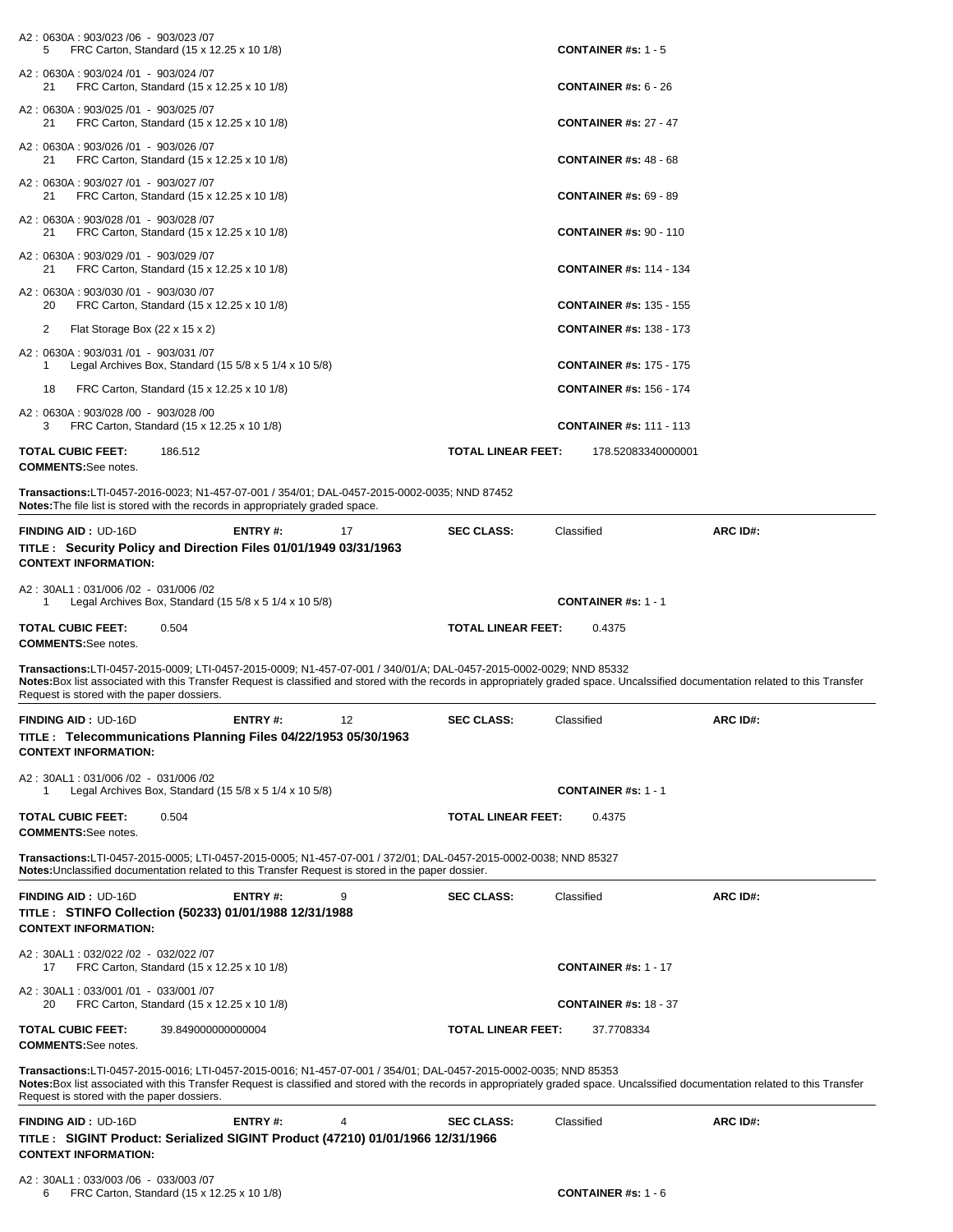| A2: 30AL1: 033/004 /01 - 033/004 /07                       |                                                                                                  |    |                                                                                                                            |                                |                 |
|------------------------------------------------------------|--------------------------------------------------------------------------------------------------|----|----------------------------------------------------------------------------------------------------------------------------|--------------------------------|-----------------|
| 21                                                         | FRC Carton, Standard (15 x 12.25 x 10 1/8)                                                       |    |                                                                                                                            | <b>CONTAINER #s: 7 - 27</b>    |                 |
| A2: 30AL1: 033/005 /01 - 033/005 /07<br>21                 | FRC Carton, Standard (15 x 12.25 x 10 1/8)                                                       |    |                                                                                                                            | <b>CONTAINER #s: 28 - 48</b>   |                 |
| A2: 30AL1: 033/006 /01 - 033/006 /07<br>21                 | FRC Carton, Standard (15 x 12.25 x 10 1/8)                                                       |    |                                                                                                                            | <b>CONTAINER #s: 49 - 69</b>   |                 |
| A2: 30AL1: 033/007 /01 - 033/007 /07<br>21                 | FRC Carton, Standard (15 x 12.25 x 10 1/8)                                                       |    |                                                                                                                            | <b>CONTAINER #s: 70 - 90</b>   |                 |
| A2: 30AL1: 033/008 /01 - 033/008 /07<br>21                 | FRC Carton, Standard (15 x 12.25 x 10 1/8)                                                       |    |                                                                                                                            | <b>CONTAINER #s: 91 - 111</b>  |                 |
| A2: 30AL1: 033/009 /01 - 033/009 /03<br>8                  | FRC Carton, Standard (15 x 12.25 x 10 1/8)                                                       |    |                                                                                                                            | <b>CONTAINER #s: 112 - 119</b> |                 |
| 1                                                          | Legal Archives Box Narrow (15 $5/8 \times 2$ 5/8 $\times$ 10 5/8)                                |    |                                                                                                                            | <b>CONTAINER #s: 120 - 120</b> |                 |
| <b>TOTAL CUBIC FEET:</b><br><b>COMMENTS:</b> See notes     | 128.41500000000002                                                                               |    | <b>TOTAL LINEAR FEET:</b>                                                                                                  | 121.69791670000001             |                 |
|                                                            | Transactions:LTI-0457-2016-0002; N1-457-08-001 / 2; DAL-0457-2015-0003-0001; NND 85348           |    | Notes: The box list associated with this transfer is classified and stored with the records in appropriately graded space. |                                |                 |
| <b>FINDING AID: UD-16D</b><br><b>CONTEXT INFORMATION:</b>  | <b>ENTRY#:</b><br>TITLE: SIGINT Product: Serialized SIGINT Product (48829) 01/01/1966 12/31/1966 | 5  | <b>SEC CLASS:</b>                                                                                                          | Classified                     | <b>ARC ID#:</b> |
| A2:30AL1:033/009 /04 - 033/009 /07                         |                                                                                                  |    |                                                                                                                            |                                |                 |
| 12                                                         | FRC Carton, Standard (15 x 12.25 x 10 1/8)                                                       |    |                                                                                                                            | <b>CONTAINER #s: 1 - 12</b>    |                 |
| A2:30AL1:033/010 /01 - 033/010 /07<br>21                   | FRC Carton, Standard (15 x 12.25 x 10 1/8)                                                       |    |                                                                                                                            | <b>CONTAINER #s: 13 - 33</b>   |                 |
| A2: 30AL1: 033/011 /01 - 033/011 /07<br>21                 | FRC Carton, Standard (15 x 12.25 x 10 1/8)                                                       |    |                                                                                                                            | <b>CONTAINER #s: 34 - 54</b>   |                 |
| A2:30AL1:034/012 /01 - 034/012 /07<br>21                   | FRC Carton, Standard (15 x 12.25 x 10 1/8)                                                       |    |                                                                                                                            | <b>CONTAINER #s: 55 - 75</b>   |                 |
| <b>TOTAL CUBIC FEET:</b><br><b>COMMENTS:</b> See notes     | 80.775                                                                                           |    | <b>TOTAL LINEAR FEET:</b>                                                                                                  | 76.5625                        |                 |
|                                                            | Transactions:LTI-0457-2016-0001; N1-457-08-001 / 2; DAL-0457-2015-0003-0001; NND 85349           |    | Notes: The box list associated with this transfer is classified and stored with the records in appropriately graded space. |                                |                 |
| <b>FINDING AID : UD-16D</b><br><b>CONTEXT INFORMATION:</b> | <b>ENTRY#:</b><br>TITLE: Research Project Case Files 01/01/1942 12/31/1965                       | 1  | <b>SEC CLASS:</b>                                                                                                          | Classified                     | ARC ID#:        |
| A2: 30AL1: 034/013 /01 - 034/013 /05<br>15                 | FRC Carton, Standard (15 x 12.25 x 10 1/8)                                                       |    |                                                                                                                            | <b>CONTAINER #s: 1 - 15</b>    |                 |
| <b>TOTAL CUBIC FEET:</b><br><b>COMMENTS:</b> See notes     | 16.155                                                                                           |    | <b>TOTAL LINEAR FEET:</b>                                                                                                  | 15.3125                        |                 |
|                                                            | Transactions:LTI-0457-2016-0005; N1-457-06-002 / 150/01; DAL-0457-2008-0310-0001; NND 85324      |    | Notes: The box list associated with this transfer is classified and stored with the records in appropriately graded space. |                                |                 |
| <b>FINDING AID: UD-16D</b><br><b>CONTEXT INFORMATION:</b>  | ENTRY#:<br>TITLE: STINFO Collection (50185) 01/01/1986 12/31/1986                                | 27 | <b>SEC CLASS:</b>                                                                                                          | Classified                     | <b>ARC ID#:</b> |
| A2: 30AL1: 035/008 /02 - 035/008 /04<br>16                 | Legal Archives Box, Standard (15 $5/8 \times 5$ 1/4 $\times$ 10 $5/8$ )                          |    |                                                                                                                            | <b>CONTAINER #s: 57 - 86</b>   |                 |
| A2: 30AL1: 035/002 /00 - 035/002 /00<br>7                  | Legal Archives Box, Standard (15 $5/8 \times 5$ 1/4 $\times$ 10 $5/8$ )                          |    |                                                                                                                            | CONTAINER #s: $1 - 7$          |                 |
| A2: 30AL1: 035/003 /00 - 035/003 /00<br>7                  | Legal Archives Box, Standard (15 $5/8 \times 5$ 1/4 $\times$ 10 $5/8$ )                          |    |                                                                                                                            | <b>CONTAINER #s: 8 - 14</b>    |                 |
| A2: 30AL1: 035/004 /00 - 035/004 /00<br>7                  | Legal Archives Box, Standard (15 $5/8 \times 5$ 1/4 $\times$ 10 $5/8$ )                          |    |                                                                                                                            | <b>CONTAINER #s: 15 - 21</b>   |                 |

A2 : 30AL1 : 035/005 /00 - 035/005 /00 7 Legal Archives Box, Standard (15 5/8 x 5 1/4 x 10 5/8) **CONTAINER #s:** 22 - 28 A2 : 30AL1 : 035/006 /00 - 035/006 /00 7 Legal Archives Box, Standard (15 5/8 x 5 1/4 x 10 5/8) **CONTAINER #s:** 29 - 35 A2 : 30AL1 : 035/007 /00 - 035/007 /00

7 Legal Archives Box, Standard (15 5/8 x 5 1/4 x 10 5/8) **CONTAINER #s:** 36 - 42

A2 : 30AL1 : 035/008 /00 - 035/008 /00 7 Legal Archives Box, Standard (15 5/8 x 5 1/4 x 10 5/8) **CONTAINER #s:** 43 - 49 A2 : 30AL1 : 036/015 /02 - 036/015 /04

21 Legal Archives Box, Standard (15 5/8 x 5 1/4 x 10 5/8) **CONTAINER #s:** 50 - 84

**TOTAL CUBIC FEET:** 43.343999999999994 **TOTAL LINEAR FEET:** 37.625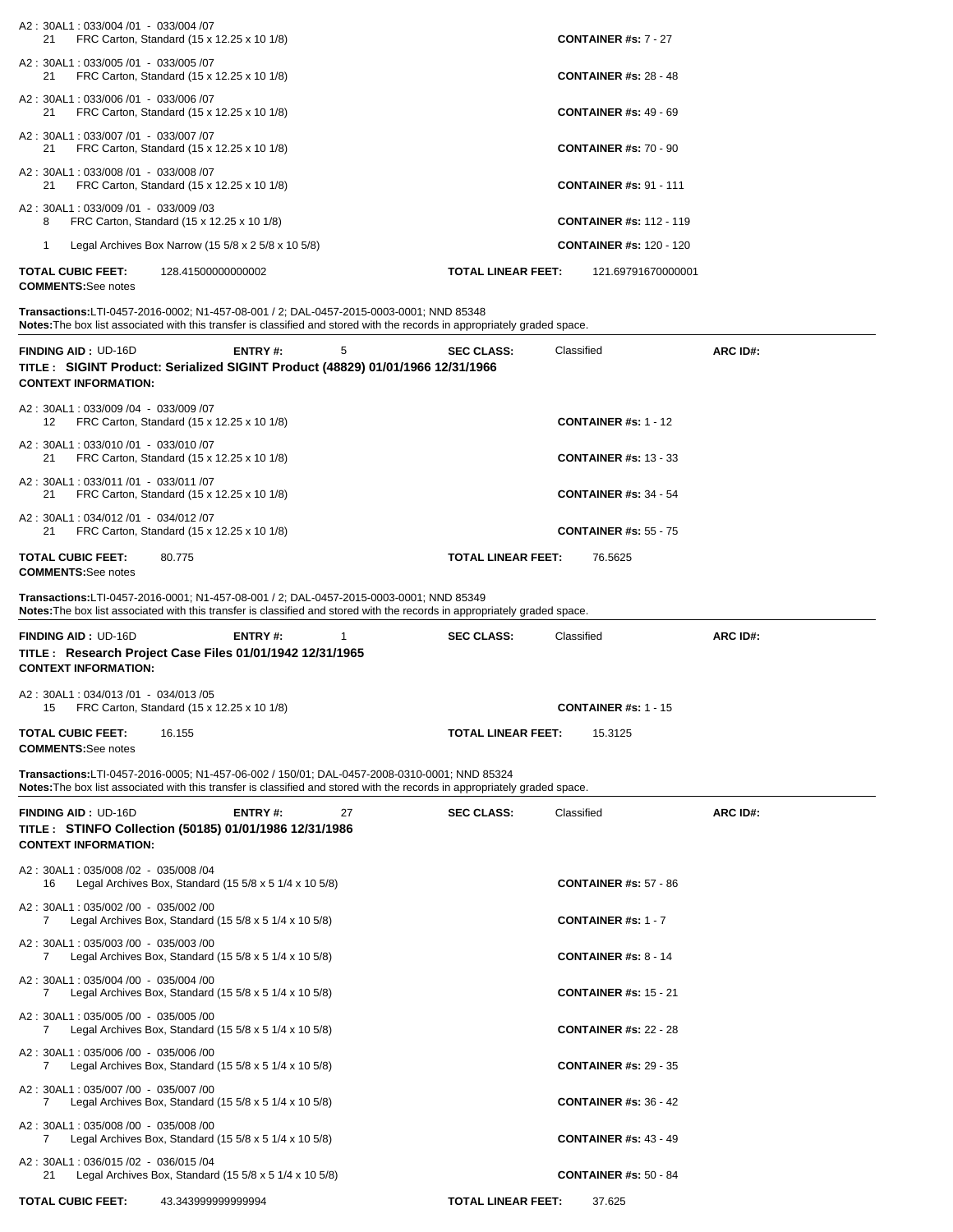## **COMMENTS:**See notes.

**Transactions:**LTI-0457-2016-0010; N1-457-07-001 / 354/01; DAL-0457-2015-0002-0035; NND 85341 **Notes:**Box list is classified and stored with the records in appropriately graded space. 

|              | <b>NULCS.</b> DUX inst is classified and stored with the records in appropriately graded space.                                                              |                |    |                           |                                           |          |
|--------------|--------------------------------------------------------------------------------------------------------------------------------------------------------------|----------------|----|---------------------------|-------------------------------------------|----------|
|              | <b>FINDING AID: UD-16D</b><br>TITLE: Archival and Historian's Source Files Related to TICOM 01/01/1942 12/31/1952<br><b>CONTEXT INFORMATION:</b>             | <b>ENTRY#:</b> | 32 | <b>SEC CLASS:</b>         | Classified                                | ARC ID#: |
| 1            | A2: 30AL1: 035/009 /02 - 035/009 /02<br>FRC Carton, Standard (15 x 12.25 x 10 1/8)                                                                           |                |    |                           | <b>CONTAINER #s: 1 - 1</b>                |          |
|              | <b>TOTAL CUBIC FEET:</b><br>1.077<br><b>COMMENTS:</b> See notes.                                                                                             |                |    | <b>TOTAL LINEAR FEET:</b> | 1.0208333                                 |          |
|              | Transactions:LTI-0457-2016-0015; N1-457-07-001 / 304/01; DAL-0457-2015-0002-0015; NND 85347<br><b>Notes:</b> Box list is available in the accession dossier. |                |    |                           |                                           |          |
|              |                                                                                                                                                              |                |    |                           |                                           |          |
|              | <b>FINDING AID: UD-16D</b><br>TITLE : STINFO Collection (50419) 01/01/1935 12/31/1988<br><b>CONTEXT INFORMATION:</b>                                         | ENTRY#:        | 41 | <b>SEC CLASS:</b>         | Classified                                | ARC ID#: |
| 3            | A2: 30AL3: 004/014 /00 - 004/014 /00<br>FRC Carton, Standard (15 x 12.25 x 10 1/8)                                                                           |                |    |                           | <b>CONTAINER</b> #s: $1 - 3$              |          |
| 3            | A2: 30AL3: 004/015 /00 - 004/015 /00<br>FRC Carton, Standard (15 x 12.25 x 10 1/8)                                                                           |                |    |                           | <b>CONTAINER #s: 4 - 6</b>                |          |
| 3            | A2: 30AL3: 004/016 /00 - 004/016 /00<br>FRC Carton, Standard (15 x 12.25 x 10 1/8)                                                                           |                |    |                           | <b>CONTAINER #s: 7 - 9</b>                |          |
| 3            | A2: 30AL3: 004/017 /00 - 004/017 /00<br>FRC Carton, Standard (15 x 12.25 x 10 1/8)                                                                           |                |    |                           | <b>CONTAINER #s: 10 - 12</b>              |          |
| 3            | A2: 30AL3: 004/018 /00 - 004/018 /00<br>FRC Carton, Standard (15 x 12.25 x 10 1/8)                                                                           |                |    |                           | <b>CONTAINER #s: 13 - 15</b>              |          |
| 3            | A2: 30AL3: 004/019 /00 - 004/019 /00<br>FRC Carton, Standard (15 x 12.25 x 10 1/8)                                                                           |                |    |                           | <b>CONTAINER #s: 16 - 18</b>              |          |
| 3            | A2: 30AL3: 004/020 /00 - 004/020 /00<br>FRC Carton, Standard (15 x 12.25 x 10 1/8)                                                                           |                |    |                           | <b>CONTAINER #s: 19 - 21</b>              |          |
| 3            | A2: 30AL3: 004/021 /00 - 004/021 /00<br>FRC Carton, Standard (15 x 12.25 x 10 1/8)                                                                           |                |    |                           | <b>CONTAINER #s: 22 - 24</b>              |          |
| 3            | A2: 30AL3: 004/022 /00 - 004/022 /00<br>FRC Carton, Standard (15 x 12.25 x 10 1/8)                                                                           |                |    |                           | <b>CONTAINER #s: 25 - 27</b>              |          |
| З            | A2: 30AL3: 005/001 /00 - 005/001 /00<br>FRC Carton, Standard (15 x 12.25 x 10 1/8)                                                                           |                |    |                           | <b>CONTAINER #s: 28 - 30</b>              |          |
| 3            | A2: 30AL3: 005/002 /00 - 005/002 /00<br>FRC Carton, Standard (15 x 12.25 x 10 1/8)                                                                           |                |    |                           | <b>CONTAINER #s: 31 - 33</b>              |          |
| 3            | A2: 30AL3: 005/003 /00 - 005/003 /00<br>FRC Carton, Standard (15 x 12.25 x 10 1/8)                                                                           |                |    |                           | <b>CONTAINER #s: 34 - 36</b>              |          |
| 3            | A2: 30AL3: 005/004 /00 - 005/004 /00<br>FRC Carton, Standard (15 x 12.25 x 10 1/8)                                                                           |                |    |                           | <b>CONTAINER #s: 37 - 39</b>              |          |
| 3            | A2: 30AL3: 005/005 /00 - 005/005 /00<br>FRC Carton, Standard (15 x 12.25 x 10 1/8)                                                                           |                |    |                           | <b>CONTAINER #s: 40 - 42</b>              |          |
| 3            | A2: 30AL3: 005/006 /00 - 005/006 /00<br>FRC Carton, Standard (15 x 12.25 x 10 1/8)                                                                           |                |    |                           | <b>CONTAINER #s: 43 - 45</b>              |          |
| 3            | A2: 30AL3: 005/007 /00 - 005/007 /00<br>FRC Carton, Standard (15 x 12.25 x 10 1/8)                                                                           |                |    |                           | <b>CONTAINER #s: 46 - 48</b>              |          |
| 3            | A2: 30AL3: 005/008 /00 - 005/008 /00<br>FRC Carton, Standard (15 x 12.25 x 10 1/8)                                                                           |                |    |                           | <b>CONTAINER #s: 49 - 51</b>              |          |
| 3            | A2: 30AL3: 005/009 /00 - 005/009 /00<br>FRC Carton, Standard (15 x 12.25 x 10 1/8)                                                                           |                |    |                           | <b>CONTAINER #s: 52 - 54</b>              |          |
| 3            | A2: 30AL3: 006/014 /00 - 006/014 /00<br>FRC Carton, Standard (15 x 12.25 x 10 1/8)                                                                           |                |    |                           | <b>CONTAINER #s: 55 - 57</b>              |          |
| 1            | A2: 30AL3: 006/015 /00 - 006/015 /00<br>Custom Box A $(18 \times 12 \times 4)$                                                                               |                |    |                           | <b>CONTAINER #s: 72 - 72</b>              |          |
| 4            | Flat Storage Box, Metal Edge Stays, Separate Lid (15 3/8 x 12 3/8 x 3)                                                                                       |                |    |                           | <b>CONTAINER #s: 58 - 71</b>              |          |
| $\mathbf{1}$ | FRC Carton, Standard (15 x 12.25 x 10 1/8)                                                                                                                   |                |    |                           | <b>CONTAINER #s: 59 - 59</b>              |          |
| 3            | A2: 30AL3: 006/016 /00 - 006/016 /00<br>FRC Carton, Standard (15 x 12.25 x 10 1/8)                                                                           |                |    |                           | <b>CONTAINER #s: <math>60 - 62</math></b> |          |
| 3            | A2: 30AL3: 006/017 /00 - 006/017 /00<br>FRC Carton, Standard (15 x 12.25 x 10 1/8)                                                                           |                |    |                           | <b>CONTAINER #s: 64 - 66</b>              |          |
| 3            | A2: 30AL3: 006/018 /00 - 006/018 /00<br>FRC Carton, Standard (15 x 12.25 x 10 1/8)                                                                           |                |    |                           | <b>CONTAINER #s: 67 - 69</b>              |          |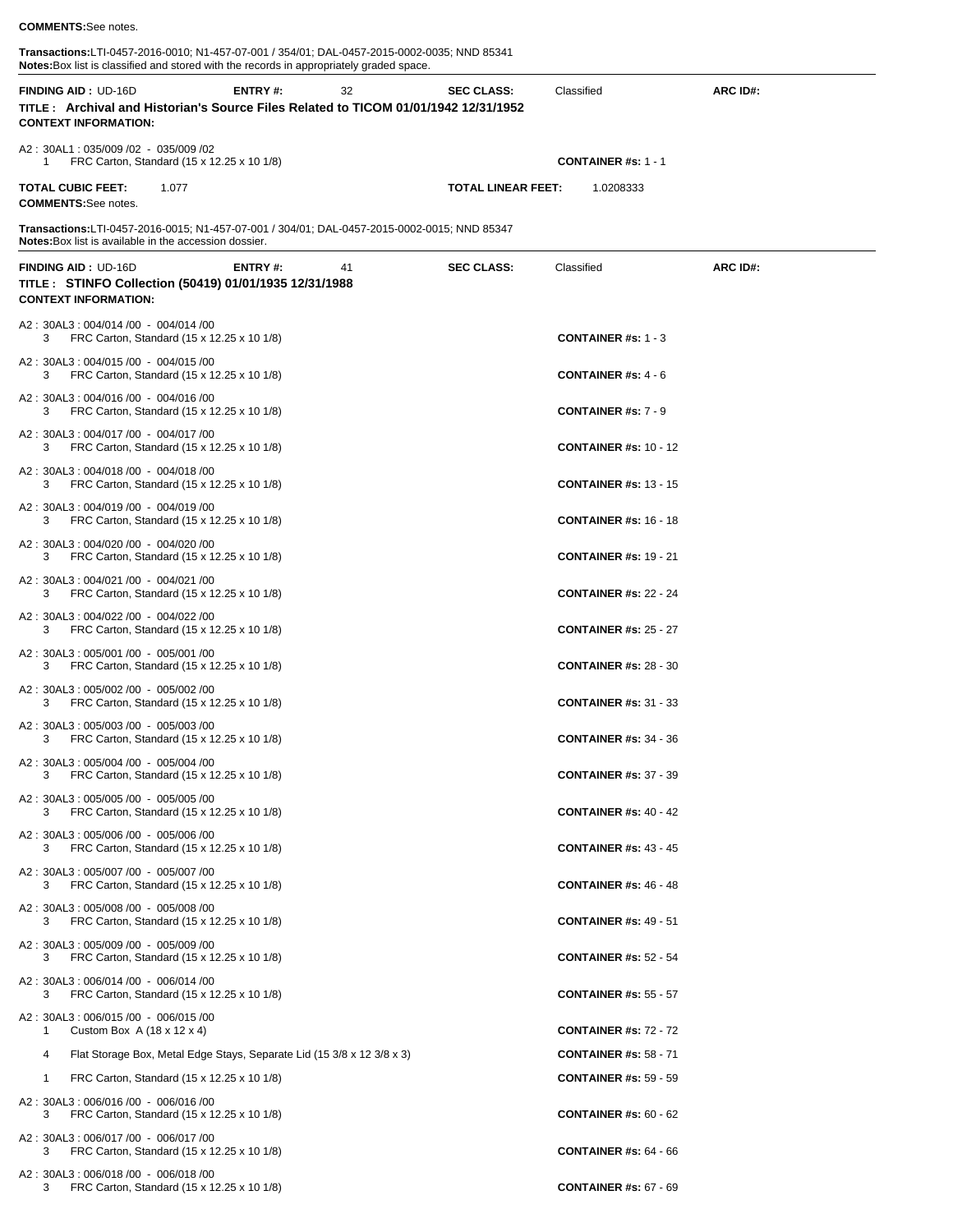| A2: 30AL3: 006/019 /00 - 006/019 /00<br>Flat Storage Box 63<br>1                         | <b>CONTAINER #s: 76 - 76</b>   |
|------------------------------------------------------------------------------------------|--------------------------------|
| Flat Storage Box 101<br>1                                                                | <b>CONTAINER #s: 73 - 73</b>   |
| 2<br>FRC Carton, Standard (15 x 12.25 x 10 1/8)                                          | <b>CONTAINER #s: 77 - 78</b>   |
| 2<br>Flat Storage Box, Metal Edge Stays, Separate Lid (15 3/8 x 12 3/8 x 3)              | <b>CONTAINER #s: 74 - 75</b>   |
| A2: 30AL3: 006/020 /00 - 006/020 /00                                                     |                                |
| FRC Carton, Standard (15 x 12.25 x 10 1/8)<br>3                                          | <b>CONTAINER #s: 79 - 81</b>   |
| A2: 30AL3: 006/021 /00 - 006/021 /00<br>FRC Carton, Standard (15 x 12.25 x 10 1/8)<br>3  | <b>CONTAINER #s: 82 - 84</b>   |
| A2: 30AL3: 006/022 /00 - 006/022 /00<br>FRC Carton, Standard (15 x 12.25 x 10 1/8)<br>3  | <b>CONTAINER #s: 85 - 87</b>   |
| A2: 30AL3: 007/001 /00 - 007/001 /00<br>FRC Carton, Standard (15 x 12.25 x 10 1/8)<br>3  | <b>CONTAINER #s: 88 - 90</b>   |
| A2: 30AL3: 007/002 /00 - 007/002 /00<br>FRC Carton, Standard (15 x 12.25 x 10 1/8)<br>3  | <b>CONTAINER #s: 91 - 93</b>   |
| A2: 30AL3: 007/003 /00 - 007/003 /00<br>FRC Carton, Standard (15 x 12.25 x 10 1/8)<br>3  | <b>CONTAINER #s: 94 - 96</b>   |
| A2: 30AL3: 007/004 /00 - 007/004 /00<br>FRC Carton, Standard (15 x 12.25 x 10 1/8)<br>3  | <b>CONTAINER #s: 97 - 99</b>   |
| A2: 30AL3: 007/005 /00 - 007/005 /00<br>FRC Carton, Standard (15 x 12.25 x 10 1/8)<br>3  | <b>CONTAINER #s: 100 - 102</b> |
| A2: 30AL3: 007/006 /00 - 007/006 /00<br>FRC Carton, Standard (15 x 12.25 x 10 1/8)<br>3  | <b>CONTAINER #s: 103 - 105</b> |
| A2: 30AL3: 007/007 /00 - 007/007 /00<br>FRC Carton, Standard (15 x 12.25 x 10 1/8)<br>3  | <b>CONTAINER #s: 106 - 108</b> |
| A2: 30AL3: 007/008 /00 - 007/008 /00<br>FRC Carton, Standard (15 x 12.25 x 10 1/8)<br>3  | <b>CONTAINER #s: 109 - 111</b> |
| A2: 30AL3: 007/009 /00 - 007/009 /00<br>FRC Carton, Standard (15 x 12.25 x 10 1/8)<br>3  | <b>CONTAINER #s: 112 - 114</b> |
| A2: 30AL3: 008/014 /00 - 008/014 /00<br>Flat Storage Box 63<br>1.                        | <b>CONTAINER #s: 116 - 116</b> |
| FRC Carton, Standard (15 x 12.25 x 10 1/8)<br>2                                          | <b>CONTAINER #s: 115 - 117</b> |
| A2: 30AL3: 008/015 /00 - 008/015 /00<br>FRC Carton, Standard (15 x 12.25 x 10 1/8)<br>3  | <b>CONTAINER #s: 118 - 120</b> |
| A2: 30AL3: 008/016 /00 - 008/016 /00<br>FRC Carton, Standard (15 x 12.25 x 10 1/8)<br>3  | <b>CONTAINER #s: 121 - 123</b> |
| A2: 30AL3: 008/017 /00 - 008/017 /00<br>3<br>FRC Carton, Standard (15 x 12.25 x 10 1/8)  | <b>CONTAINER #s: 124 - 126</b> |
| A2: 30AL3: 008/018 /00 - 008/018 /00<br>FRC Carton, Standard (15 x 12.25 x 10 1/8)<br>3  | <b>CONTAINER #s: 127 - 129</b> |
| A2: 30AL3: 008/019 /00 - 008/019 /00<br>FRC Carton, Standard (15 x 12.25 x 10 1/8)<br>3  | <b>CONTAINER #s: 130 - 132</b> |
| A2: 30AL3: 008/020 /00 - 008/020 /00<br>FRC Carton, Standard (15 x 12.25 x 10 1/8)<br>3  | <b>CONTAINER #s: 133 - 135</b> |
| A2: 30AL3: 008/021 /00 - 008/021 /00<br>FRC Carton, Standard (15 x 12.25 x 10 1/8)<br>3  | <b>CONTAINER #s: 136 - 138</b> |
| A2: 30AL3: 008/022 /00 - 008/022 /00<br>FRC Carton, Standard (15 x 12.25 x 10 1/8)<br>3  | <b>CONTAINER #s: 139 - 141</b> |
| A2: 30AL3: 009/001 /00 - 009/001 /00<br>FRC Carton, Standard (15 x 12.25 x 10 1/8)<br>3  | <b>CONTAINER #s: 142 - 144</b> |
| A2: 30AL3: 009/002 /00 - 009/002 /00<br>FRC Carton, Standard (15 x 12.25 x 10 1/8)<br>3  | <b>CONTAINER #s: 145 - 147</b> |
| A2: 30AL3: 009/003 /00 - 009/003 /00<br>FRC Carton, Standard (15 x 12.25 x 10 1/8)<br>3  | <b>CONTAINER #s: 148 - 150</b> |
| A2: 30AL3: 009/004 /00 - 009/004 /00<br>FRC Carton, Standard (15 x 12.25 x 10 1/8)<br>3  | <b>CONTAINER #s: 151 - 153</b> |
| A2: 30AL3: 009/005 /00 - 009/005 /00<br>FRC Carton, Standard (15 x 12.25 x 10 1/8)<br>3  | <b>CONTAINER #s: 154 - 156</b> |
| A2: 30AL3: 009/006 /00 - 009/006 /00<br>FRC Carton, Standard (15 x 12.25 x 10 1/8)<br>3. | <b>CONTAINER #s: 157 - 159</b> |
| A2: 30AL3: 009/007 /00 - 009/007 /00<br>FRC Carton, Standard (15 x 12.25 x 10 1/8)<br>3  | <b>CONTAINER #s: 160 - 162</b> |
| A2: 30AL3: 009/008 /00 - 009/008 /00<br>FRC Carton, Standard (15 x 12.25 x 10 1/8)<br>3. | <b>CONTAINER #s: 163 - 165</b> |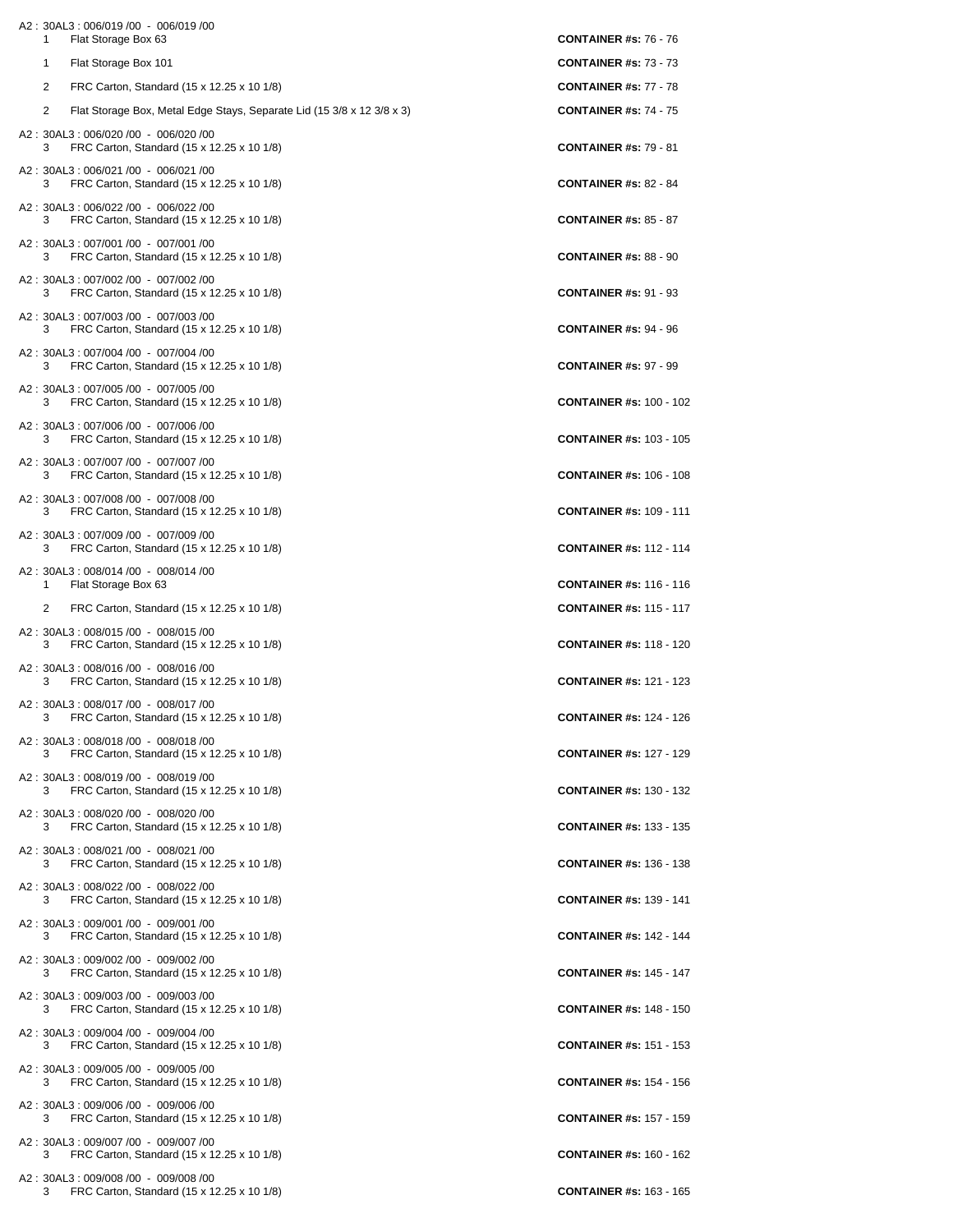| A2: 30AL3: 009/009 /00 - 009/009 /00<br>FRC Carton, Standard (15 x 12.25 x 10 1/8)<br>3           | <b>CONTAINER #s: 166 - 168</b> |
|---------------------------------------------------------------------------------------------------|--------------------------------|
| A2: 30AL3: 010/014 /00 - 010/014 /00<br>FRC Carton, Standard (15 x 12.25 x 10 1/8)<br>3           | <b>CONTAINER #s: 169 - 171</b> |
| A2: 30AL3: 010/015 /00 - 010/015 /00<br>FRC Carton, Standard (15 x 12.25 x 10 1/8)<br>3           | <b>CONTAINER #s: 172 - 174</b> |
| A2: 30AL3: 010/016 /00 - 010/016 /00<br>FRC Carton, Standard (15 x 12.25 x 10 1/8)<br>3           | <b>CONTAINER #s: 175 - 177</b> |
| A2: 30AL3: 010/017 /00 - 010/017 /00<br>FRC Carton, Standard (15 x 12.25 x 10 1/8)<br>3           | <b>CONTAINER #s: 178 - 180</b> |
| A2: 30AL3: 010/018 /00 - 010/018 /00<br>FRC Carton, Standard (15 x 12.25 x 10 1/8)<br>3           | <b>CONTAINER #s: 181 - 183</b> |
| A2: 30AL3: 010/019 /00 - 010/019 /00<br>FRC Carton, Standard (15 x 12.25 x 10 1/8)<br>3           | <b>CONTAINER #s: 184 - 186</b> |
| A2: 30AL3: 010/020 /00 - 010/020 /00<br>FRC Carton, Standard (15 x 12.25 x 10 1/8)<br>3           | <b>CONTAINER #s: 187 - 189</b> |
| A2: 30AL3: 010/021 /00 - 010/021 /00<br>3<br>FRC Carton, Standard (15 x 12.25 x 10 1/8)           | <b>CONTAINER #s: 190 - 192</b> |
| A2: 30AL3: 010/022 /00 - 010/022 /00<br>FRC Carton, Standard (15 x 12.25 x 10 1/8)<br>3           | <b>CONTAINER #s: 193 - 195</b> |
| A2: 30AL3: 011/001 /00 - 011/001 /00<br>FRC Carton, Standard (15 x 12.25 x 10 1/8)<br>3           | <b>CONTAINER #s: 196 - 198</b> |
| A2: 30AL3: 011/002 /00 - 011/002 /00<br>FRC Carton, Standard (15 x 12.25 x 10 1/8)<br>3           | <b>CONTAINER #s: 199 - 201</b> |
| A2: 30AL3: 011/003 /00 - 011/003 /00<br>FRC Carton, Standard (15 x 12.25 x 10 1/8)<br>3           | <b>CONTAINER #s: 202 - 204</b> |
| A2: 30AL3: 011/004 /00 - 011/004 /00<br>FRC Carton, Standard (15 x 12.25 x 10 1/8)<br>3           | <b>CONTAINER #s: 205 - 207</b> |
| A2: 30AL3: 011/005 /00 - 011/005 /00<br>FRC Carton, Standard (15 x 12.25 x 10 1/8)<br>3           | <b>CONTAINER #s: 208 - 210</b> |
| A2: 30AL3: 011/006 /00 - 011/006 /00<br>FRC Carton, Standard (15 x 12.25 x 10 1/8)<br>3           | <b>CONTAINER #s: 211 - 213</b> |
| A2: 30AL3: 011/007 /00 - 011/007 /00<br>FRC Carton, Standard (15 x 12.25 x 10 1/8)<br>3           | <b>CONTAINER #s: 214 - 216</b> |
| A2: 30AL3: 011/008 /00 - 011/008 /00<br>5<br>FRC Carton, Standard (15 x 12.25 x 10 1/8)           | <b>CONTAINER #s: 217 - 222</b> |
| A2: 30AL3: 011/009 /00 - 011/009 /00<br>FRC Carton, Standard (15 x 12.25 x 10 1/8)<br>1           | <b>CONTAINER #s: 220 - 220</b> |
| A2: 30AL3: 012/014 /00 - 012/014 /00<br>FRC Carton, Standard (15 x 12.25 x 10 1/8)<br>3           | <b>CONTAINER #s: 223 - 225</b> |
| A2: 30AL3: 012/015 /00 - 012/015 /00<br>FRC Carton, Standard (15 x 12.25 x 10 1/8)<br>3           | <b>CONTAINER #s: 226 - 228</b> |
| A2: 30AL3: 012/016 /00 - 012/016 /00<br>FRC Carton, Standard (15 x 12.25 x 10 1/8)<br>3           | <b>CONTAINER #s: 229 - 231</b> |
| A2: 30AL3: 012/017 /00 - 012/017 /00<br>FRC Carton, Standard (15 x 12.25 x 10 1/8)<br>3           | <b>CONTAINER #s: 232 - 234</b> |
| A2: 30AL3: 012/018 /00 - 012/018 /00<br>FRC Carton, Standard (15 x 12.25 x 10 1/8)<br>3           | <b>CONTAINER #s: 235 - 237</b> |
| A2: 30AL3: 012/019 /00 - 012/019 /00<br>FRC Carton, Standard (15 x 12.25 x 10 1/8)<br>3           | <b>CONTAINER #s: 238 - 240</b> |
| A2: 30AL3: 012/020 /00 - 012/020 /00<br>FRC Carton, Standard (15 x 12.25 x 10 1/8)<br>3           | <b>CONTAINER #s: 241 - 243</b> |
| A2: 30AL3: 012/021 /00 - 012/021 /00<br>FRC Carton, Standard (15 x 12.25 x 10 1/8)<br>3           | <b>CONTAINER #s: 244 - 246</b> |
| A2: 30AL3: 012/022 /00 - 012/022 /00<br>Flat Storage Box, Separate Lid (18 x 12 1/4 x 3 5/8)<br>1 | <b>CONTAINER #s: 248 - 248</b> |
| 2<br>FRC Carton, Standard (15 x 12.25 x 10 1/8)                                                   | <b>CONTAINER #s: 247 - 249</b> |
| A2: 30AL3: 013/001 /00 - 013/001 /00<br>FRC Carton, Standard (15 x 12.25 x 10 1/8)<br>3           | <b>CONTAINER #s: 250 - 252</b> |
| A2: 30AL3: 013/002 /00 - 013/002 /00                                                              | <b>CONTAINER #s: 254 - 254</b> |
| Flat Storage Box, Separate Lid (18 x 12 1/4 x 3 5/8)<br>1<br>2                                    | <b>CONTAINER #s: 253 - 255</b> |
| FRC Carton, Standard (15 x 12.25 x 10 1/8)                                                        |                                |
| A2: 30AL3: 013/003 /00 - 013/003 /00<br>FRC Carton, Standard (15 x 12.25 x 10 1/8)<br>3           | <b>CONTAINER #s: 256 - 258</b> |

A2 : 30AL3 : 013/004 /00 - 013/004 /00